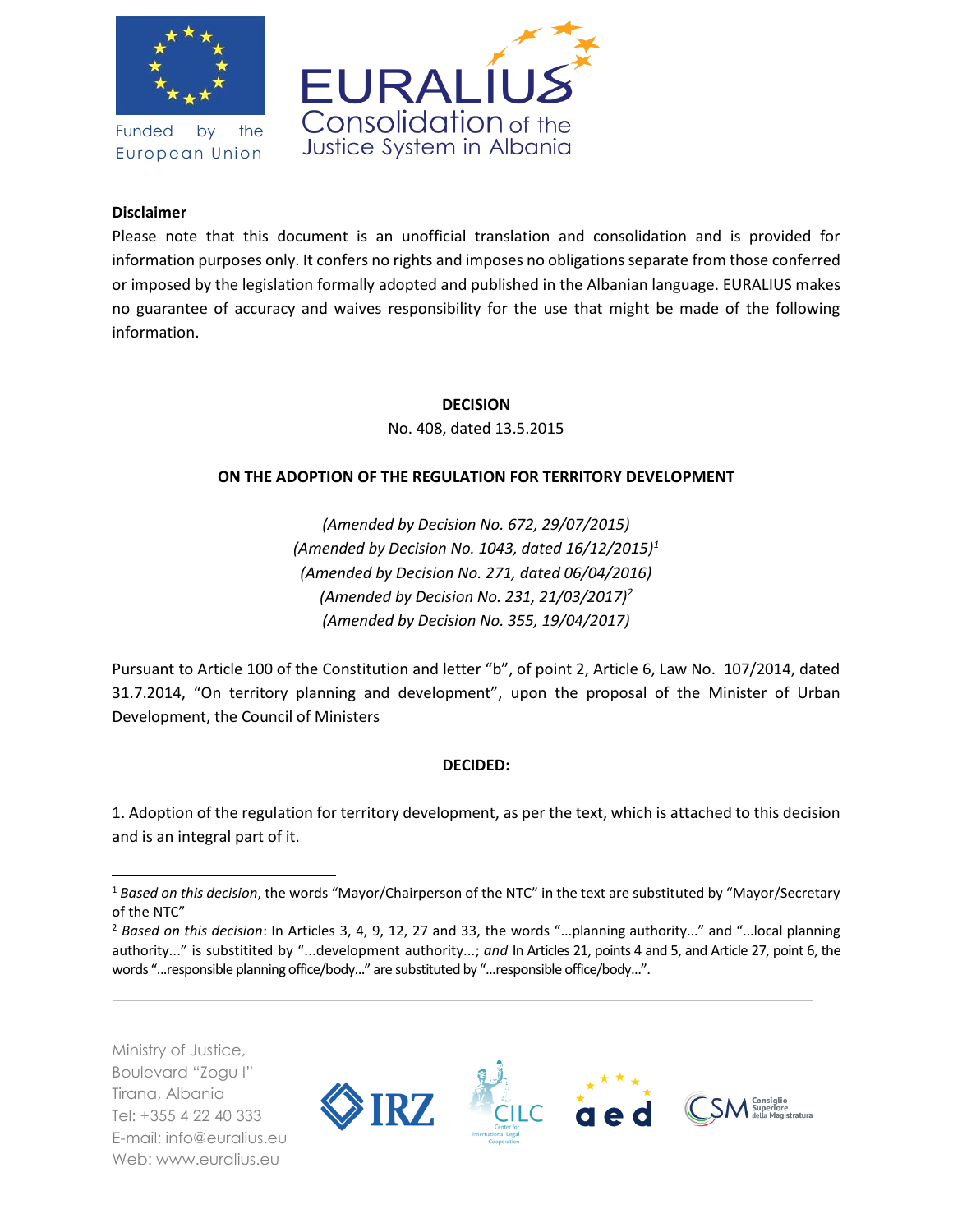

2. Planning authorities, determined in Law No. 107/2014, dated 31.7.2014, "On territory planning and development", as amended, are responsible for the implementation of this decision.

This decision shall enter into force after the publication in the Official Journal.

PRIME MINISTER **Edi Rama**

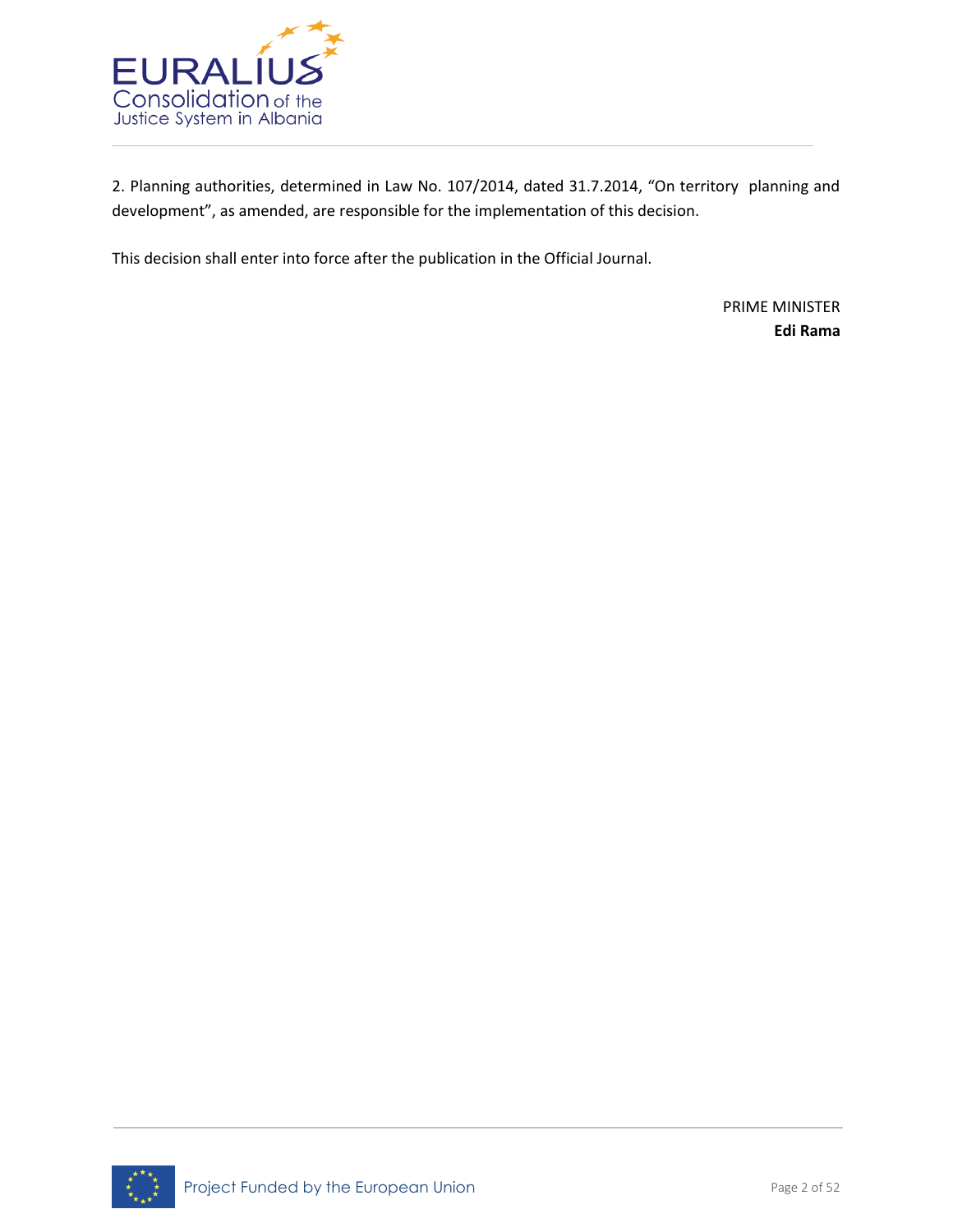

#### **REGULATION**

### **OF TERRITORY DEVELOPMENT**

### **PART I GENERAL PROVISIONS**

### **Article 1**

### **Object and scope**

*(Amended by Decision No. 271, dated 06/04/2016)*

1. The scope of this regulation is to set out detailed conditions and procedures for the implementation of development management instruments, and the content, structure and procedure for the approval of development control documents.

2. The purpose of this regulation is to determine the rights and obligations of development authorities for the exercise of the territorial development control function, in accordance with Law No. 107/2014, "On territorial planning and development", and ensuring the use of the electronic system of permits by all applicants and institutions involved in order to simplify procedures and provide one-stop service.

### **Article 2**

### **Definitions**

*(Amended by Decision No. 271, dated 06/04/2016) (Amended by Decision No. 231, 21/03/2017)*

### **I. In the present regulation, the following terms have the following meanings:**

1. "Law", Law No. 107/2014, dated 31.7.2014, "On territorial planning and development".

2. "Ordinary maintenance works", interventions to repair or replace existing building refinishings, and those necessary to maintain existing technological facilities efficiently.

3. "Extraordinary maintenance works", works and alterations necessary for the renovation or replacement of parts, and structural works of buildings, and for the provision of hygienic-sanitary and technological services, provided that such works do not bring increase to the number of units and/or change of use, volume or surface of the units

4. "Individual unit", a part of a residential building, destined or being in individual ownership, which, together with the shareholding share, constitutes a special part of immovable property.

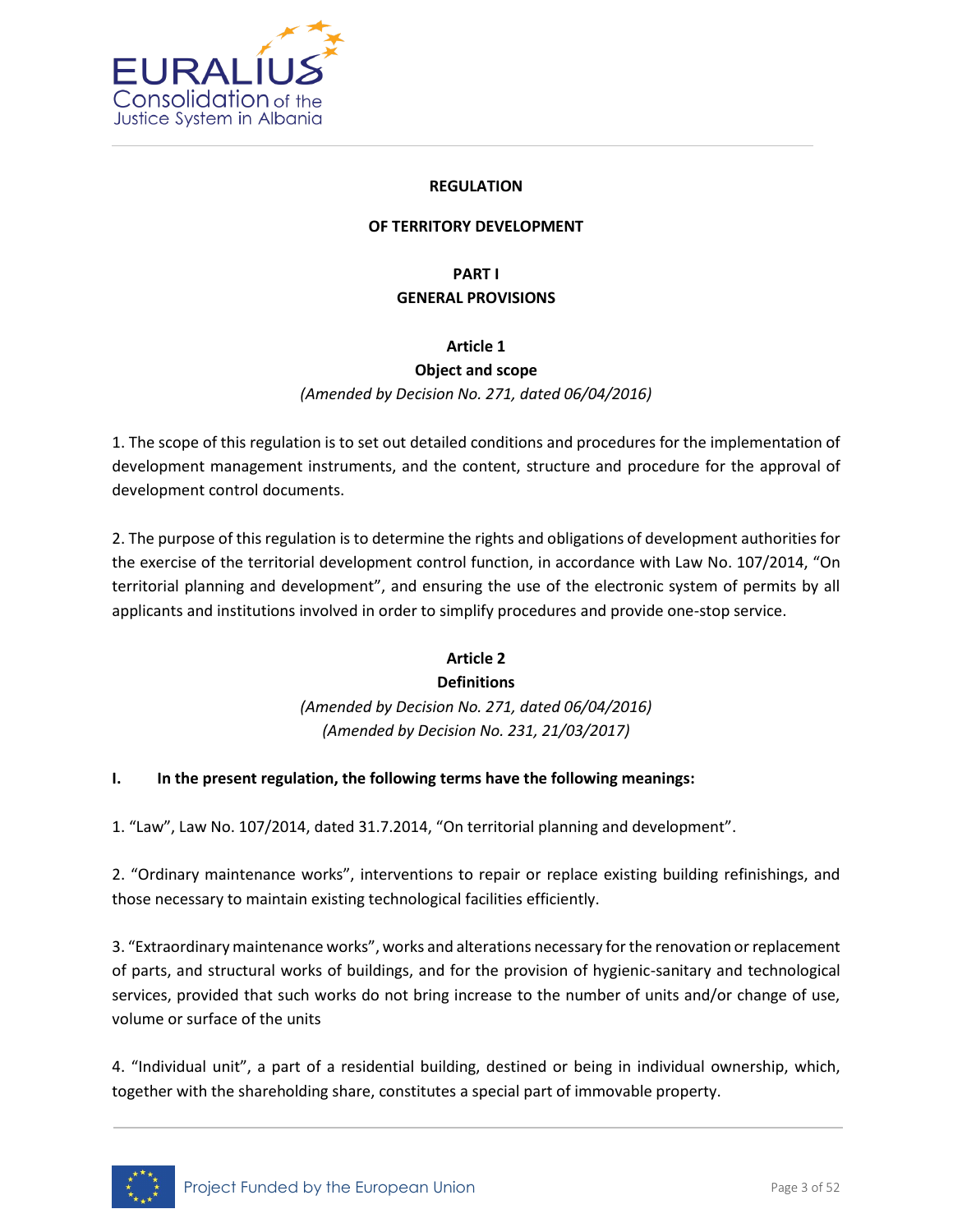

5. "Reconstruction works", works that conserve, consolidate or transform the existing object through systematic works where the object subject to reconstruction may be subject to changes, including replacement, elimination, alteration of its structural parts and new elements.

6. "Reconstruction", works consisting in the demolition and reconstruction of the same volume and form of the former object.

7. "Service Desk", one stop service desk, according to point 6, Article 3, of this regulation.

8. "Developer" means any natural or legal person who invests and makes a development in an area or unit where development is permitted.

9. "Complex development" means the type of development that includes, due to the specificity of development, the state interest and/or its complexity, one or more constructions according to Article 19 of this Regulation.

10. "Conditions of development", in this regulation, have the same meaning with the term "development conditions", as defined by the law.

10/1. "Electronic permit system" is the state database for all applications and permits, according to territorial planning and development legislation, and performs the interaction of all entities involved in the process, including the applicant, the authorities responsible for issuing permits and public institutions that have the legal obligation to provide information or consent regarding the application for a permit.

11. The other terms used in this regulation have the same meaning as those set forth in Article 3 of Law No. 107/2014, dated 31.07.2014, "On territorial planning and development".

### **PART II TERRITORY DEVELOPMENT**

# **TITLE I GENERAL PROVISIONS**

**Article 3**

**One-stop service desk** *(Amended by Decision No. 271, dated 06/04/2016) (Amended by Decision No. 231, 21/03/2017)*

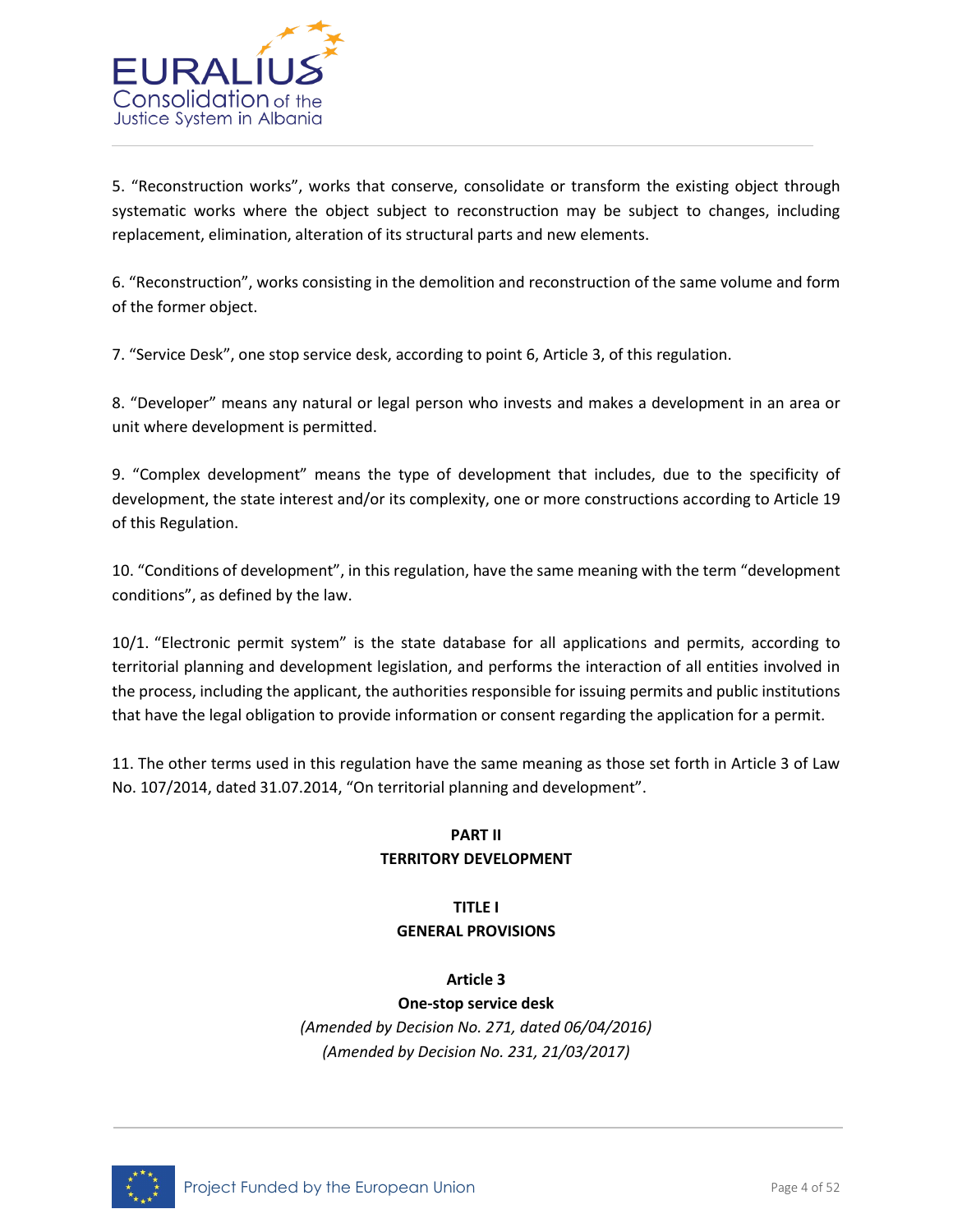

1. A one-stop service desk for construction activities is set up at each basic local government unit, which takes care of all relations between the interested party, the local planning authority and other public administration bodies that have the obligation to give their opinion related to the works, subject to a request for a construction permit or a declaration for preliminary works.

2. The service desk is the only contact point of the interested party with public administration regarding the permit application and the relevant interference in the territory.

3. The Local Planning Authority is responsible for coordinating work with all state institutions and public service operators covering the respective area of activity in the territory where development is carried out, to ensure that the design for which the provision with a permit is required, does not interfere or damage protected areas, cultural monuments, cultural heritage or infrastructure networks. For this purpose, the service desk shall, as appropriate, receive the acts of consent, designated by the legislation in force, by the authorities responsible for environmental protection, cultural and historical heritage, public health and safety.

3/1. Coordination of work, according to this Article, with all state institutions and public service operators, and obtaining information or consent from the institutions that have to express themselves for permit applications, according to the legislation in force, is carried out through the electronic permit system.

4. Communications with applicants are held only by the service desk.

- 5. The Service Desk performs, in particular, the following actions:
	- a) Provides the interested persons, through the development permit as well, with all the necessary information for the realization of the construction, before the delivery, and during the review of the application, including:
		- i) fragments from the map of the existing state of the property/ies;
		- ii) maps of existing engineering infrastructures in the area for the identification of connection points, respectively for water supply, sewage disposal, electricity network, electronic communications network and surrounding waste disposal spots;
		- iii) maps with public green areas and tree stock around or on development parcel/parcels;
		- iv) information on specific sectoral limitations or constraints in the study area, such as those of cultural monuments, environment, etc., as appropriate;
		- v) any other information necessary to carry out the design.
	- a/1) Provides information and assistance to the persons concerned with the application method, completing the application, the content of the documentation, and any other issues necessary for submitting the application for a permit.

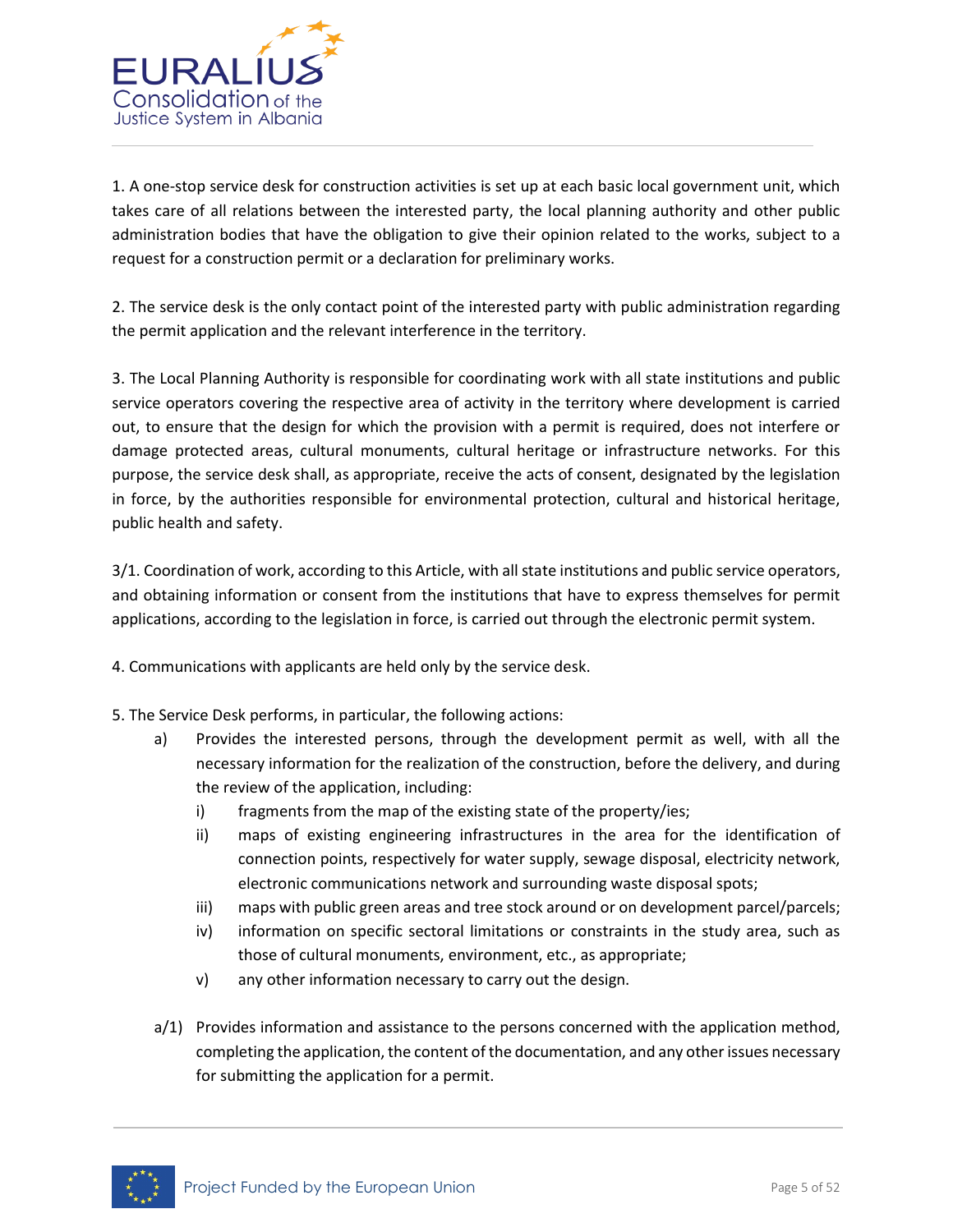

- b) Takes over the preliminary statements for works, developmental permit requests, requests for construction permits, and any act of consent, whatever its name, in the field of construction activity;
- c) Issues developmental permits, construction permits and usage certificates.

6. State institutions and public service operators have the obligation that within 10 working days from the application notify the responsible authority, electronically, the acts of consent/approval regarding the proposed development. In the absence of a response within the 10-day term, consent/approval is considered given in accordance with the principle of silent approval, and the planning authority has the obligation to proceed with the examination of the application for permit, except for the cases specified in point 3, Article 44, of the Law.

7. For permits approved by the National Territorial Council, the functions of the service desk as above are performed by the Secretariat of the TAC.

### **Article 4 Documentation of public administration**

The development authority is obliged to collect all the documentation, information or data, including the cadastral and immovable property registration offices, which are owned by the public administration, for the purpose of the relevant review and decision making. The planning authority may not require certifications from the person concerned regarding the verity or authenticity of such documents or data.

### **Article 4/1**

**Services provided by the electronic permit system** *(Added by the Decision No. 271, dated 06/04/2016) (Amended by Decision No. 231, 21/03/2017)*

1. Any entity, which requests to obtain a permit or to submit a preliminary declaration for performance, is obliged to submit a permit application or declaration and accompanying documentation through the electronic permit system.

2. The responsible authorities, pursuant to Articles 28 and 29 of the Law on Planning and Development of the Territory, as well as all public institutions that have to provide information or opinion on the request for a construction permit, have the obligation to accept, review, approve and electronically submit acts of approval through the electronic permit system.

3. The electronic permit system serves as the only point, through which:

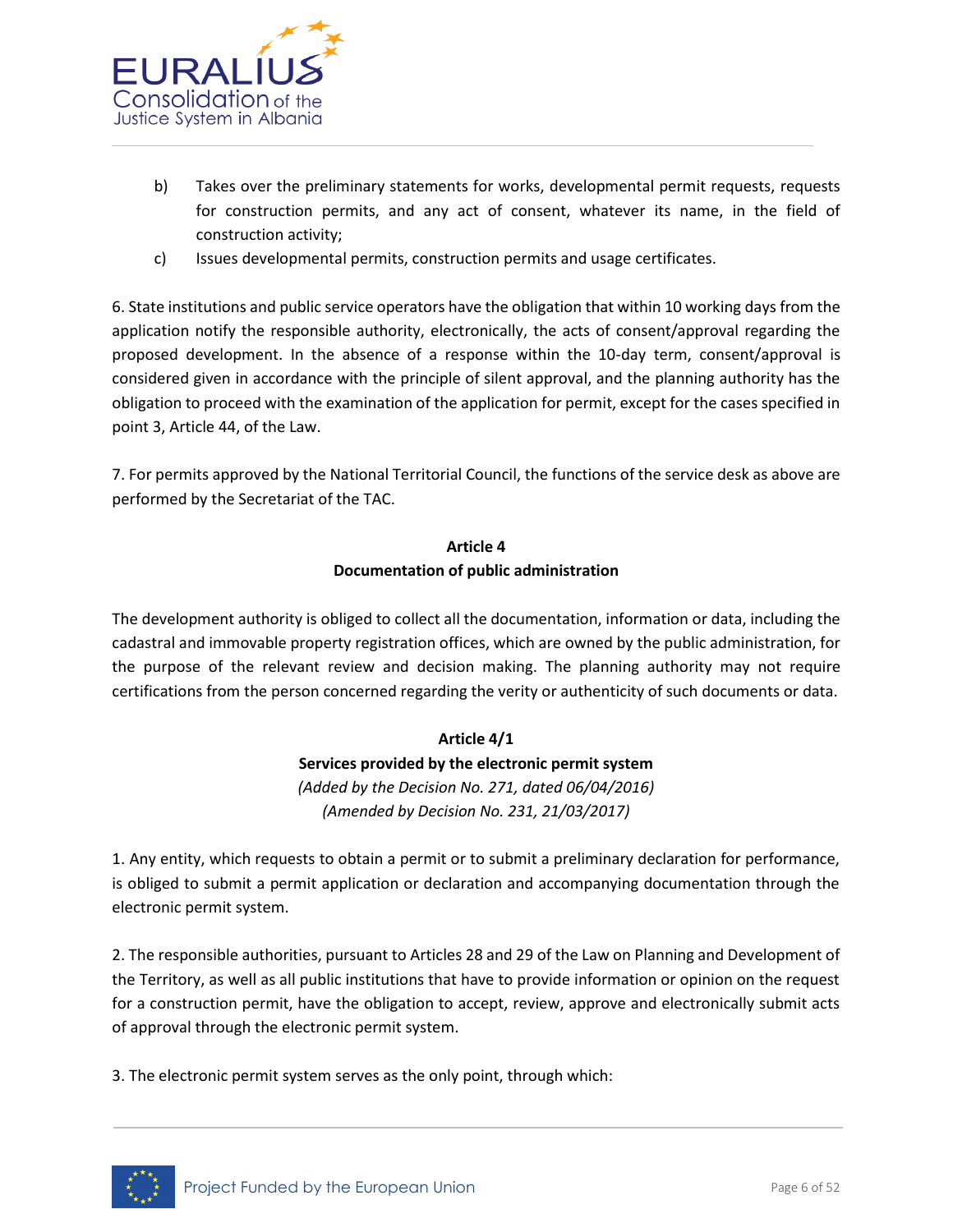

- a) the application for a permit is electronically submitted, according to the territorial planning and development legislation;
- b) the process of inter-institutional co-ordination is carried out during the procedure for reviewing the applications provided in letter "a" of this paragraph;
- c) institutional decisions on the requirements set out in letter "a" of this paragraph are communicated;
- ç) the unification of the application and review procedures for permit applications, as determined in Law No. 107/2014, "On territorial planning and development", as amended, is realized;
- d) it is conducted the monitoring of the construction permits issued by the responsible bodies of local government and by the National Territory Council;
- dh) applicants are informed about the status of their applications;
- e) statistics are generated to help problem analysis in the field of territory planning and development, and orientation of process and problem improvement.

4. By applying to the electronic permit system, the applicant shall be deemed to have given the necessary authorization for the responsible authority to act in his name and on his behalf for the submission of any request or application to public institutions.

# **Article 5 Local regulations of development control**

*(Amended by Decision No. 231, 21/03/2017)*

The fundamental local government units, in the exercise of their autonomy, may adopt local development control regulations to discipline the construction activity in their administrative territory. These regulations contain the rules, conditions and method of construction, in particular the compliance with the technical-aesthetic, hygienic-sanitary and safety provisions of the premises, in every case, in accordance with the provisions of this regulation.

Local development control regulations cannot determine procedures or requirements that are in contradiction with those provided in this regulation and in the law for issuing permits in the construction field.

# **TITLE II DOCUMENTS AND PROCEDURES OF DEVELOPMENT CONTROL**

### **CHAPTER I GENERAL PROVISIONS**

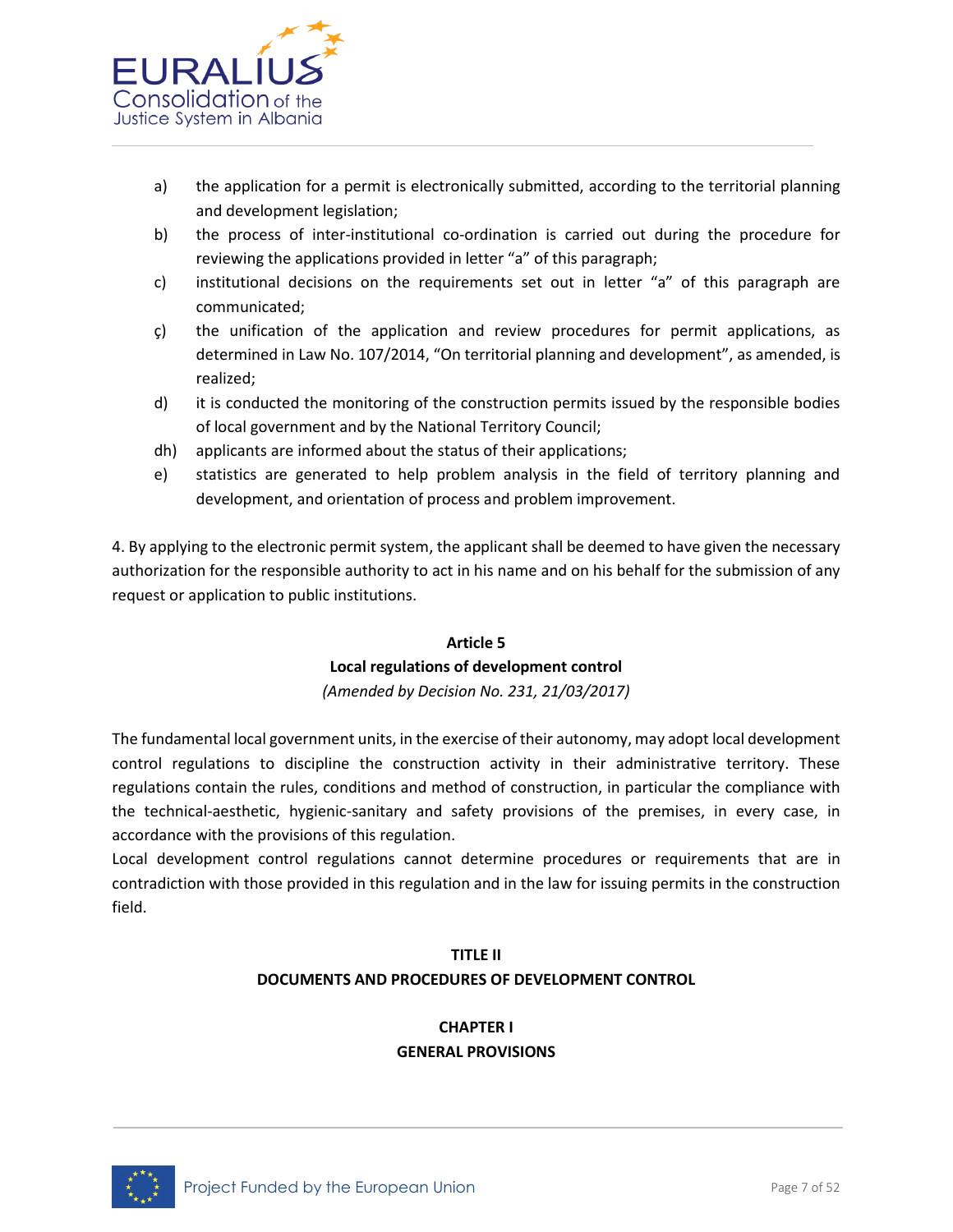

#### **Article 6**

### **Interventions that do not require a construction permit**

*(Amended by Decision No. 271, dated 06/04/2016) (Amended by Decision No. 231, 21/03/2017)*

Without excluding the obligation to comply with the provisions provided by the legal framework in force for construction activities, including, in particular, regarding anti-seismic stability, fire protection, security and health hygiene, the following interventions are made without being provided with a construction permit and without prior written declaration of works:

- a) Common maintenance interventions, according to Article 2, of this regulation, which include:
	- i) external interventions for the repair and replacement of external refinishments of buildings, provided that their original characteristics are preserved, as follows hereunder:
		- refreshment of painting, plastering and coating of facades with materials having characteristics and colors similar to those existing;
		- cleaning of the facades;
		- repair and replacement of windows and doors, shutters and blinds (including the use of different materials) without altering their characteristics, such as the shape, color, design and dimensions of the open and transparent parts;
		- partial replacement of roof covering, without any change in shape, slope and coating characteristics;
		- repair and replacement of gutters and chimneys, with various materials as well;
		- repair of balconies, terraces and basements or protective barriers;
		- the installation of window steel bars;
		- placing sunbeds and mosquito nets;
		- arrangement of yards;
		- repair existing fencing.
	- ii) internal interference:
		- repair and renovation of floors;
		- repair and restoration of plaster, clothing and colors;
		- repair and renovation of doors and windows, including the installation of double glazing.
	- iii) interventions in hygiene-sanitary facilities:
		- works of repair and replacement of hygiene-sanitary and repairs of the facilities;
- b) Works for the elimination of architectural barriers and adaptation of buildings for persons with disabilities;
- c) Land movements that are specifically related to the exercise of agricultural or livestock activity, including interventions in agricultural hydraulic plants.

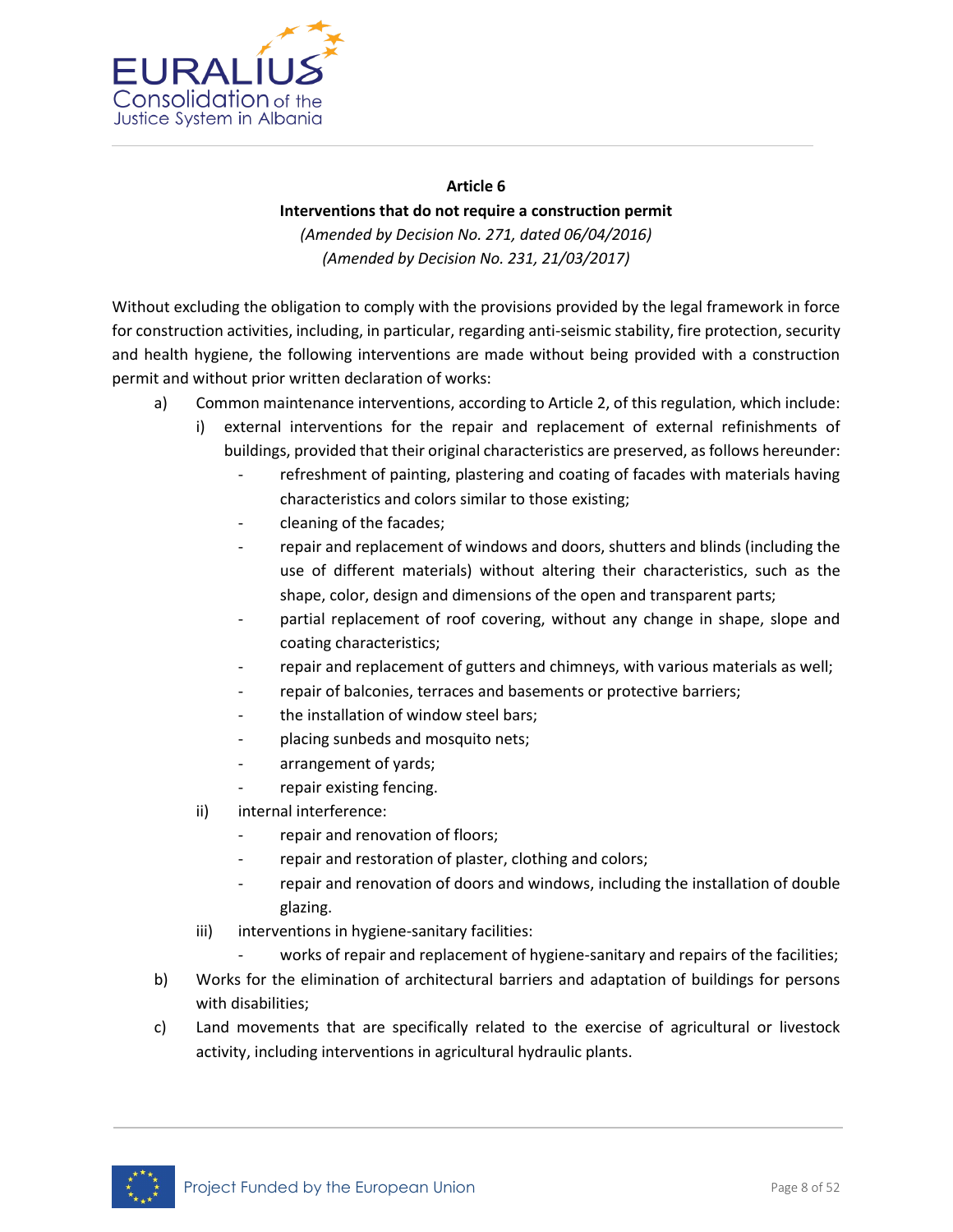

# **Article 7 Works carried out upon a preliminary declaration of works** *(Amended by Decision No. 271, dated 06/04/2016) (Amended by Decision No. 231, 21/03/2017)*

Without excluding the obligation to comply with the legal provisions provided by the legal framework in force for construction activities, including, in particular, regarding stability, fire protection, security and health hygiene, the following works are carried out without being provided with a construction permit, after the notification of the preliminary declaration of the commencement of works at the competent planning and development authority, by means of which it is made the change of space organization in the object, the replacement of existing devices and equipment, and the changes which do not affect the stability and security of the object and the retaining construction elements do not change, including:

- i) External works, such as:
	- common maintenance interventions when it comes to changes in existing characteristics, forms and colors;
	- placement of layers to increase the energy efficiency of the existing buildings.
- ii) Internal works, such as:
	- reinforcement of internal bearing/retaining structures;
	- opening and closing of internal doors;
	- creation, elimination or alteration of interior (non-retaining) walls, premises for hygienic services;
	- repair, maintenance and rehabilitation works for the infrastructure of irrigation, drainage and protection from flooding;
- iii) Other works, such as:
	- ramp construction works for the adaptation of buildings for persons with disabilities;
	- structures installed for instant and temporary needs, without foundations, with demountable materials, without using reinforced-concrete structures, concrete blocks, masonry and slabs, which are removed in any case within a maximum term of 6 months;
	- the installation of solar, photovoltaic panels, in service of buildings, in accordance with the architectural regulation of the city and the restrictions that may arise from the legislation on the protection of cultural, historical or environmental heritage;
	- repair, replacement and maintenance works for public infrastructure networks and electronic communications, which do not affect their constructive system, do not change the use and size of the infrastructure and the development conditions in the surrounding area;

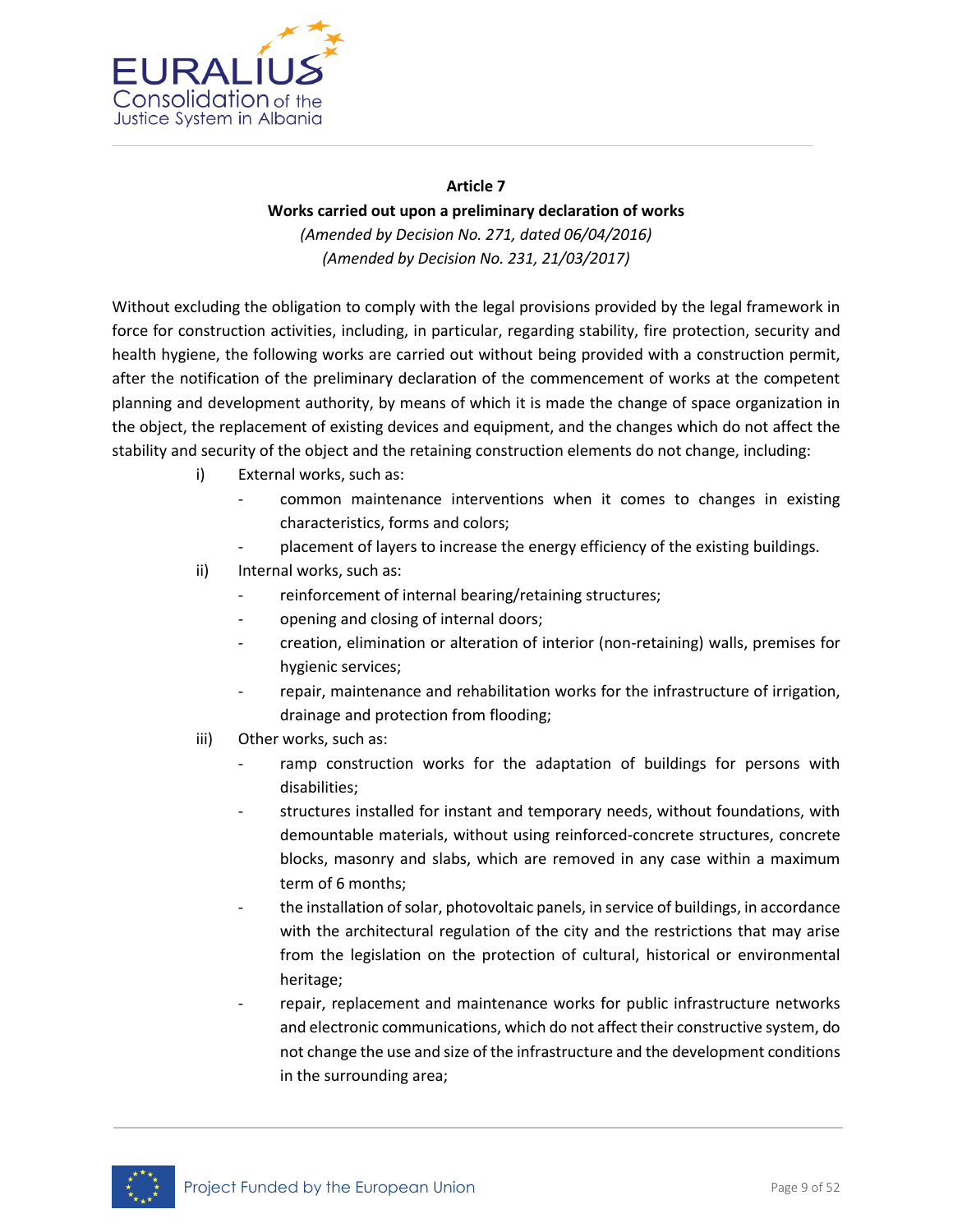

- repair, maintenance and rehabilitation works of irrigation, drainage and flood protection infrastructure;
- setting up sun tents and pergolas, in accordance with the law regulating coownership in residential buildings and architectural regulation of the city;
- interventions in order to maintain or increase the energy and acoustic efficiency in an existing structure that does not affect the constructive system of the building (i.e., intervention in foundations, retaining walls, beam-columns, etc.);
- demountable greenhouses, without on-going foundations, to the service of agricultural activities;
- installation of elevators;
- placement of advertising on the external facades for the purpose of promoting private economic activity. Their placement is regulated according to the specific regulation of each local planning authority, with the exception of the placement of advertisements outside urban areas, including, but not limited to, interurban roads, railways, airport facilities, customs points, which are regulated by acts of the responsible ministries.

### **Article 8**

### **Documentation for works upon preliminary declaration**

*(Amended by Decision No. 271, dated 06/04/2016) (Amended by Decision No. 231, 21/03/2017)*

1. The documents to be filed by the person concerned for the notification of the preliminary declaration for the performance of the works are:

- a) The form of the declaration, according to this regulation and the format determined in the electronic permit system, and, as appropriate:
- b) A document certifying the ownership or legitimate rights of the declarant on the property where the works are carried out, in accordance with the legislation in force, including a contract of entrepreneurship/order, legalization permit and the like.
- c) Technical design for the implementation of works, signed by licensed designers.

2. The documents referred to in point 1 of this Article are the only documents that the applicant must submit for the performance of the works.

3. When the works carried out with a preliminary declaration for the performance of works extend to the territory of more than one municipality, the applicant shall submit the relevant documentation to each municipality for the works included within the administrative competence area.

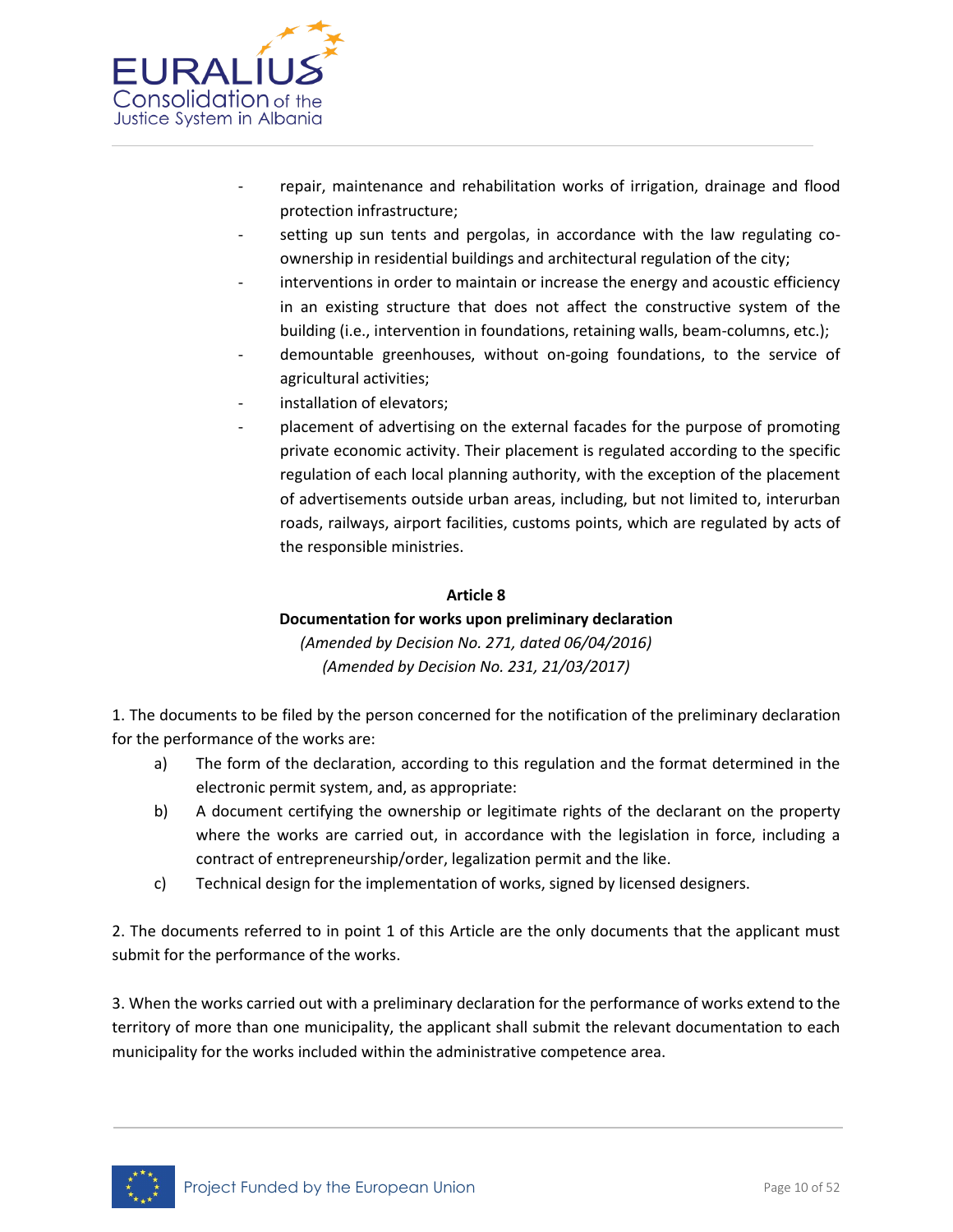

4. Within five working days of the submission of the preliminary declaration for the performance of the works through the electronic permit system, the responsible local authority shall carry out the necessary verifications and, if it finds non-compliance with the conditions and legal requirements governing the preliminary declaration of works, objects it with a reasoned decision.

5. In the absence of a response from the responsible local authority, within the 5-day term referred to in point 3 of this Article, the confirmation shall be deemed given in silence and the system generates the relevant act and shall notify the declarant of the possibility of commencing the works.

### **Article 9**

### **Development Permit**

*(Amended by Decision No. 271, dated 06/04/2016) (Amended by Decision No. 231, 21/03/2017)*

1. The development permit document precedes the issuance of a construction permit for new constructions by the local authorities and contains the following level of property or group of properties:

- a) land use and allowed structures;
- b) construction intensity;
- c) land utilization coefficient for constructions;
- ç) maximum height in meters;
- d) distances;
- dh) public greenery;
- e) parking;
- ë) extract of the map in the existing state (updated genplan);
- f) information about specific restrictions or conditions in the respective property.
- g) map of the engineering infrastructure in the area;
- gj) architectural development preliminary design.

2. In cases when, a detailed local plan is approved for the area, the development permit consists of the extract of the detailed planning document. In cases when the development right is transferred or redistributed to another property, according to Articles 31 and 32 of Law No. 107/2014, "On territorial planning and development", the development permit also contains the volume of the development right and the property or construction where it will be exercised.

3. The planning authority may also determine in the development permit architectural rules and applicable instruments of development management, including those provided in Articles 30 to 36 of the Law.

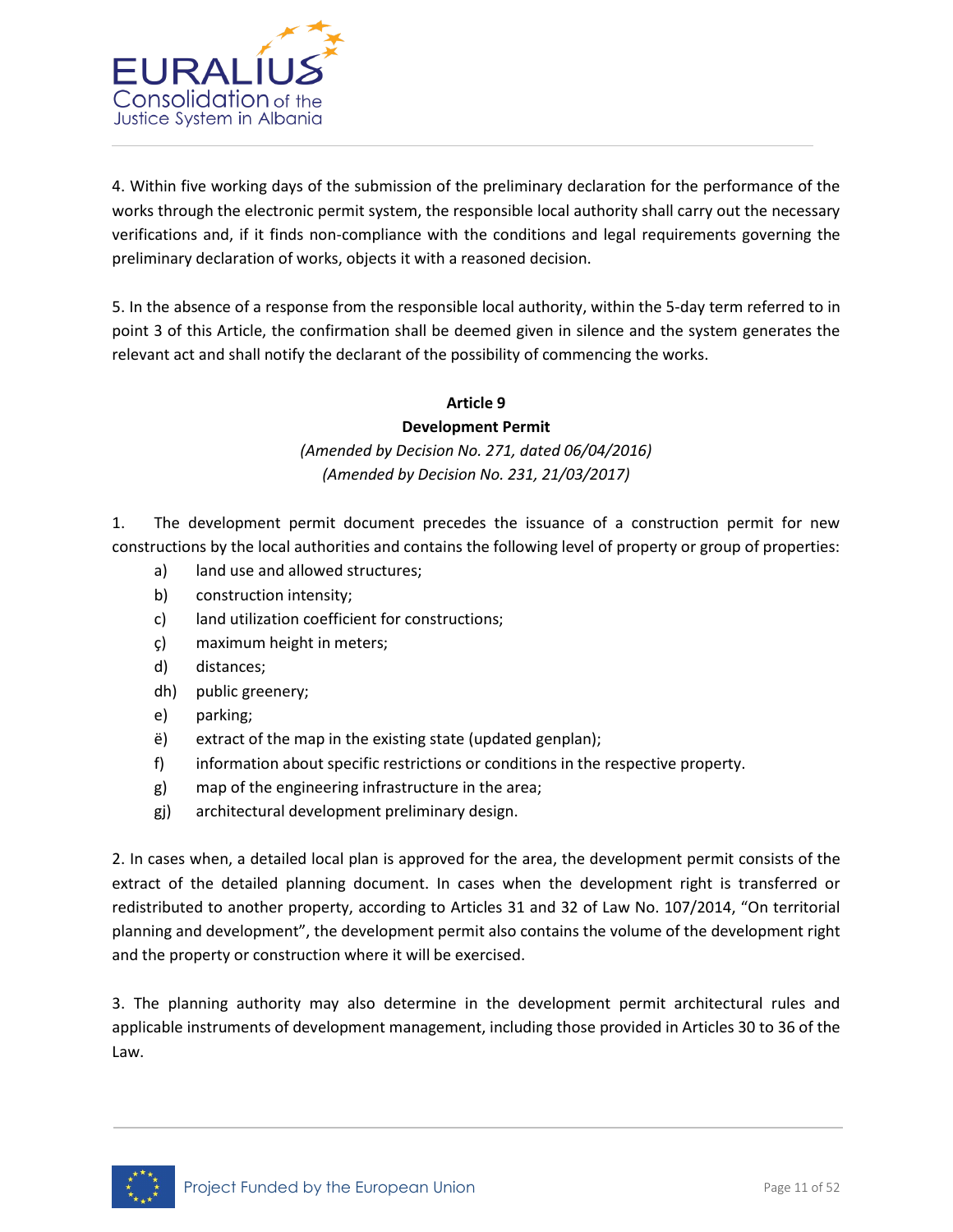

4. The development permit is not required for the provision with a construction permit for works under letters "b", "c" and "ç" of Article 11.

6. In case of change of tye property status or boundaries, the developer must apply for a new development permit.

#### **Article 10**

### **Documentation for Provision with Development Permit**

*(Amended by Decision No. 271, dated 06/04/2016) (Amended by Decision No. 231, 21/03/2017)*

1. The only documents that the owner or developer has to provide for obtaining a development permit are:

- a) the application for a permit, according to the application format specified in this regulation and in the electronic permit system;
- b) the power of attorney or authorization, in the name of the natural or legal person, if the request is submitted by a representative of the owner or developer;
- c) a document certifying the property rights of the developing property and, if any, copies of the property agreements;
- ç) property survey plan, scale 1:500, by a licensed topographer;
- d) architectural development preliminary design;
- dh) a copy of the surveyor and designer's license, according to the letters " $\zeta$ " and "d";
- e) the payment receipt of the application fee, if provided."

2. In the case of an application for development permit at the National Territorial Council, the applicant shall, in any case, also submit the relevant feasibility study."

### **Article 10/1**

### **Review of Applications for Development Permits**

*(Added by Decision No. 271, dated 06/04/2016) (Amended by Decision No. 231, 21/03/2017)*

1. The responsible local authority and secretariat of the NTC, according to the respective area of competence:

a) review the application for a development permit, by coordinating the work through the electronic permit system, with all the specialized public authorities, if the property, for which the development permit is required, is located in the area or is subject to special sectoral restrictions or conditionalities due to monumental, archeological, natural or environmental values;

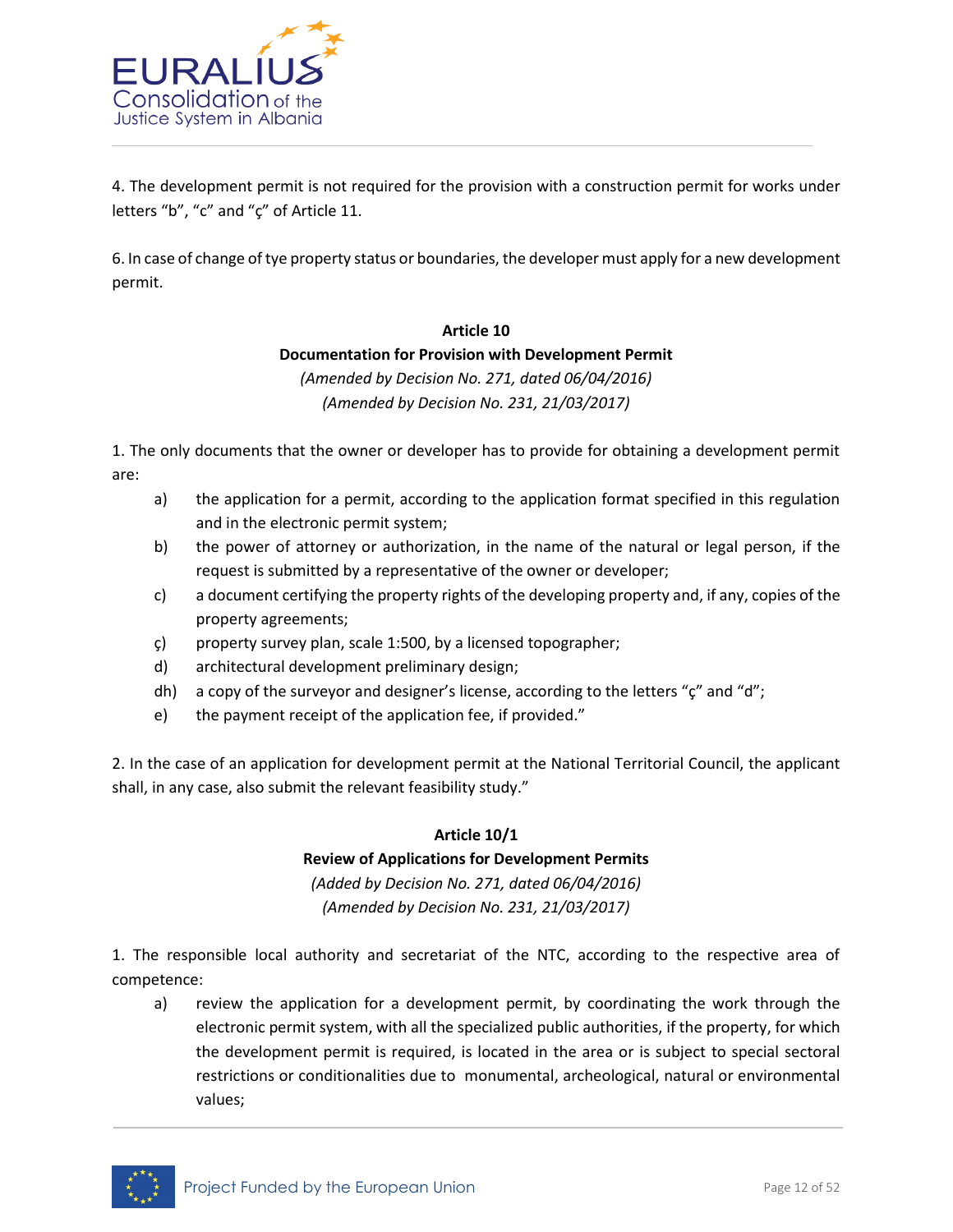

- b) receive, ex officio, and administer, through the electronic system of construction permits, all the documentation or information required by the immovable property registration offices, as applicable;
- c) provide road infrastructure updating, sewerage, electrical, telephone pipes, waste disposal locations, intensity of the seismological study, as a one stop service.

2. If the documentation is incomplete, the responsible authority shall notify the applicant to complete the documentation as provided in point 1 of Article 10 of this Decision within 15 days. Upon delivery of notification, as above, the calculation of the review period of the application is suspended until the completion of the documentation by the applicant. If the entity fails to complete the documentation within the specified period, the responsible authority shall take a reasoned decision to reject the application for a development permit.

3. If the responsible authority does not notify the applicant within 5 working days of any deficiencies in the documentation, the application shall be considered to have been approved in silence regarding form issues and the responsible authority shall have the obligation to proceed with the review of the application.

4. Within 20 working days from the receipt of the application for a development permit, along with its accompanying documentation, the responsible local authority or NTC, according to the scope of competence, shall take the decision to:

- a) issue a development permit;
- b) reject a development permit.

5. The responsible local authority or NTC, according to the scope of competence, has the obligation that, along with the issuance of a development permit, to express within the same period if the project is drafted in accordance with the planning documents and designing rules and, if it is the case, give its remarks.

6. If, any other public authorities, within the competence conferred by the law, have to express themselves, in advance, the responsible local authority or the NTC, within the scope of competence, delivers them an application for opinion through the electronic permit system. Upon the delivery of the application, the calculation of the application review period, according to point 4 of this Article, shall be suspended until the respective opinion/approval is given. In the absence of public authorities' response through the electronic system of construction permits within 10 working days, the application is considered to be approved in silence and the responsible development authority has the obligation to proceed with the review of the application for a permit.

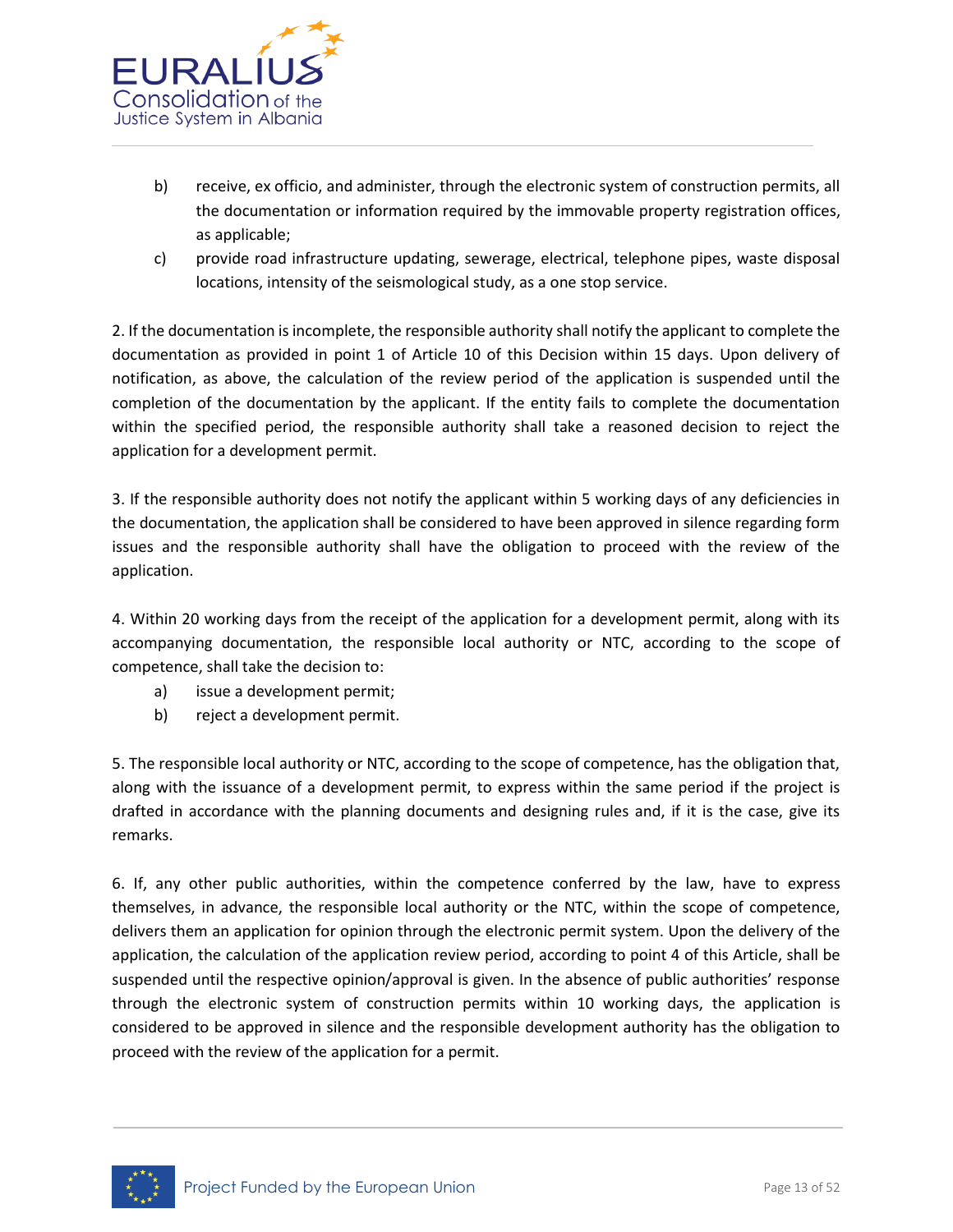

7. When, due to the legal obligations deriving from the legislation in the field of cultural, monumental or archaeological heritage, it is necessary to carry out in-depth observations of the property or decisionmaking of specialized councils regarding the proposed project, the term for issuing the consent/approval is 30 working days from the submission of the application to the respective secretariat. In the absence of a response, within 30 days, the consent or approval is considered granted. Until the issuance of the response by the responsible institutions, as above, it is suspended the calculation of the application review period by the local authority.

8. The development permit or the decision to refuse is delivered to the applicant through the electronic system of construction permits.

# **CHAPTER II CONSTRUCTION PERMITS**

### **Article 11**

### **Works for which a Construction Permit is required**

The works for which a construction permit is required, according to Article 39 of the Law, are those that:

- a) result in the set-up of new constructions, including temporary ones, with the exception of the cases provided in this regulation;
- b) result in reconstruction, repair and restoration that lead to the set-up of a structure wholly or partially different from the previous one and consequently increase the units and/or change the construction volume, the construction surface, the external view of the building, use or constructive system;
- c) realize exceptional maintenance according to this regulation, accompanied by changes in the constructive system of the object/facility;
- ç) result in the demolition of objects, if the demolition is not accompanied by a new construction. If the demolition is accompanied by a new construction, the permit for demolition is part of the construction permit and is noted in the terms of the permit document.

### **Article 12 Change of Activities/Functions**

1. The permit to change the activities and functions of the individual unit is given by the planning authority provided the non-modification of the constructive system, based on the compatibility with the categories and sub-categories of land use defined by the PPV (General Local Plan - GLP) or the PDV (Detailed Local Plan - DLP).

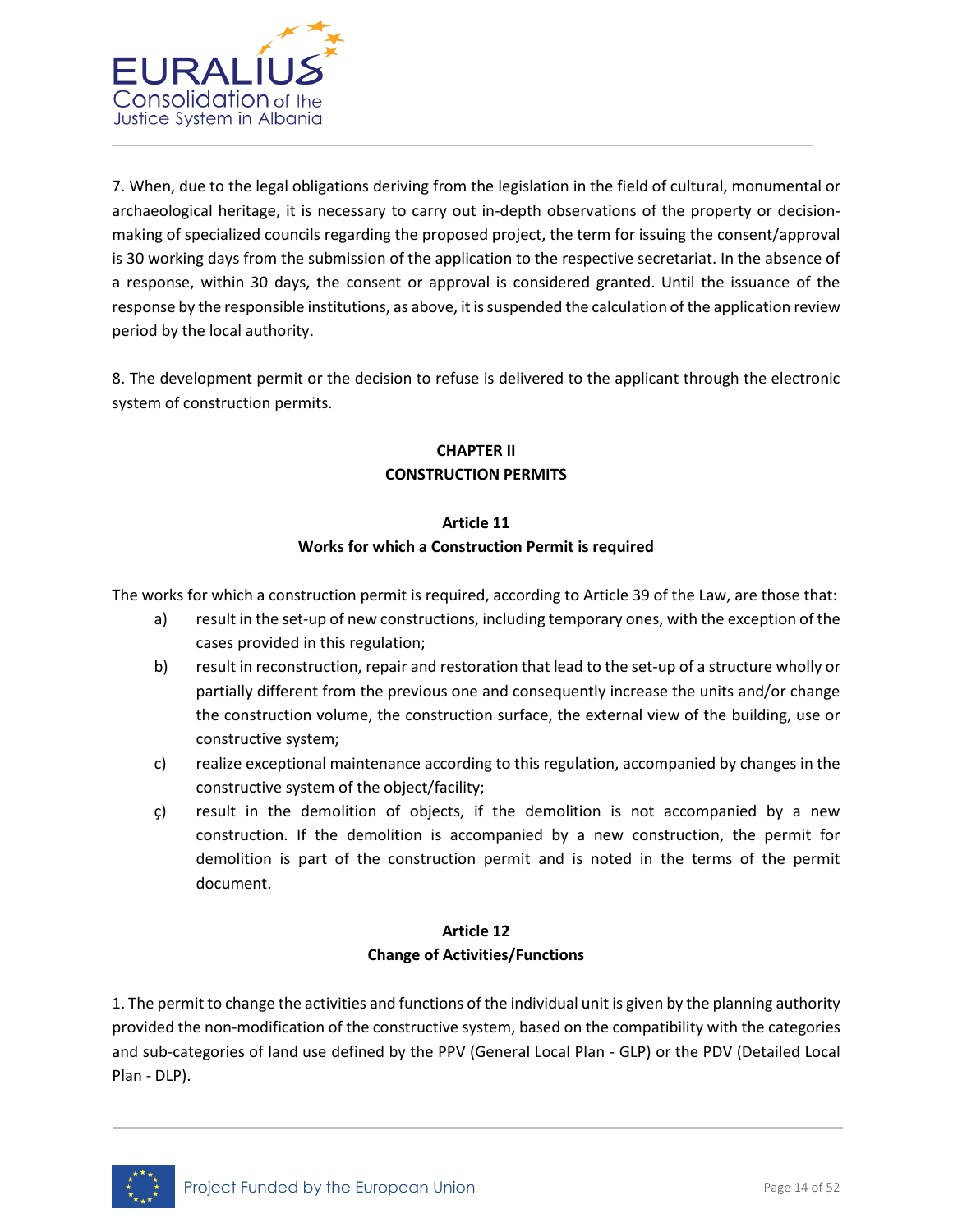

2. In the absence of PPV or PDV, the change of activities and functions should be made in accordance with the categories and sub-categories of the existing land use.

### **Article 13**

### **Features of the Construction Permit**

*(Amended by Decision No. 271, dated 06/04/2016)*

1. The construction permit shall be issued to the developer or to a person authorized by him/her, in accordance with the rules determined in the legislation in force.

2. The construction permit is transferable, with the change of the beneficiary entity of the construction permit, and it is made by the authority that has approved the permit, at the request of the entity provided with a construction permit.

3. The transfer of the construction permit during the period of its implementation shall be communicated, through the electronic permit system, to the issuing authority, along with the official acts proving the transfer of the title on the construction permit.

4. The responsible office shall, at the competent authority, carry out verifications concerning the transfer of the permit and, if it does not detect any irregularities, carries out without delay the registration of the data of the new licensee in the respective registers and notifies the interested parties through the electronic permit system.

5. For structures procured with public funds, the permit is received by the body that conducts the procurement, before giving in entrepreneurship the construction of the structure.

# **Article 14 Conditions for Issuing a Construction Permit** *(Amended by Decision No. 271, dated 06/04/2016)*

1. The construction permit shall be issued in accordance with the designations of the development permit, planning documents, development and construction regulations, and the legal provisions governing the construction activity in the Republic of Albania.

2. The granting of the construction permit is conditioned by the existence of the main and secondary infrastructure in the unit where construction is required. Infrastructure construction may be carried out, according to the agreement with the planning and development authority, with a financial or in-kind contribution, according to the forms set out in this regulation.

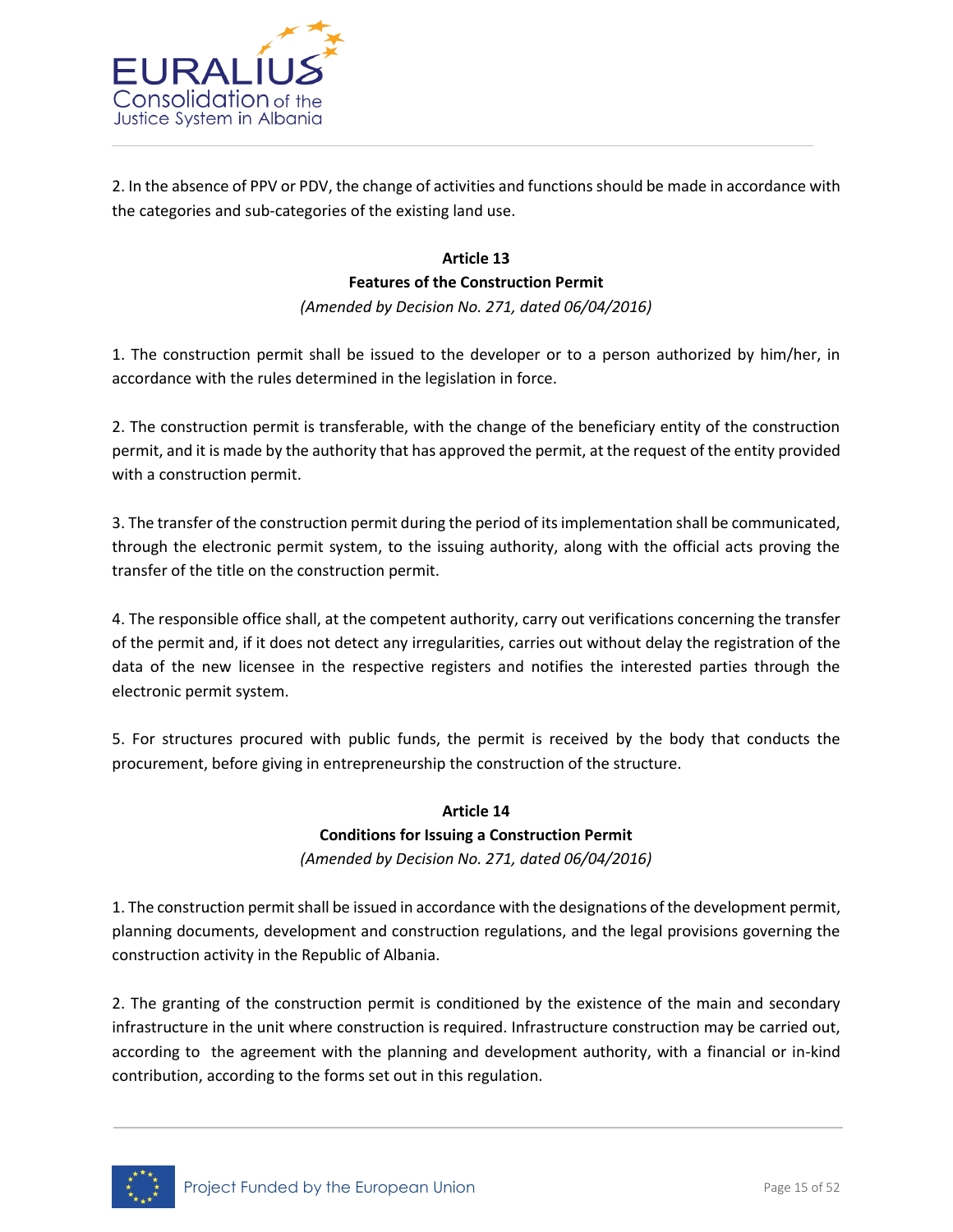

3. Construction permits shall be issued only after the relevant permits and authorizations have been obtained for the construction in question pursuant to the special legislation in force.

### **Article 15**

**Documentation for provision with a construction permit**

*(Amended by Decision No. 271, dated 06/04/2016) (Amended by Decision No. 231, 21/03/2017)*

- 1. The documents to be submitted by the applicant for obtaining a construction permit are:
	- a) Application for a construction permit, according to the application format, determined in the electronic permit system;
	- b) Documents proving the property rights of the developing property/ies, including agreements through owners and developers and/or third parties;
	- c) The construction plan on the extract of the map in the existing state;
	- ç) Detailed construction design and the relevant report in PDF format, signed electronically, and in PDF format, regarding the architectural design;
	- d) Preliminary graphic of works and schedule for the submission of objects, according to implementation phases;
	- dh) Bill of Quantities;
	- e) A licensed designer's statement according to the format of the application determined in the electronic system of construction permits, through which it is confirmed the design compliance with the development permit, development planning and control documents in force, and the legislation that governs the construction activity in the Republic of Albania, including anti-seismic, security, fire protection and hygienic-sanitary provisions;
	- ë) Permits, licenses, authorizations or acts of approval necessary for the exercise of the activity, pursuant to the special legislation on permits, licenses and authorizations, in cases when it is necessary to submit them before obtaining the construction permit;
	- f) Payment receipt/s of the application fee, if provided;
	- g) A copy of the insurance policy of the designers for the coverage of professional responsibilities.
	- h) A copy of the development permit, when it is necessary the provision with it in advance, in accordance with Article 9.

1/1. The construction design is drafted in accordance with the conditions set out in the development permit/planning documents and based on it, the construction permit is issued. Depending on the type of construction, the design contains:

- i) architectural design, including the elimination of architectural barriers, in cases when it is legally binding;
- ii) a constructive design;
- iii) designs of sanitary, electrical and heat-cooling installations;

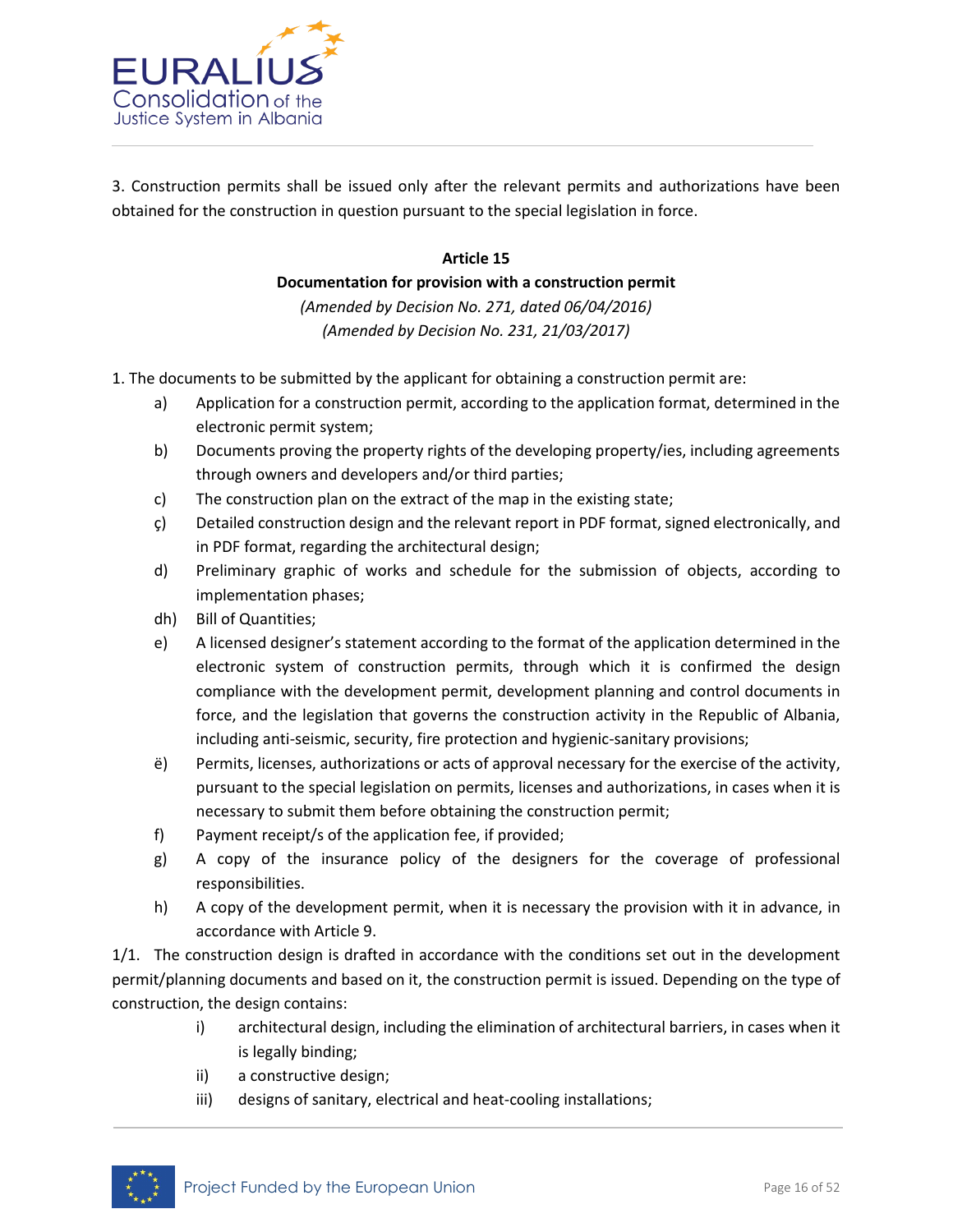

- iv) the design for fire protection, in cases when it is legally binding;
- v) energy efficiency design, in cases when it is legally binding.

1/2. For the demolition of objects, if the demolition is not accompanied by a new construction, the applicant must submit a special application. The documents that the applicant must submit in order to be provided with a demolition permit are as follows:

- a) The application for a construction permit, according to the application format, determined in the electronic permit system;
- b) Documents proving the applicant's property rights over the object to be demolished;
- c) The Technical Report of experts on the physical and construction condition of the object to be demolished;
- ç) Payment receipt/s of the application fee if provided.

1/3. For new constructions or extensions, with a total surface area of up to 250 m2, installation designs, insurance policies for professional liability, and supervision and inspection of works are not mandatory, provided that the applicant submits a notarial declaration, in order to confirm, under its full civil and criminal responsibility, that the object was constructed in conformity with the construction permit and the respective design.

1/4. For infrastructure construction permits, the technical construction design shall contain only the technical execution design, according to the respective field.

2. The responsible authorities are required to publish, on the official website of the institution, the complete list of documents required for obtaining a construction permit.

3. The application for a construction permit, the accompanying documentation and the permit document must use terminology or meanings of the terms provided by the legislation in force and terminology, unless otherwise provided by the legal provisions in force, shall be in Albanian language.

### **Article 16 Content of the Construction Permit**

*(Amended by Decision No. 231, 21/03/2017)*

The construction permit document contains information on:

- a) the responsible authority that issues the act and the identity of the official representing the authority;
- b) date and number of the construction permit, corresponding to the number of practice in the register;
- c) date and number of decision of the Chairperson for approval of the permit;

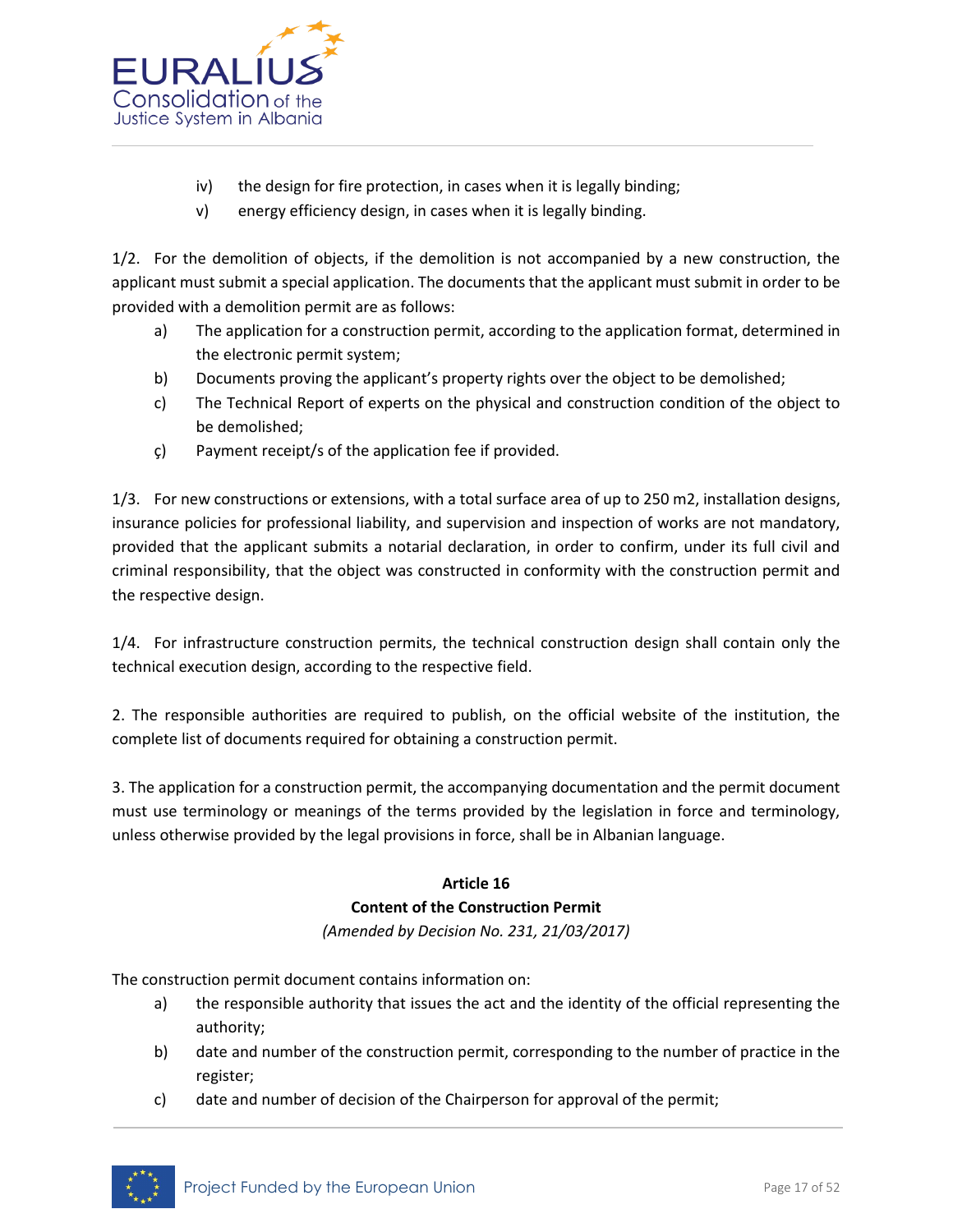

- ç) deadline for commencement and completion of works;
- d) identification data of the landowner;
- dh) addresses and boundaries of the property;
- e) developer's identification data;
- ë) description of approved construction and development conditions.

### **Article 17**

### **Review of the Construction Permit Terms**

*(Amended by Decision No. 271, dated 06/04/2016) (Amended by Decision No. 231, 21/03/2017) (Amended by Decision No. 19/04/2017)*

1. The cases in which the construction design may be amended according to Article 48, of the law, in accordance with the planning documents in force, are the following:

- a) constructive system of the object or technical works in implementation;
- b) the number and form of units within the object;
- c) to improve energy efficiency;
- ç) in installations as long as the quality of works increases;
- d) to add architectural elements for the equal and independent use of spaces designed by all persons, including those with disabilities;
- dh) changes to the façade.
- e) changes resulting in the alteration of the construction surface of the object, on the ground and under the ground, within the urban development boundaries and conditions, provided that the change of the construction area on land does not exceed 2% of the construction area on the land approved in the construction permit.

### **Article 18**

### **Extension of the Construction Permit Term**

1. The extension of the construction permit term is made by the authority that approved the permit, at the request of the developer specified in the construction permit.

2. The procedure for the extension of the construction permit term is determined in Article 40 of the Law.

3. For construction permits, which have expired and no work has begun, an application for a new permit shall be made.

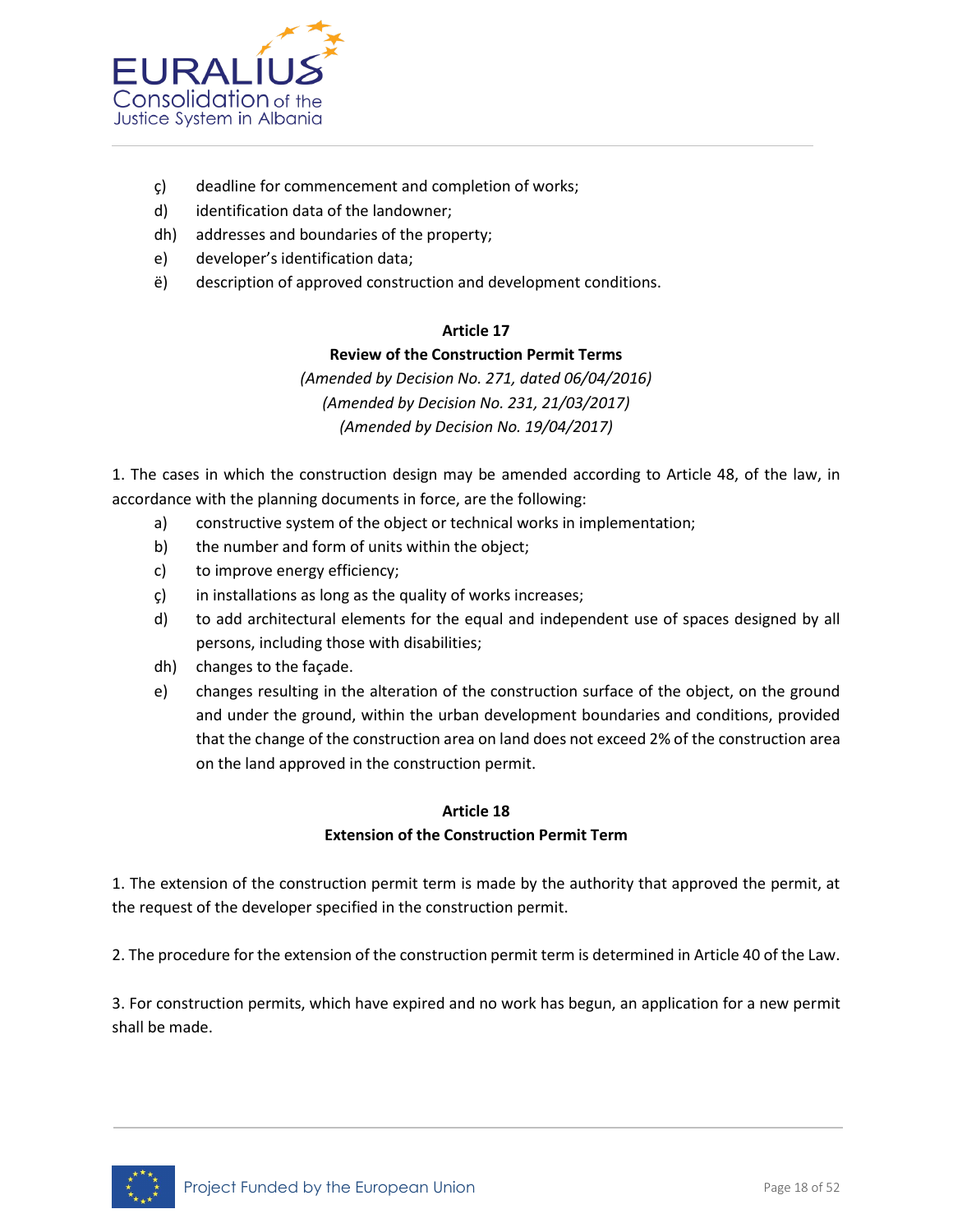

#### **Article 19**

### **Construction Permits for which the NTC is responsible**

*(Amended by Decision No. 231, 21/03/2017) (Amended by Decision No. 19/04/2017)*

1. Types of complex development for whose decision-making is responsible the National Territorial Council, based on Article 28 of the law, are:

- a) power generation plants, part of the country's power system, in accordance with the special legislation in force;
- b) gas, oil and bitumen production and processing plants, oil pipelines and gas pipelines, depots of oil, gas and oil derivatives with a capacity exceeding 500 tons;
- c) treatment plants and storage facilities for solid waste and liquid waste of any kind, and wastewater treatment plants used according to the classification of the special legislation in force;
- ç) airports, passenger ports, ports and terminals, of any kind and size according to the special legislation in force;
- d) university corps, university and research centers, including campuses;
- dh) hospitals, centers and hospital complexes;
- e) structures of penitentiary and educational institutions;
- ë) resort complexes and villages, water park, entertainment or recreation complexes, containing water in the basin of more than 5 000 m3, ski resorts, cableways and ancillary infrastructure;
- f) national museums and theaters, monumental works of national importance, objects in protected areas in accordance with sectoral law;
- g) customs and border points;
- gj) mines, saltworks, borrow pits, points for extraction and utilization of inerts;
- h) military structures and infrastructures under special legislation;
- i) stations and objects of State Police or intelligence services;
- j) fire service stations;
- k) Bank of Albania;
- l) Cemetery of Martyrs of the country;
- ll) structures and manufacturing and processing centers of the metallurgical, pharmaceutical, chemical industries, weapons, explosive or high tech;
- m) centers or institutions in which activities are carried out, including research and experimental activities in the field of chemical industry, nuclear physics and others, which are classified by special legislation in force as high risk;
- n) components of networks or national infrastructure systems (railways, subways, tramways, roads, highways, underwater, underground and airborne cable networks, facilities and networks of water supply, electronic communication facilities and networks with national or regional expansion or impact);

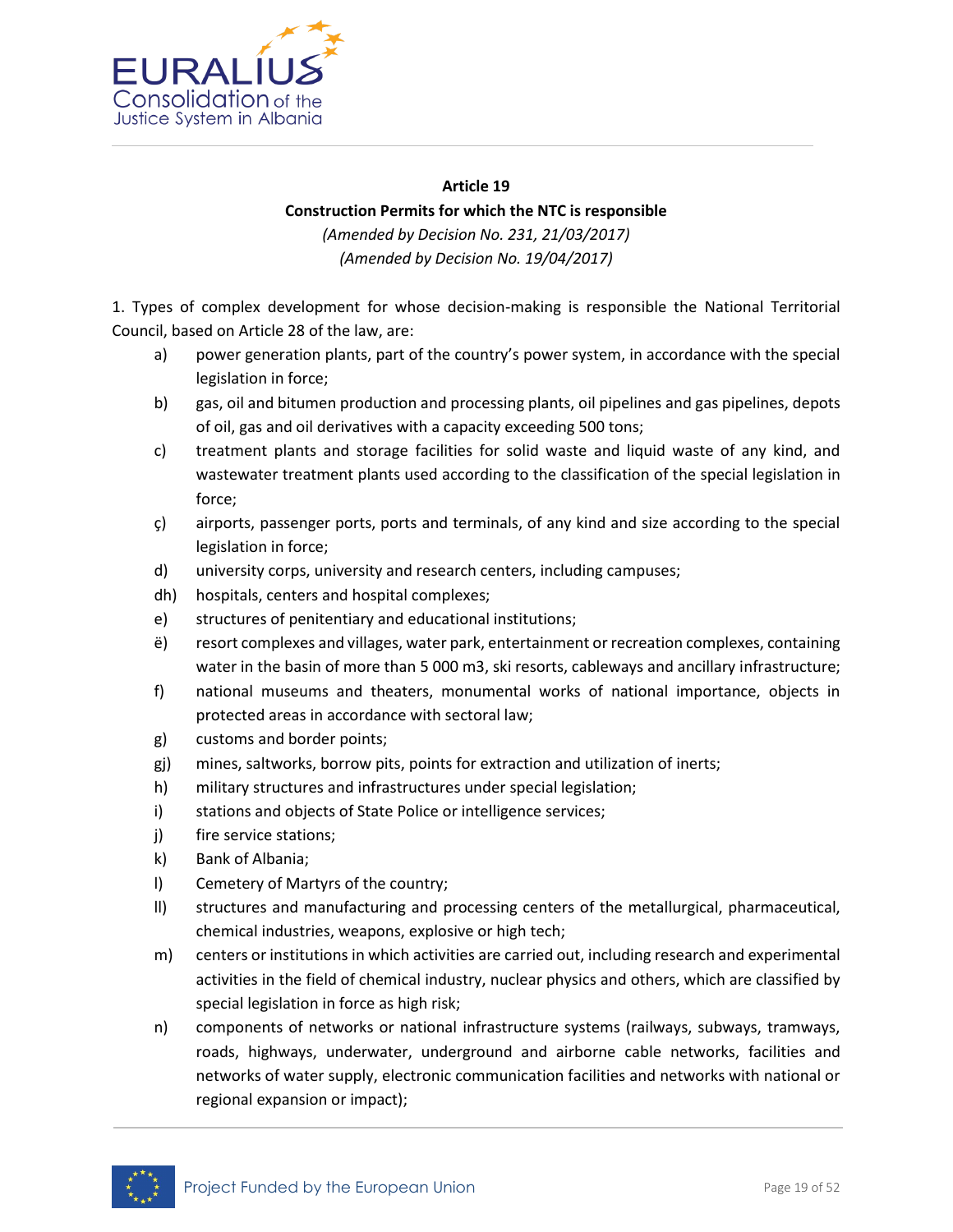

- nj) structures and networks of water supply, collection and treatment of waste waters, etc., which are under the responsibility of the ministries in the fields of transport, energy, water management, electronic communication, land protection and public and national safety protection;
- o) artificial water basins with capacities above 10,000  $m^3$ ;
- p) stadiums with a capacity of 10,000 or more seats for spectators;
- q) bridges and tunnels with a length of over 50 m;
- r) public parking lots with a capacity of over 5,000 vehicles 4+1 or equivalent;
- rr) fuel supply points;
- s) strategic investments, according to the relevant law.

2. The components of the developments referred to in point 1 of this Article are determined in the special legislation in force.

3. The National Territorial Council is the authority responsible for the approval of construction permits for:

- a) issues, areas or objects designated as of national importance;
- b) complex developments or their reconstructions, according to the categories defined in point of this Article;
- c) state objects or their reconstructions when they are built in state properties untransferred to local government units."

### **Article 20**

### **Application and process of reviewing permit applications by the local authority**

*(Amended by Decision No. 271, dated 06/04/2016) (Amended by Decision No. 231, 21/03/2017)*

1. Permit applications, according to this regulation, are submitted for review through the electronic permit system, which also enables the easy uploading of the accompanying documentation of the permit application.

2. The responsible authority shall, within five working days of their submission, review the documentation filed for issues of form and conformity of the design with the development permit/planning documents. Within this term, it reviews:

- a) the identity of the signatory and the fact whether he or she is a legitimate person to file an application;
- b) complete and accurate completion of all mandatory data required in the form;
- c) the submission of all accompanying documents, mandatory according to this decision;
- ç) conformity of the proposed design with the development permit/planning documents;

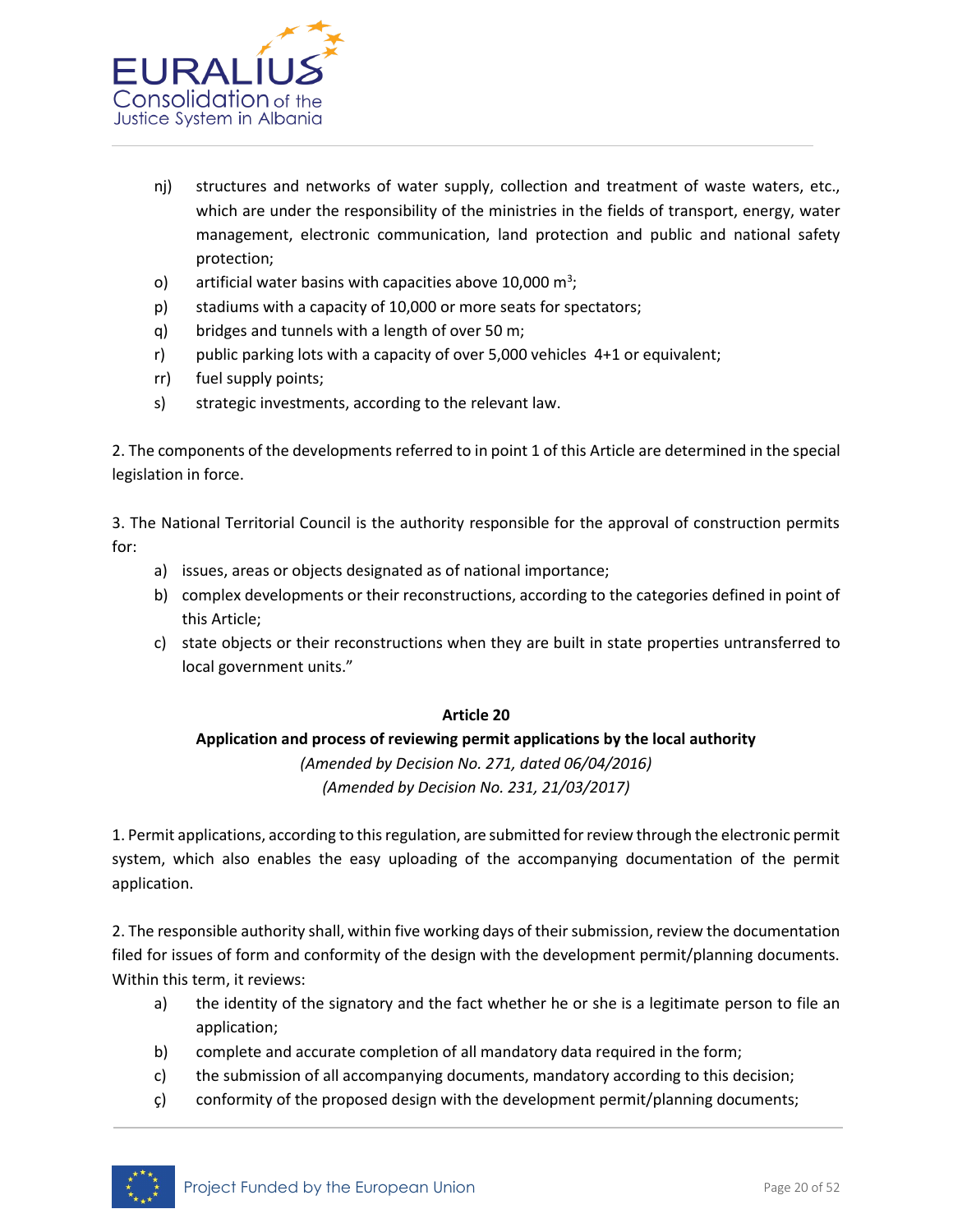

3. If the design is not in compliance with the development permit/planning documents or the person is not legitimated to submit the application, the responsible authority shall make a reasoned decision to reject the application and notify the applicant.

4. If the documentation is not complete, the responsible authority informs the applicant to complete the documentation within 15 days. Upon delivery of the notification, as per above, the calculation of the review period of the application is suspended until the completion of the documentation and/or payment of the fees by the applicant. If the entity fails to complete the documentation within the specified term, the responsible authority shall take a reasoned decision to reject the application.

5. If the responsible authority, within five working days, does not notify the applicant of any deficiencies in the documentation, the documentation shall be considered to be approved in silence and the responsible authority is obliged to proceed with the review of the application.

6. If the documentation is complete, the application is considered accepted for further review.

# **Article 21 Review of applications for construction permits by the local authority** *(Amended by Decision No. 271, dated 06/04/2016)*

1. Within 15 working days from the receipt of an application for a construction permit, together with its accompanying documentation, the responsible local authority shall complete the technical review of the application and notify the applicant of the respective decision-making according to Article 22.

2. At the conclusion of the technical review of the design compliance with the legislation in force, the relevant planning office/body, at the local authority, prepares the technical evaluation report and transmits it for decision-making through the electronic permit system to the mayor. The technical evaluation report and the result are notified to the applicant through the system, and are taken into account for the purpose of generating the decision in silence, in the absence of a response.

3. In case that changes are required in the design submitted, the relevant planning office/body, at the local authority, shall send notice to the applicant for their performance, giving the respective legal reasons. These changes shall be made by the interested party within 5 days of the notification of the application and shall be verified by the respective institutions that have requested them within 2 days. In case the changes are not submitted within the 5-day term or are not accurately reflected in the design, the local authority will decide to reject the application.

4. The request for the change of the original design suspends the calculation of the term for conducting the technical review until the respective change of the documentation is made. This term may be

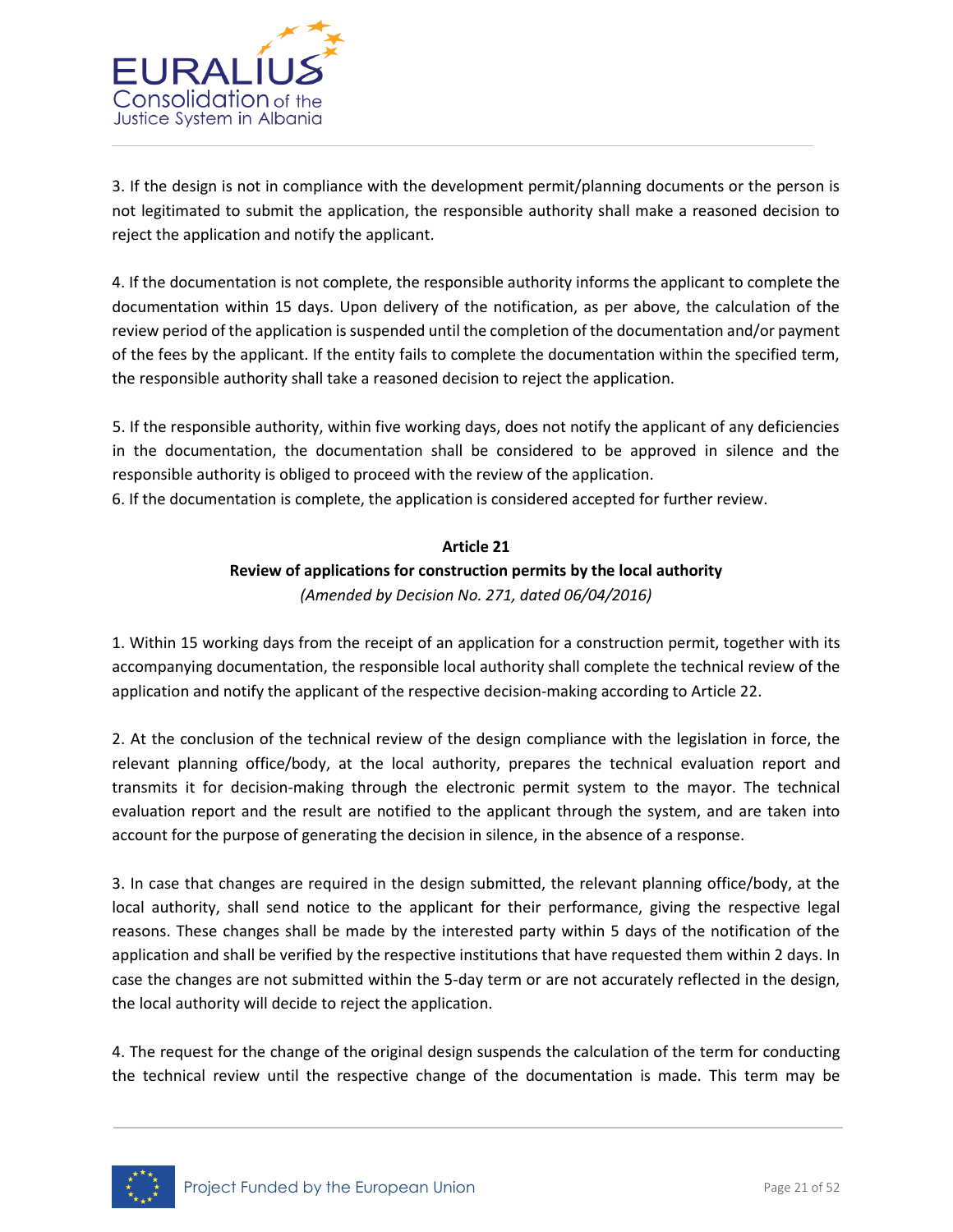

terminated only once and only based on a reasoned request for the completion or specification of documents that are not possessed/available by the public administration.

5. The terms set out in this Article shall not apply to constructions pursuant to Article 24 of this Regulation.

6. If, regarding the application for permit, any other public authorities, within the competences conferred by the law, have to express themselves, in advance, the responsible local authority or the NTC, within the scope of competence, sends them a request for opinion through the electronic permit system. Upon the submission of the request, the calculation of the application review term, according to point 4 of this Article, shall be suspended until the respective opinion/approval is given. In the absence of public authorities' response through the electronic system of construction permits, within 10 working days, the request is considered to be approved in silence and the responsible development authority has the obligation to proceed with the review of the application for a permit.

# **Article 22 Decision for Permit by the Local Authority** *(Amended by Decision No. 271, dated 06/04/2016) (Amended by Decision No. 231, 21/03/2017)*

1. At the end of the technical review the mayor notifies the applicant, through the electronic permit system, regarding:

- a) the approval of the application for a construction permit and the obligation to pay the infrastructure tax;
- b) rejection of the construction permit.

2. Within 15 days from the receipt of the notification, through the electronic permit system, for the approval of the application for a construction permit, the applicant shall upload in the system the acts proving the payment of the infrastructure impact tax from new constructions.

3. The responsible authority shall, within five working days of the fulfillment of the conditions set out in point 2 of this Article, send to the applicant, through the electronic system, the construction permit, electronically signed by him. The applicant is also entitled to request the physical handover of the construction permit at the one-stop service desk.

4. In the absence of the fulfillment of the conditions referred to in point 2 of this Article, the responsible authority shall send the applicant, through the electronic system, the decision to reject the construction permit.

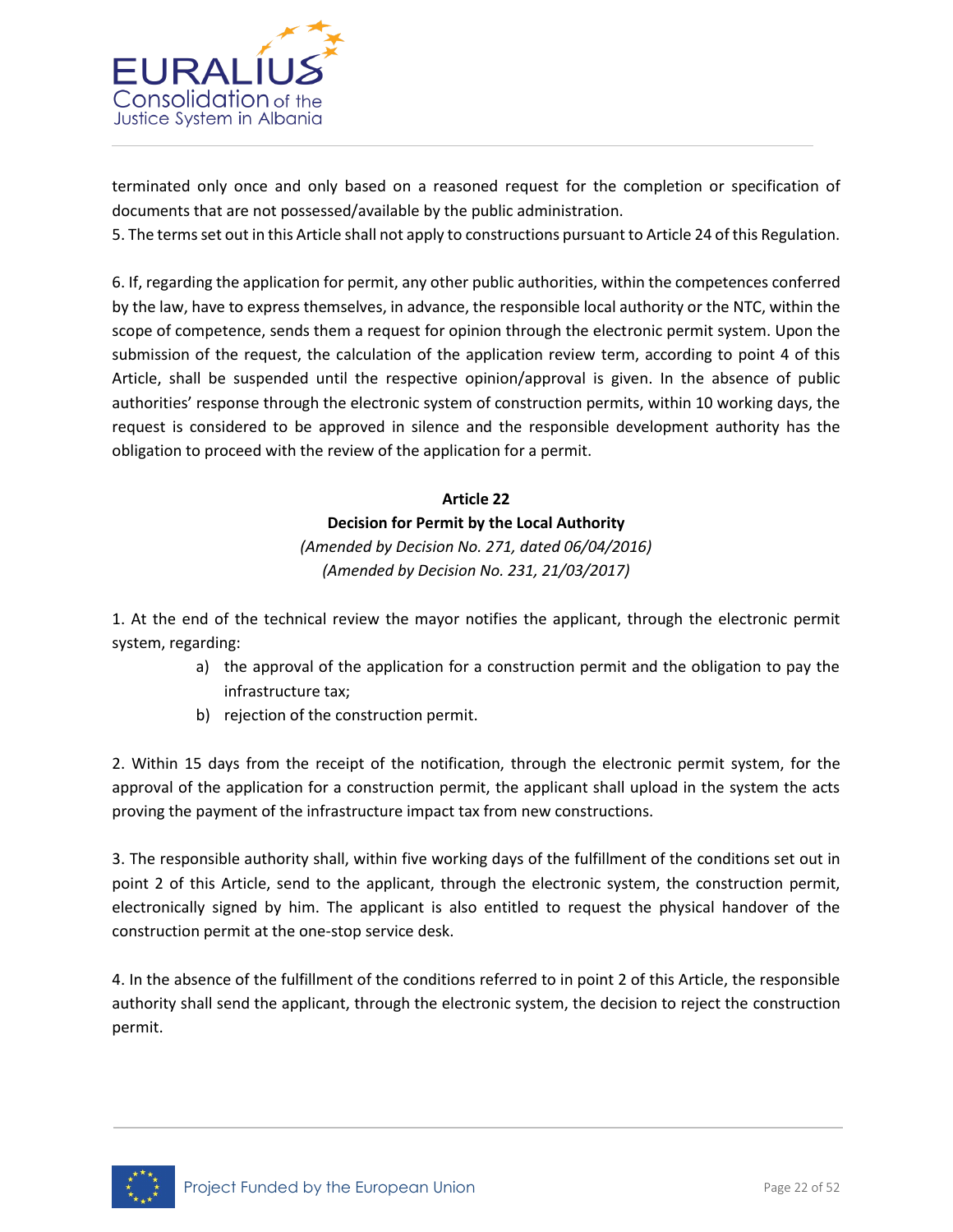

# **Article 23 Content of the Decision**

*(Amended by Decision No. 271, dated 06/04/2016)*

1. The decision on the approval of the application for a construction permit contains the value of the tax to be paid according to the legislation in force.

2. The decision to reject the application for a construction permit contains all the reasons for the rejection.

3. Re-submission of a construction permit application after its non-acceptance or rejection is handled as a new application.

# **Article 24 Accelerated Procedure**

## *(Amended by Decision No. 271, dated 06/04/2016) (Amended by Decision No. 231, 21/03/2017)*

1. The responsible authority shall decide, within 10 working days from the date of submission of the application for construction permit with accelerated procedure, for the cases:

- a) of works having a limited construction volume or low impact on the territory such as:
	- i) stairs;
	- ii) enclosures/fencing;
	- iii) structure of light and demountable materials;
	- iv) façade changes etc.
- b) when the applicant pays the application fee equal to ten times the fee anticipated for the construction permit.

2. The local authority may, in the local regulation of the development control, determine other additional cases that are subject to the accelerated procedure based on the criteria of letter "a" of point 1 of this Article.

### **Article 25**

### **Review of Applications for Construction Permits approved by the NTC**

*(Amended by Decision No. 1043, dated 16/12/2015) (Amended by Decision No. 271, dated 06/04/2016) (Amended by Decision No. 231, 21/03/2017)*

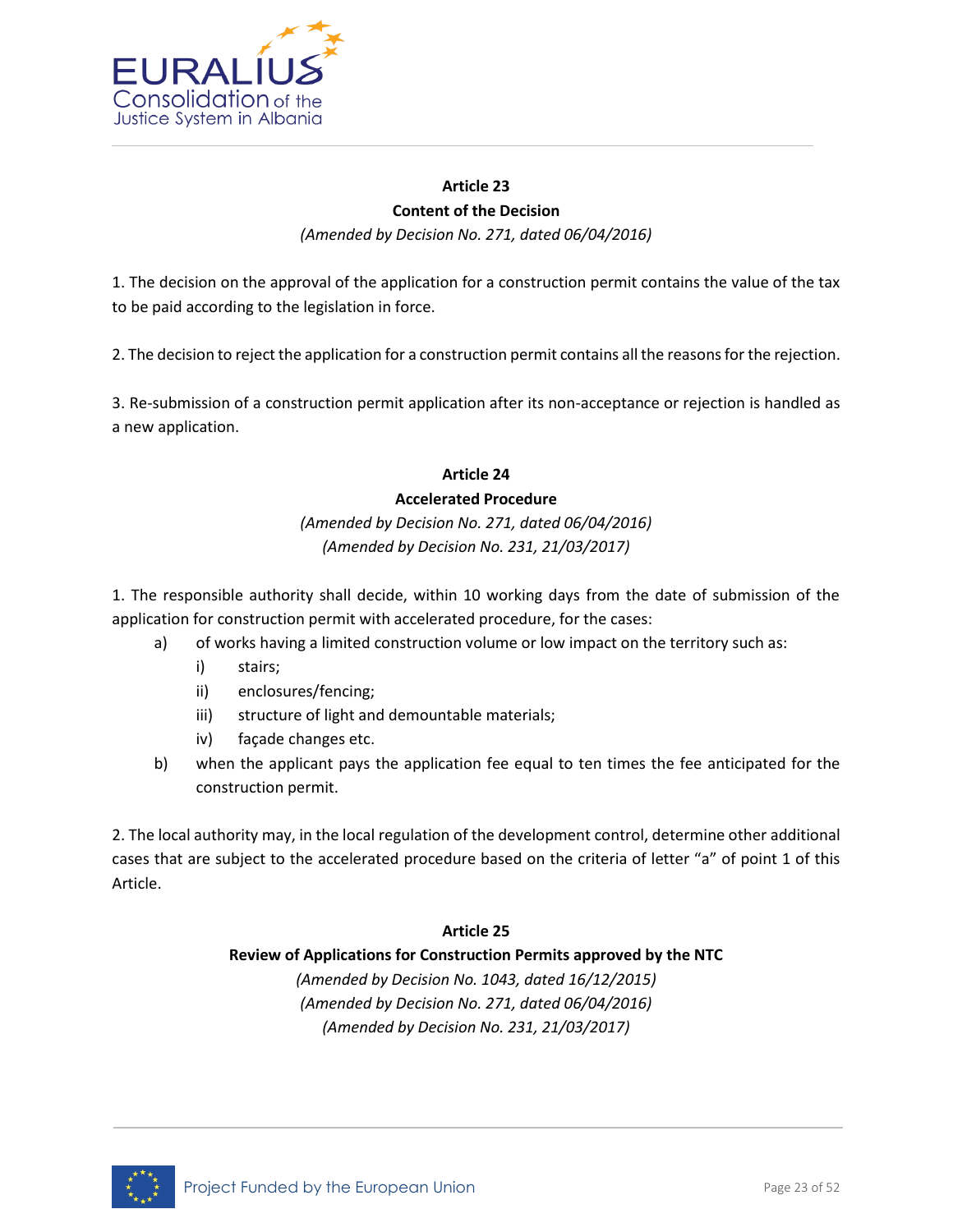

1. The application for a construction permit is submitted for review through the electronic permit system, which also allows the easy uploading of the accompanying documentation of the construction permit application.

2. The NTC secretariat reviews the applications for construction permits, in a formal manner, within 5 working days from the date of their submission.

3. In the event that the documentation is complete, the responsible authority, as above, notifies the applicant to pay within 15 days all the fees for reviewing the application by the authorities that shall express themselves regarding the application. If the documentation is not complete, the responsible authority notifies the applicant that within the same term, to complete the documentation and payment of service fees, if any. By submitting such notices, as per above, it is suspended the calculation of the term for application review until the completion of the documentation and/or payment of the fees by the applicant. If the entity fails to complete the documentation or fails to pay the service fees within the specified term, the responsible authority shall make a reasoned decision on the rejection of the application.

4. If the documentation is complete and the payment of all service fees of the responsible institutions is made, the application is considered accepted for further review.

5. Upon acceptance of the application for review, the NTC secretariat carried out the technical review of the application for a construction permit within 30 working days of its submission.

6. The NTC secretariat co-ordinates the work, through the electronic permit system, with all responsible authorities, which must express themselves within 10 working days regarding the application. It receives and administers, through the electronic system of construction permits, all opinions and acts of consent/approval that may be required, as appropriate. In the absence of a response within the 10-day term, consent or approval shall be considered to have been given and the secretariat may continue to review the application for a permit. If it is necessary the decision-making of specialized collegial councils regarding the construction project, the term for issuing the consent/approval is 30 days from the submission of the application to the respective secretariat. In the absence of a response within the 30 day term, consent or approval shall be considered to have been given.

7. The responsible line ministry and relevant subordinate institutions shall review compliance with the policies, strategies and sectoral legislation, and the specific technical criteria for the respective object, within 10 working days of receipt of the notification/application by the Secretariat of the NTC. In the absence of a response within the 10-day term, consent or approval shall be considered to have been given and the secretariat may continue to review the application for a permit.

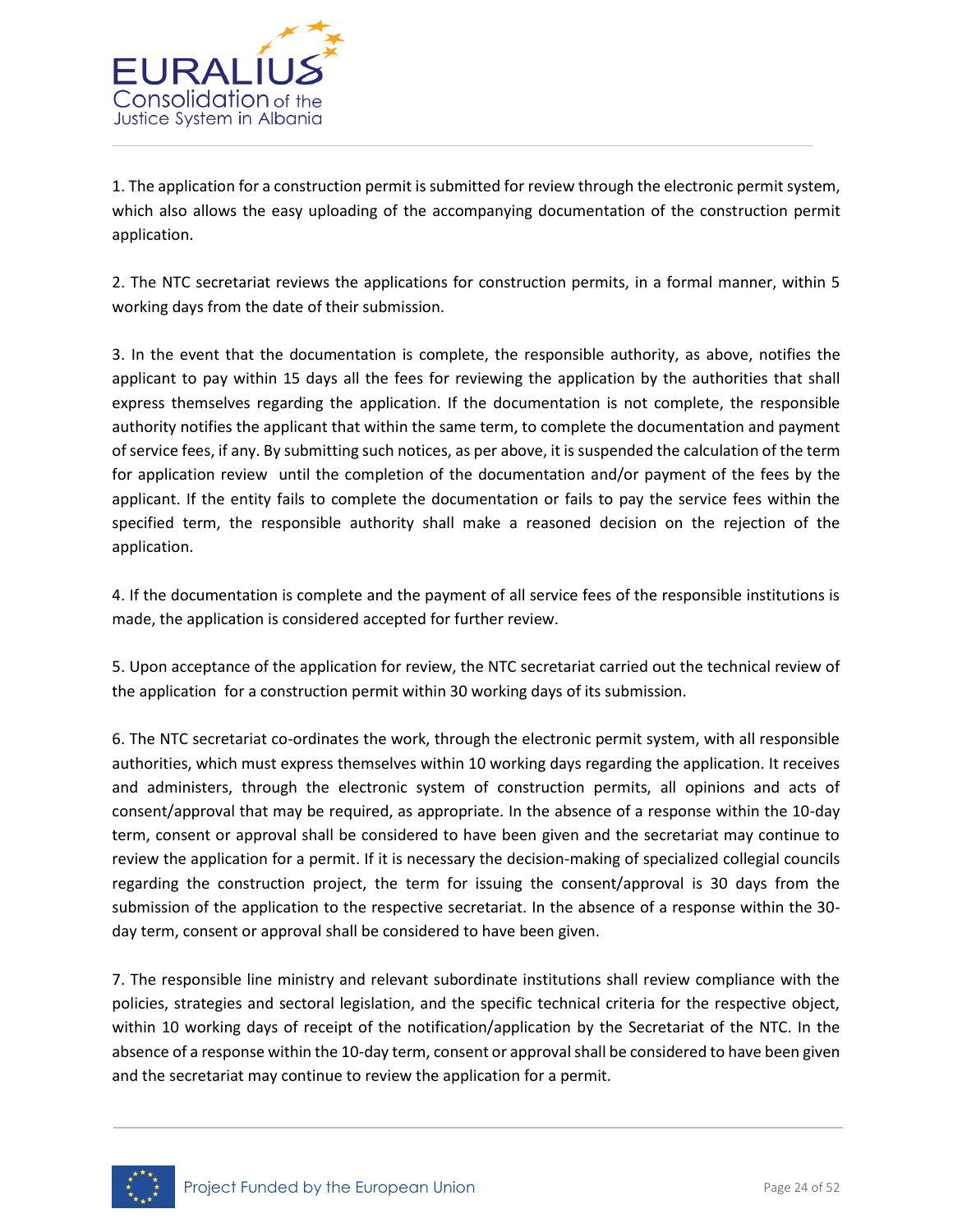

8. If the secretariat deems it necessary to make changes to the original design, it is entitled to request the applicant to make them, giving the reasons why they consider it necessary. These changes must be made by the interested party within 15 days of the notification of the request. If the changes are not submitted within the 15-day term or are not exactly reflected in the design, the secretariat notifies the applicant of the rejection of the request. The request for the change of the initial design terminates the term for conducting the technical review until the respective change of the documentation is made.

9. Within 20 working days from the submission of the technical evaluation report by the NTC Secretariat, through the electronic permit system, the NTC decides on:

- a) the approval of the construction permit;
- b) the rejection of the construction permit;
- c) conditional approval.

10. The NTC's decision is notified via the electronic system of construction permits and is published in the register by the NTC Secretariat, no later than 5 working days from the date of the decision-taking.

11. Within 90 days of receipt of the notice of approval of the construction permit, through the electronic permit system, the applicant shall upload the acts proving the payment of the infrastructure impact tax from new constructions and the fulfillment of the conditions set out in the decision, in the case of a conditional approval decision.

12. The NTC Secretariat shall, within 30 working days from the approval of the construction permit and upon receipt of confirmation of the fulfillment of the conditions of point 11 of this Article, issue the construction permit document through the electronic system and send it to the applicant, through the electronic system of construction permits, the NTC's decision on the construction permit. The applicant is also entitled to request the physical handover of the construction permit, at the Secretariat of the NTC.

13. If the applicant fails to meet the conditions set forth in the NTC's decision, under point 11 of this decision, the secretariat issues the document for the rejection of the construction permit.

> **Article 26 Common Rules for Permit Applications** *(Amended by Decision No. 271, dated 06/04/2016) (Amended by Decision No. 231, 21/03/2017)*

1. Permit applications are reviewed through the electronic permit system.

2. The application for a permit shall be submitted in the format specified in the electronic permit system, completed by the applicant and accompanied by the required documentation, according to this

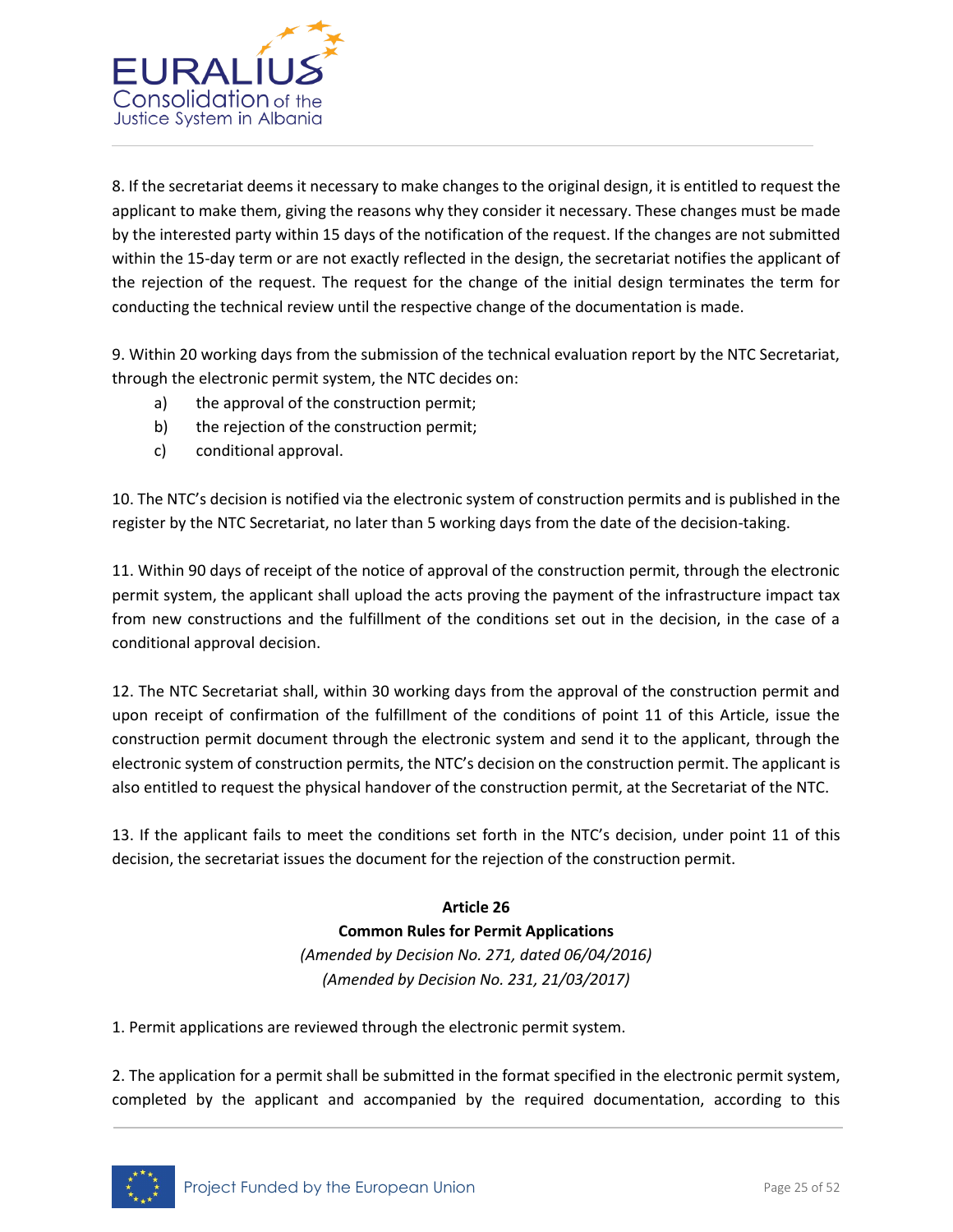

### regulation.

- 3. The template form contains at least the following data:
	- a) The name/designation of the property's owner;
	- b) The name/designation of the developer/investor;
	- c) Property Identification Data;
	- ç) Address, including electronic address, for communication;
	- d) Data on licenses, authorizations and permits received by the entity for carrying out the activity, based on the respective sectoral legislation;
	- dh) List of accompanying documents to be submitted.

5. All the documentation submitted by the applicant for the applications through the electronic permit system shall be electronically signed by the relevant persons.

6. Article 20 for the review of applications for issues of form, shall apply to all applications for permits, according to Articles 9, 11, 12, 17 and 18 of this Regulation.

# **Article 26/1**

#### **Approval in Silence** *(Added by Decision No. 271, dated 06/04/2016)*

1. The electronic permit system shall calculate and signal the body or structure responsible for the termination of the term, at least 24 hours before its termination.

2. With the expiration of the 60-day term, from the electronic submission of the permit application, the application is automatically considered silently approved, unless, subject to the legislation in force, the principle of silent approval is not applied. The electronic permit system generates and automatically sends to the applicant the act, which contains the application data, the date of its submission, and the fact that the public body has not notified its response within the specified term. The act of approval in silence is automatically published by the electronic permit system in the register as well. The act of approval in silence, upon the submitted application, is, together with the payment receipt of the infrastructure impact tax, the only documents necessary for the commencement of the works.

3. The approval in silence and the rules set forth in point 1 of this Article shall also apply in the case of applications that the responsible body submits to the specialized public authorities that should express themselves regarding the application. Opinions and acts that are required under sectoral legislation are considered to have been given or approved, if the term within which they should express themselves terminates.

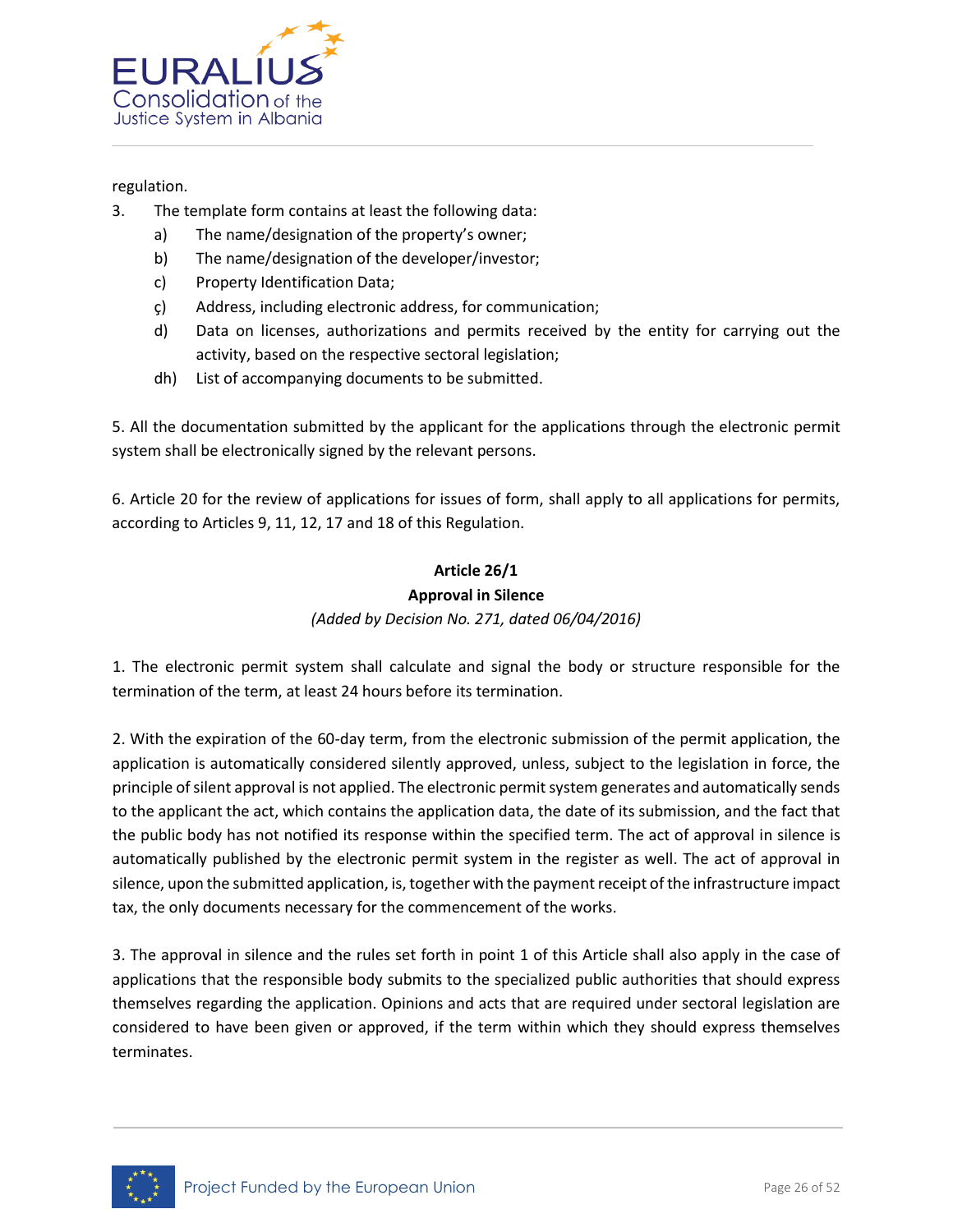

### **CHAPTER III USE OF BUILDINGS**

**Article 27**

**Certificate of Use** *(Amended by Decision No. 271, dated 06/04/2016) (Amended by Decision No. 231, 21/03/2017) (Amended by Decision No. 355, dated 19.4.2017)*

1. At the end of the development process, the applicant submits a request to be provided with a certificate of use, along with the minutes of the inspection and accompanying documentation, including the technical statement that the object was constructed in accordance with the design and the technical conditions in force, at the development authority.

The change of the general construction area, ascertained at the end of the construction works of a new object, is not considered a violation but a margin of error, if it does not exceed 1% of the total construction area allowed with the construction permit provided that the construction complies with the other urban development conditions.

2. For permits approved by the NTC, the certificate of use confirming the completion of the works is issued by the NTC secretariat, as it has co-ordinated the process with the local development authority and the line ministries in accordance with the law and the legislation on the discipline of construction works. All specialized public authorities that must express themselves in relation to the performance of the works, in accordance with the norms and standards in force, are obliged to notify the NTC Secretariat through the electronic permit system, opinions, reports and acts of confirmation. In the absence of a response, within 15 days from the moment of receipt of the request, consent or approval is considered granted and the responsible authority has the obligation to proceed with the relevant procedures.

3. In the case of permits for a group of constructions, according to point 8 of Article 42 of the Law, the certificate of use is given upon completion of the works, even before the term determined according to the schedule of works and the handing over of the objects. The schedule of works and the stages of haning over the objects may vary upon the request of the developing entity, on whose behalf the construction permit is issued, even during the time of the permit execution, according to the performance of the works.

4. The responsible authority shall, within 5 working days of the application through the electronic permit system, review whether the documentation is complete and accurate. In case the documentation is incomplete, the responsible authority notifies the applicant to complete the documentation within 15 days. Upon the delivery of the notice, the calculation of the term for application review is suspended. In the absence of notification of deficiencies in the documentation, within 5 working days, the application is

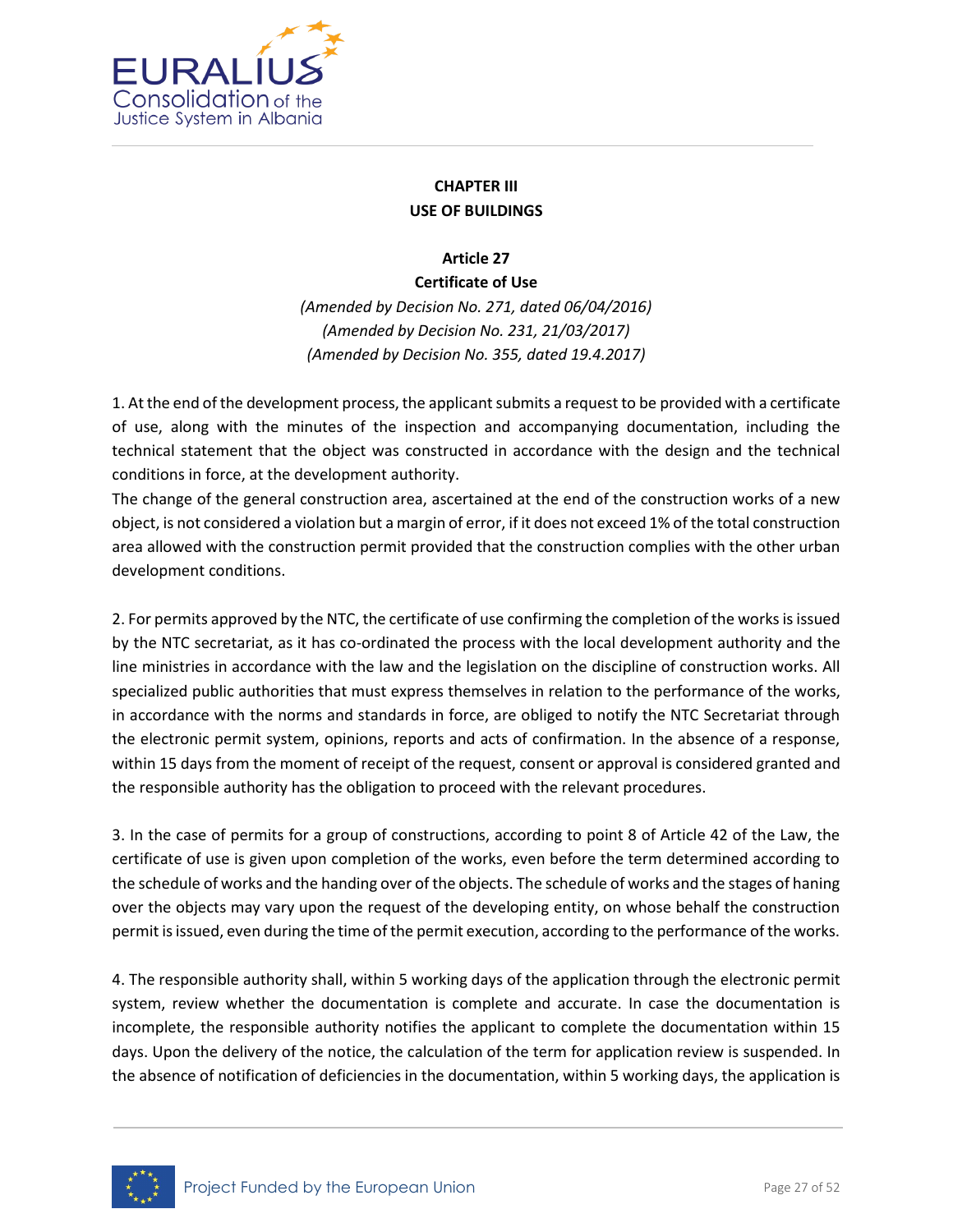

deemed to be approved in silence for form issues and the responsible authority has the obligation to proceed with the review of the application.

5. If the applicant fails to complete the document within the 15-day term, according to point 4, the responsible authority shall take a reasoned decision on the rejection of the application for the issuance of the certificate of use.

6. Within 15 working days from the receipt of the application for a certificate of use, together with its full accompanying documentation, the responsible authority shall, within the scope of its competence, review the application in its entirety and submit the evaluation report, as appropriate, to the secretariat of the NTC or the mayor for a decision.

7. Wthin 10 working days, from the submission of the evaluation report and in any case not later than 30 working days, from the date of submission of the inspection report, appropriate, the mayor or secretariat of the NTC decides:

- a) issuance of the certificate of use of the object/facility, certifying the completion of the works in accordance with the terms of the construction permit or the preliminary declaration for execution of works, and the implementation of the criteria of the planning and development control documents;
- b) for the issuance of the act on non-compliance observance, in cases when it is observed the discrepancy of the works carried out, which gives suggestions and the term, and, if the timeline is not respected, the sanctions for ensuring compliance by the developer.

8. In the event that the responsible authority fails to issue the certificate of use within the term set out in point 7 of this Article, and the control acts are without a violation, then the application under point 1 is considered silently approved and the electronic permit system the building generates the approval decision. The decision of approval in silence, upon the submitted application, constitutes the only necessary document, along with the acts of inspection, to register the property in the registers of property, according to the legislation in force.

### **Article 27/1**

### **Supervision of Works**

*(Added by Decision No. 271, dated 06/04/2016) (Amended by Decision No. 231, 21/03/2017)*

1. During the supervision of the works, the control acts for the construction process are held by entities, natural and legal persons, provided with license in the field of supervision of construction works, according to the following phases:

a) Establishment of the worksite, including the surrounding wall;

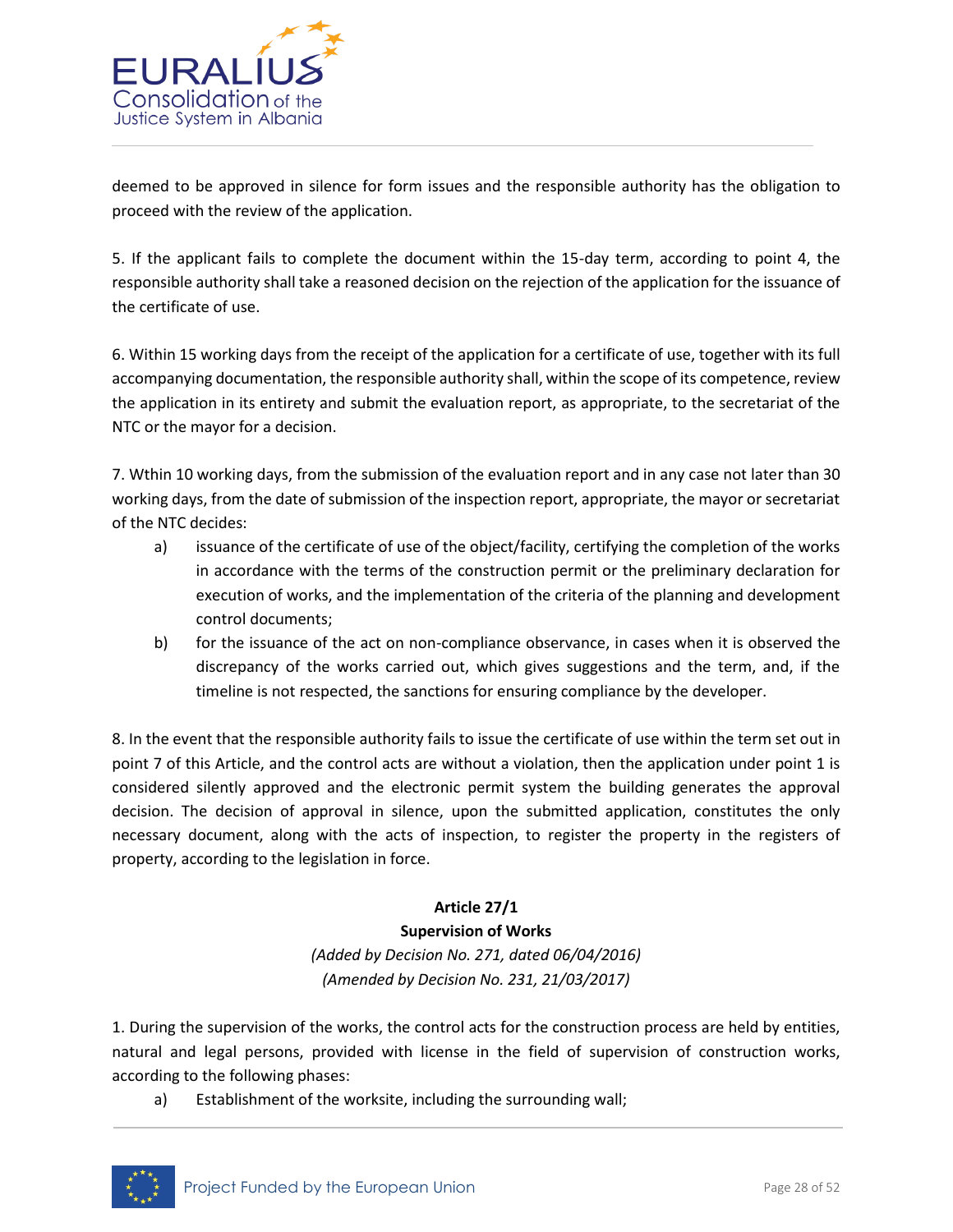

- b) Setting/picketing the structure;
- c) Completion of foundations and quota 0;
- ç) Completion of the carcass for the whole building/object;
- d) Completion of facades and finishes of the new structure, including electrical installations, heating, cooling, hydraulic, electronic communication;
- dh) Completion of external systemization, in the establishment plan of the new structure, including the placement of the mailbox and connection with the existing public infrastructure.

2. The control acts referred to in point 1 of this Article shall be deposited with the local unit, accompanied by a statement of responsibility, completed by the natural/legal person/entity that has drawn them up, according to the phases of the schedule of works and the permit term.

3. The local authority may verify the conformity of the control acts according to letters "a", "c", "ç" and "dh" of point 1, according to the factual situation of the object/facility, within 15 working days from their filing. In the absence of verification by the local authority, within the above term, the building entity may move to the next phase. If the discrepancy of the fact is verified with the control acts carried out, it takes the necessary measures against the building entity, and the licensed entities that have expressed themseleves in the control acts.

### **TITLE III APPLICATION OF PDV (LOCAL DETAILED PLAN)**

### **Article 28 Implementation of the PDV**

1. After approval, the drafting entity of the detailed local plan informs and/or registers in the Immovable Property Register as a basis for conducting transactions with the property:

- the map of new parcels created by subdivision and/or merger of existing parcels and which are the subject of a transaction only after the infrastructure has been registered in the immovable property register owned by the relevant public authority.
- the map of infrastructure, which is transferred to the ownership of the respective public authority.

2. Entities benefiting from development rights based on the approved PDV shall be provided, on the basis of an application, with a development permit, in the meaning of Article 38, of the law, under the terms and rights of development determined by the PDV for each of them.

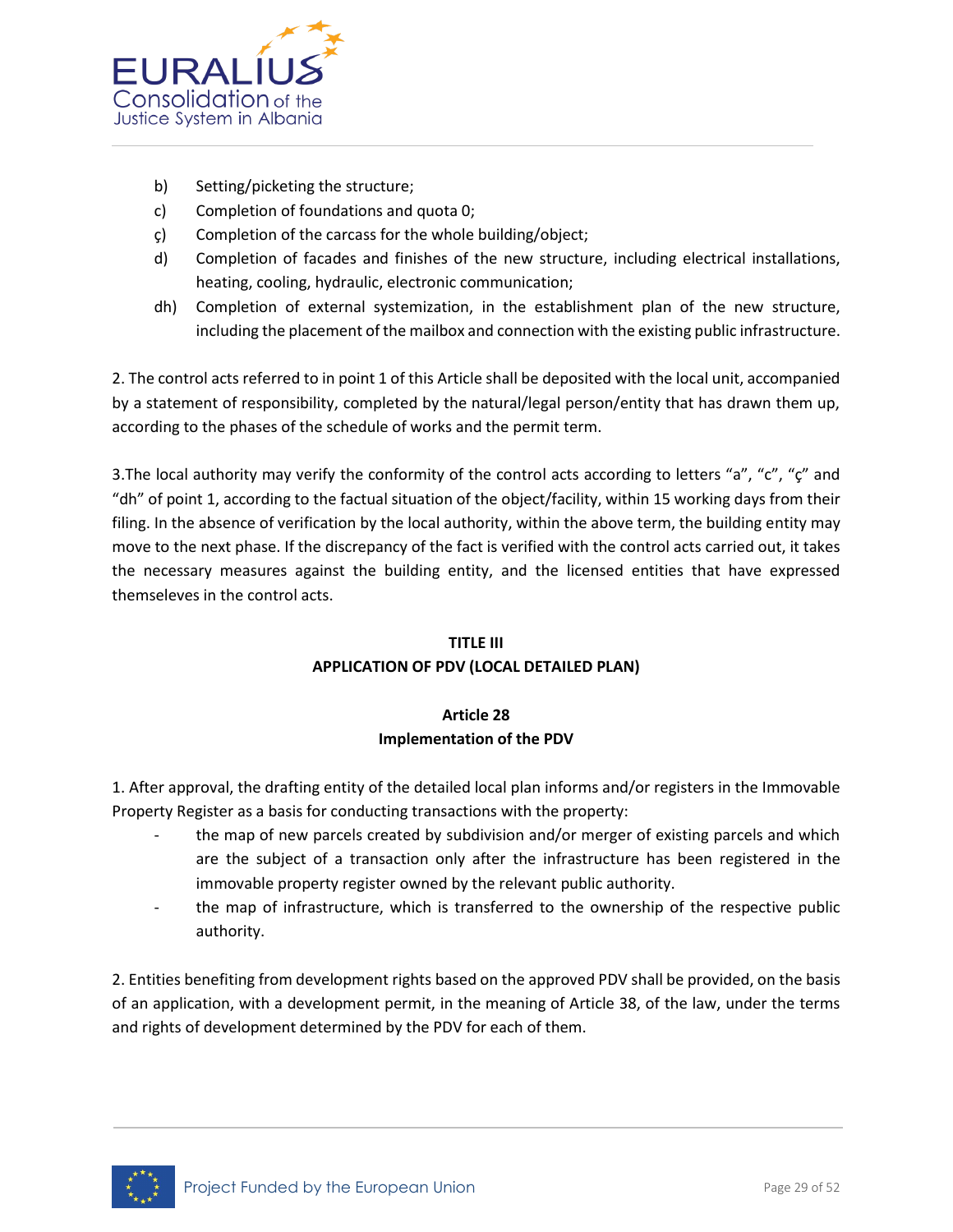

### **Article 29 Subdivision of Parcels for Development Purposes and Respective Obligations**

1. All cases of the subdivision of parcels, on the basis of which a development process is carried out, are defined as subdivisions for development purposes.

2. The conditions for the realization of the subdivision of parcels for development purposes are determined by each planning authority in the planning documents and pursuant to the development conditions.

3. The subdivision plan of the parcel for development purposes is carried out as part of the detailed local plans and detailed plans for areas of national importance.

4. New parcels generated from the subdivision process are registered in the Immovable Property Register only after the road network and infrastructure for each new parcel created by the subdivision are constructed in accordance with the approved subdivision plan and registered in the Immovable Property Register, in accordance with the agreement between the developer/owner and the local planning authority.

5. Infrastructures that are registered in the ownership of private parcel owners are necessarily maintained by them in accordance with time, technical and quality conditions set for this purpose by the local government unit which continuously controls the quality of these infrastructures.

6. It is not permitted to subdivide georisk lands or where subdivisions may provide opportunities for georisks, flooding and barriers to the water drainage system.

### **Article 30**

### **General Conditions of Subdivision of Parcels for Development Purposes**

The general conditions for granting and realizing the subdivision of the parcel for development purposes are:

- a) The parcel must be located within the boundaries of the urban system (green line) or those parts of the natural and agricultural system that have been designated to be converted to "land" by the planning document and relevant legal acts in force;
- b) Each parcel that has sufficient area to be subdivided several times and in more than two parcels, in accordance with the definitions of the overall local plan;
- c) Parcels that do not meet the development requirement under the general planning document are developed only if they are merged with neighboring parcels to reach the required size for development;

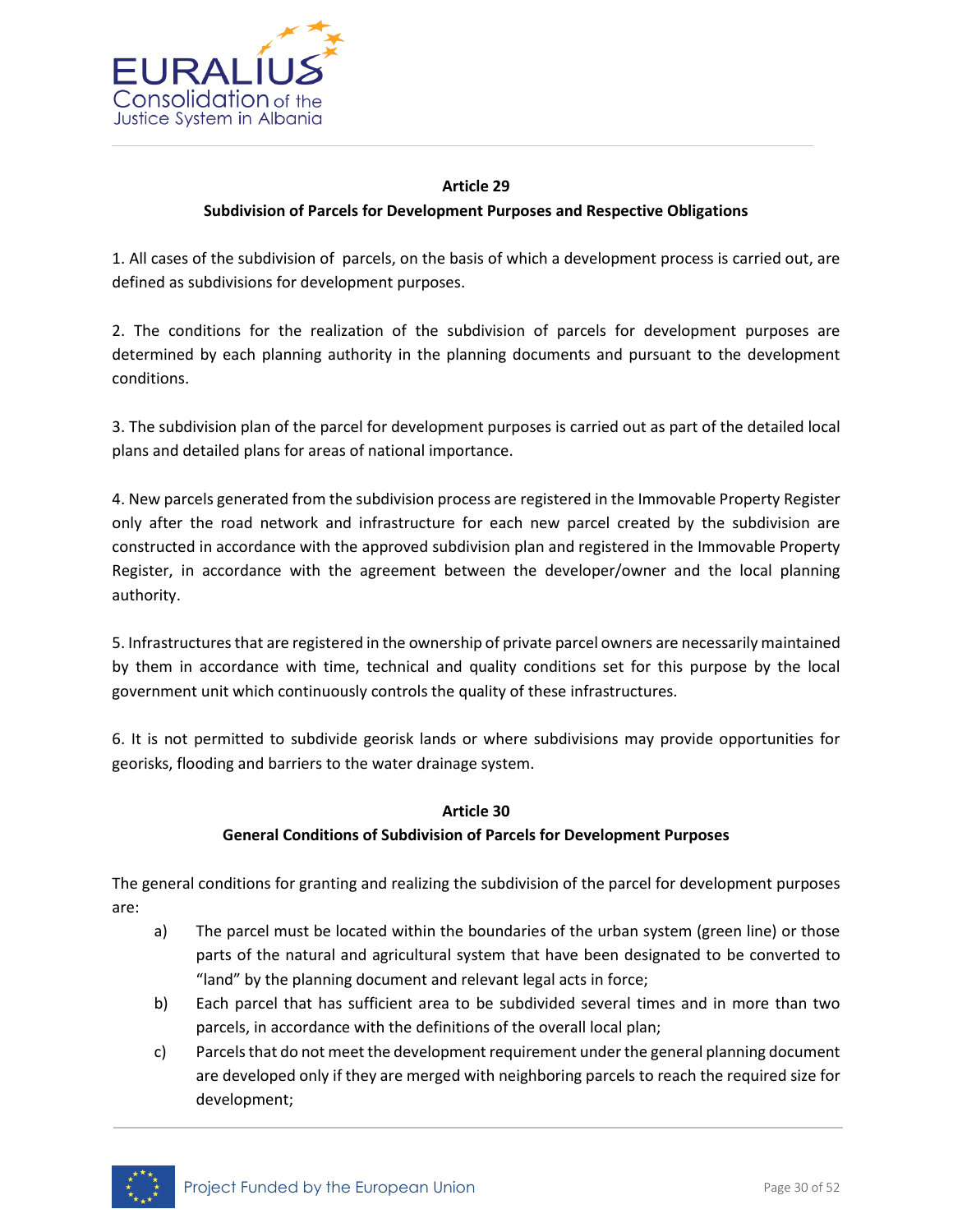

- ç) New parcels created after the subdivision process should have direct links to the public road and infrastructure. The size of the exit of each parcel in the road is conditioned by their location in relation to the road, determined in accordance with the standards of the Road Code and in any case is not less than 6 m;
- d) The area of parcels for infrastructure, obtained from the subdivision process for development purposes, is determined in accordance with the needs of the public infrastructure being built.

### **Article 31**

### **Merger of Parcels for Development Purposes and Respective Obligations**

1. The merger of parcels for development purposes is carried out with the will of their owners, as part of the detailed local plans or areas of national importance or through permits when:

- a) the new development changes the use and/or the planning indicators and development conditions in the parcel created by the merger, from the existing ones;
- b) new development requires the creation of a new parcel, with different forms and sizes from the existing parcels that are merged.

2. Each planning authority shall determine the rules of merging parcels for development purposes in the relevant local planning and development regulations.

3. In cases when the merger of parcels is made through a permit, the parcel merger plan, the implementation phases of the merger and the financing instruments are part of the project accompanying the application for a permit.

4. In implementing the merger for development purposes, the financial instruments of the development management according to law are applied.

5. New parcels created after the merger process shall have direct links to the public road and infrastructure. The size of the exit of each parcel in the road is conditioned by their location in relation to the road, is determined in accordance with the standards of the Road Code and in any case not less than 6 m.

### **TITLE IV DEVELOPMENT CONDITIONS**

### **Article 32 Basic conditions of development at unit level**

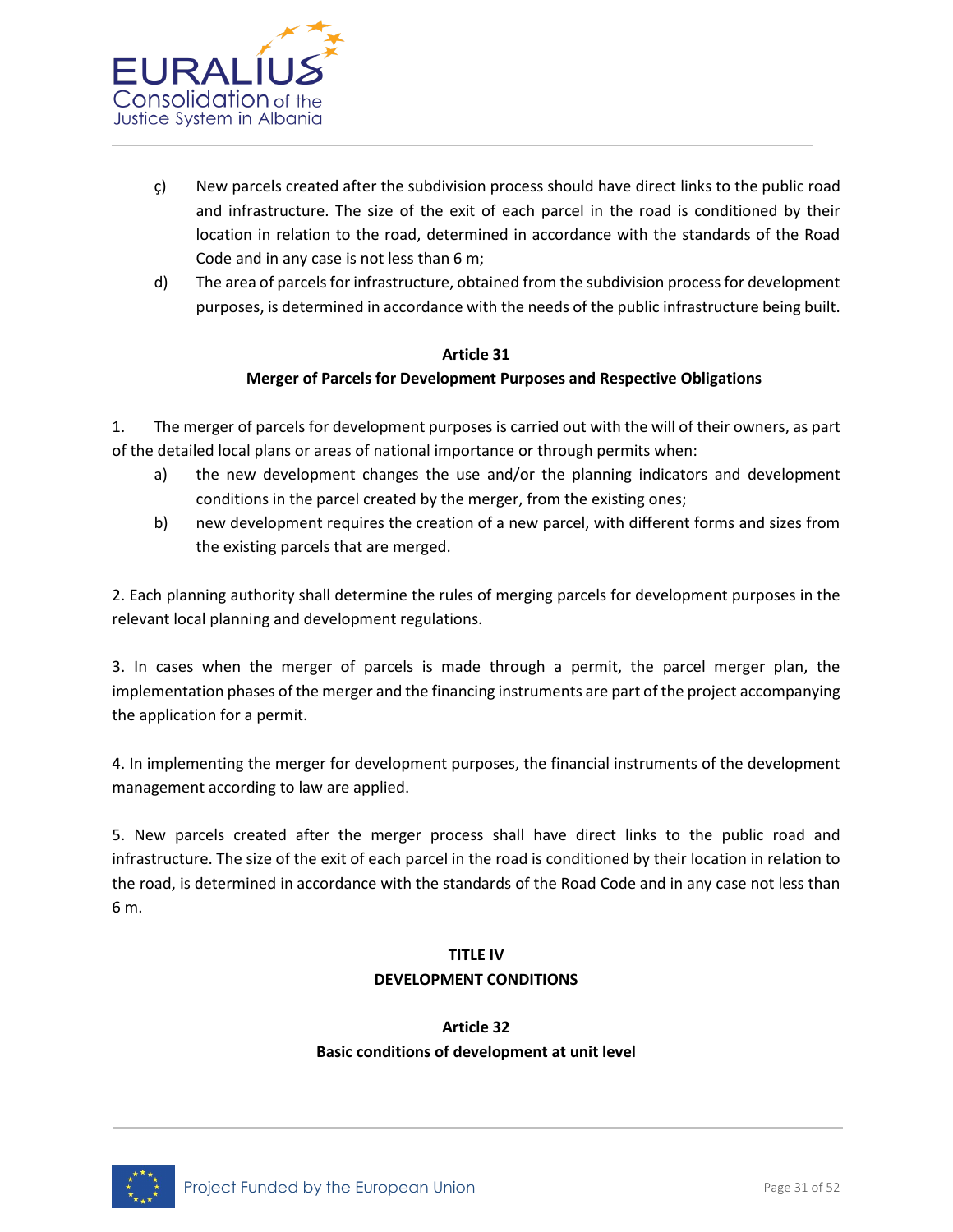

1. The basic conditions of unit-level development are determined by the PPV (General Local Plan) and/or PDV (Detailed Local Plan) planning authority and are as follows:

- The allowed category and/or subcategory of land use;
- Type of intervention in the territory (according to the planning regulation definitions);
- Allowed construction intensity;
- Territorial utilization coefficient;
- Number of floors;
- Height of the structures;
- Distance Indicators;
- Typology of construction;
- Red/construction line;
- The minimum coefficient of land use per public space per unit;
- Minimum number of public parking spaces in accordance with the planning regulation;
- The minimum coefficient of territory use per road per unit;
- Conditions for infrastructure;
- Other conditions, as appropriate, as set out in the planning regulation and the special sectoral legislation.

2. The development conditions, mandatory for a unit, shall be determined in the development permit in accordance with the definitions provided in point 1 of this Article.

### **Article 33 Distance Indicators**

1. The basic indicators established by this regulation are mandatory to be implemented by planning authorities when drafting and implementing planning documents.

2. Distances under this Article shall be such as not to affect the freedom to use property, to create public and/or functional spaces necessary for community service and to guarantee individual and health security.

3. The distances specified in this regulation are:

- a) distances between constructions;
- b) distances between construction and parcel/property boundary;
- c) distances between the construction and the boundary of the road body as defined by the Road Code.

4. The determination of the distances shall be made by the planning authority according to the provisions of this regulation, the regulation of the plan and detailed local plan, in accordance with this Article, unless otherwise provided in the special sectoral legislation in force.

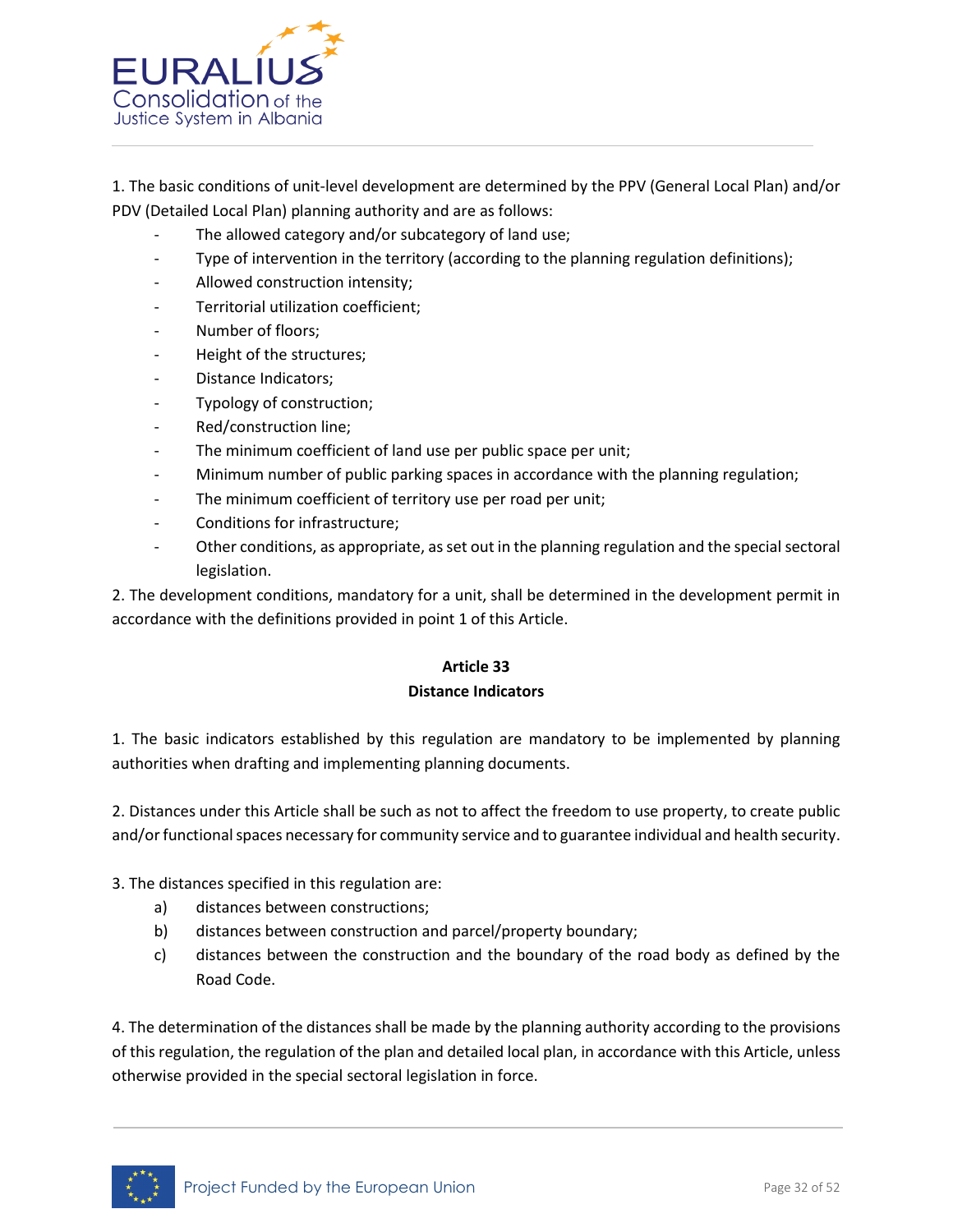

5. For the determination of the distances, the following shall be evaluated:

- a) orientation and sunlight;
- b) state of adjacent constructions;
- c) hygiene-sanitary, environmental and safety standards according to the special legislation.

6. The orientation, according to the definition of letter "a", of point 5 of this Article, is made towards the south to its limits of up to 40 degrees, as appropriate, preferring the longitudinal direction of the structure against orientation, and the guarantee of at least 3 hours of sun in the period 22 September - 22 March, for the object/facility.

### **Article 34 Minimum distances between constructions** *(Amended by Decision No. 231, 21/03/2017)*

*(Amended by Decision No. 19/04/2017)* 

1. The minimum distances between the two sides, where at least one window, according to this Article, guarantee the minimum requirements of lighting and fire protection standards and are defined as the perpendicular line length between the closest plans of sides facing each other.

2. The minimum allowed permissible distance between the two constructions shall be measured by the sum of the number of floors on the ground of constructions facing plus 2m, according to the formula below:

 $d = no. f obj.A + no. f. obj.B + 2m, where:$ d - the minimum distance between the two constructions. no. f. - number of floors.

3. If the building faces an existing building constructed contrary to the urban condition of the relevant legislation, then the new construction is excluded from the obligation to comply with the distances under point 2 of this Article and carries the obligation to comply with the distance from property boundary, according to Article 35. For the effect of implementing this provision, existing objects constructed before the 1990s will not be taken into consideration, from which the minimum distances specified in point 2 will be respected.

4. The minimum distance for sides without windows and facade cracks of any other type, which are opposite each other and for which there is no declaration of the two parties for the side without doors or windows, in the conditions of not affecting the security of each object, shall be not less than 2 (two) meters, where each building carries the obligation to respect the distance not less than 1 (one) meter from the property boundary.

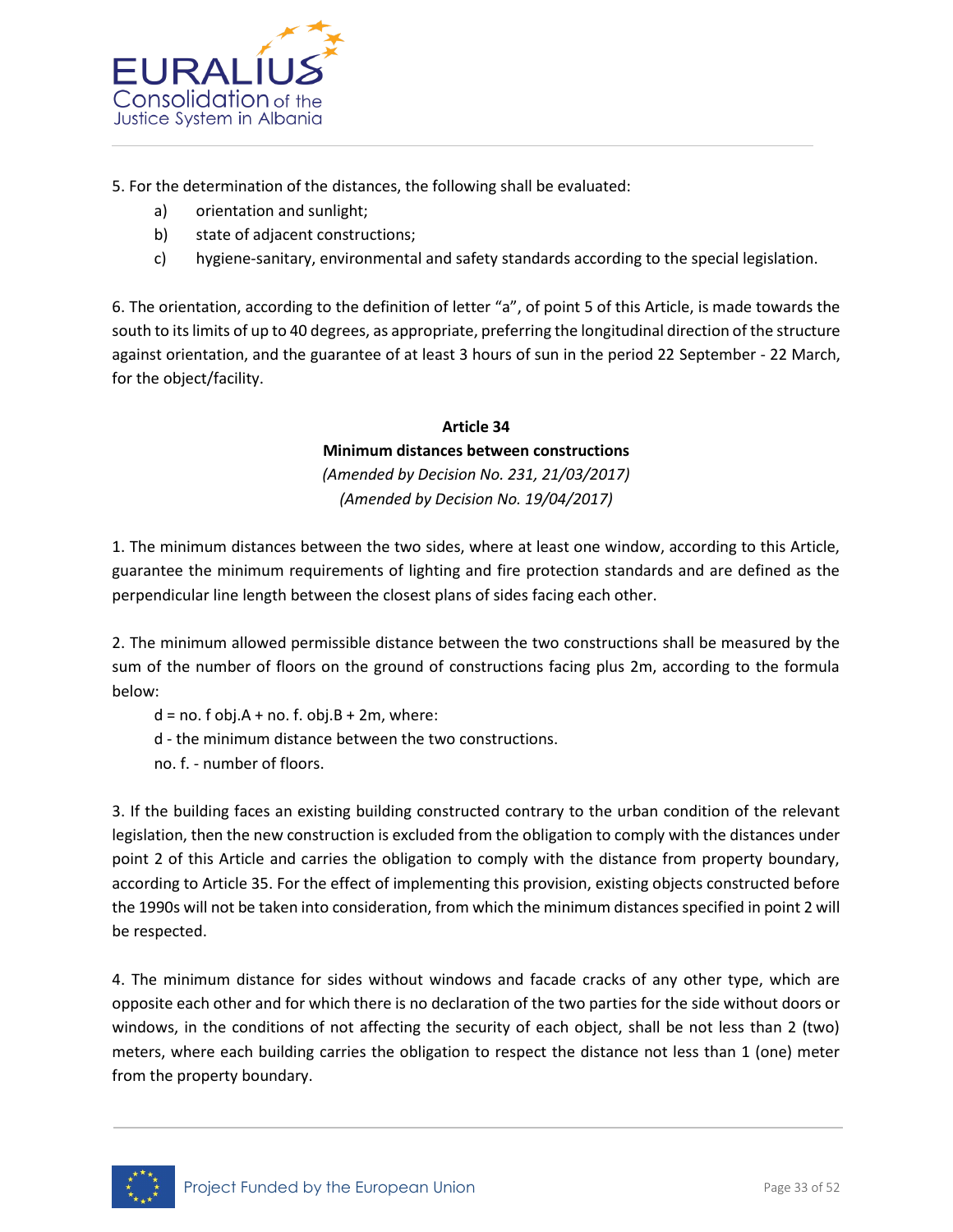

5. For constructions along the road, each console output will be called construction side and must comply with the distances from the road body. The architectural facade elements are not required to respect the distances of this Article, as they do not constitute usable surfaces and do not go outside the facade more than 0.5 meters.

6. In the case of historic and protected areas, cultural monuments, according to the special legislation in force, the existing distances of the historic architectural typology in the area are respected.

7. Construction distances for nurseries, kindergartens, schools and health facilities should be in south direction, not less than 1.5 times the number of floors on the ground of constructions facing, plus 2m, [d = 1.5 (no. f. obj.A + no. f. obj.B + 2m)] where: d - minimum distance between two constructions and no. f. - number of floors. In other directions of the horizon, points 2 and 3 of this Article shall apply.

8. Distances for industrial constructions shall be determined in accordance with the construction safety and the activity performed therein, in accordance with the special legislation and in any case shall not be less than the provisions of points 2 and 3 of this Article.

9. Construction distances within a hotel-use area shall be determined according to the design, in accordance with this Regulation, unless otherwise specified in the special and environmental legislation.

10. Notwithstanding the provisions of this Article, the spaces created by the distances shall be such that for each construction direct access by the fire protection service to at least 2 sides of construction and between buildings is ensured. The tunnel underpasses of long buildings are minimally 5 meters wide and 5 meters high, allowing the ambulance or fire extinguishing vehicles to pass freely.

11. If the sides facing each other are proposed without windows and without facade cracks of any other kind, the two constructions may be placed attached to these sides on the basis of the design for attached buildings and the respective agreement between the adjacent/boundary parties concerned. In the absence of agreement, the distances under this Article are respected.

12. For facilities within the competence of the National Territorial Council, pursuant to Article 19 of this Regulation, distances between objects may be determined by the National Territorial Council with special regulations approved by it.

> **Article 35 Allowed distances between the construction and the property's boundary** *(Amended by Decision No. 231, 21/03/2017)*

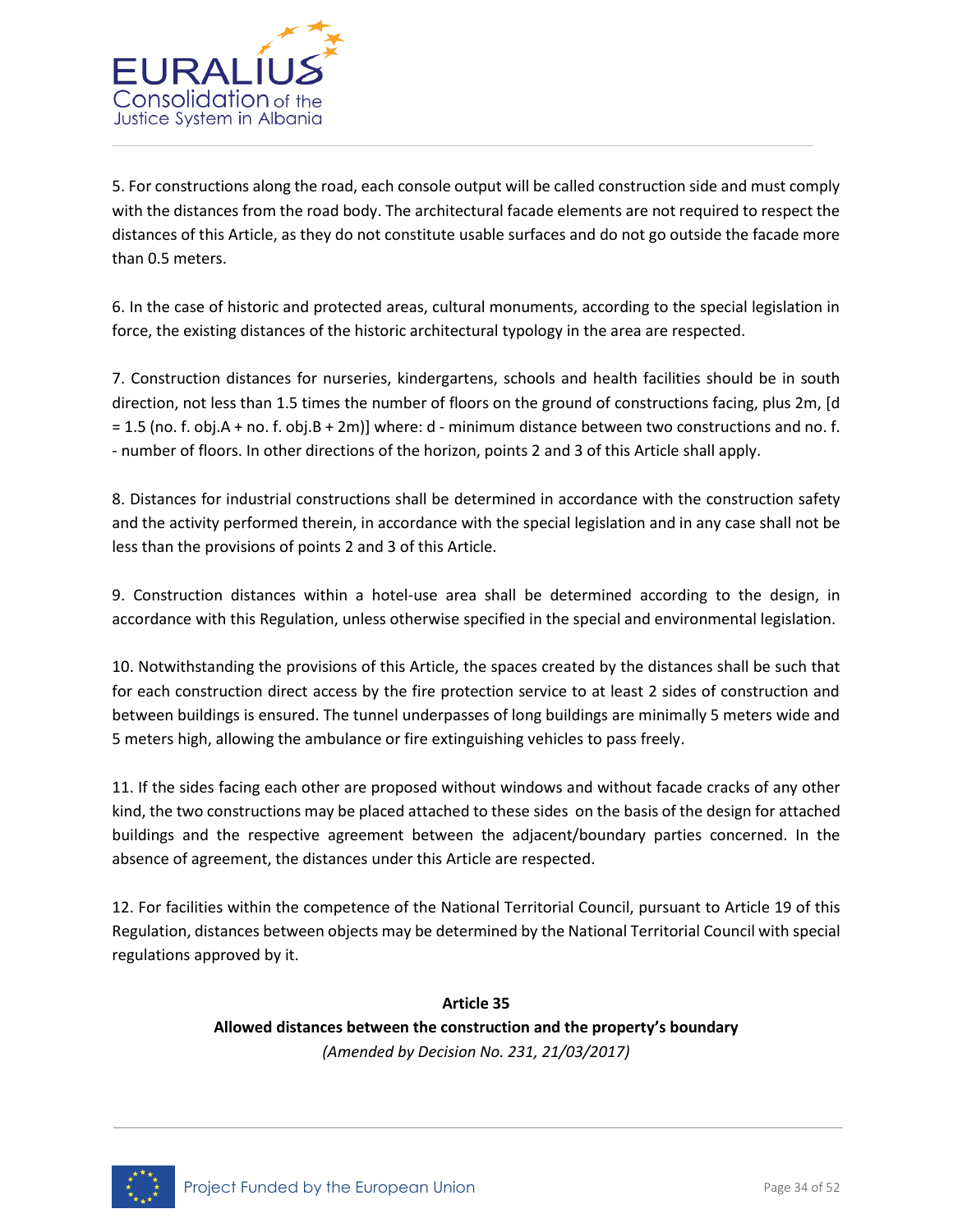

Unless otherwise provided in the overall local plan, the minimum allowed distance of construction from the boundary of the property is defined as the length of the perpendicular line from the side of the construction structure to the property's boundary and is equal to the number of floors on the ground of the construction plus 1m ( $d = no. f. + 1m$ ) where:  $d$  - minimal construction distance from the property's boundary and no. f. - number of floors."

### **Article 36 Allowed distances between the construction and the road body** *(Amended by Decision No. 231, 21/03/2017)*

1. The minimum distance of a building from the road body is measured by the closest plan of the construction site to the road border.

2. Allowed construction distances, in relation to the road body, are determined by the respective planning authorities in PPV and/or PDV, taking into consideration the needs of road infrastructure expansion, in proportion to the new developments.

3. Unless otherwise specified in the PDV, the minimum distances of the structure sides from the roadside border or the parcel property border to the road body, within the existing urban system areas or those that are urbanized shall be determined on the basis of the actual condition of the road body, but in any case no less than the legal definition in the Immovable Property Register for the road body and, unless otherwise provided in Law no. 8378, dated 22.7.1998, "Road Code of the Republic of Albania", are:

- a) for road width, with or without sidewalks, less than 7 (seven) meters, the minimum distance shall be 2,5 (two point five) meters;
- b) for road width, including sidewalks, 7 (seven) to 15 (fifteen) meters, the minimum distance is 3 (three) meters;
- c) for road width, including sidewalks, greater than 15 (fifteen) meters, the minimum distance is 4 (four) meters.

4. For developments that may affect "A" category roads, highways, "B" category roads, main interurban roads and "C" secondary interurban roads, the regulations of the Road Code of the Republic of Albania shall apply.

5. For railroad constructions, the distances according to the Railway Code are applied."

### **Article 37**

### **Height of Constructions**

*(Amended by Decision No. 231, 21/03/2017)*

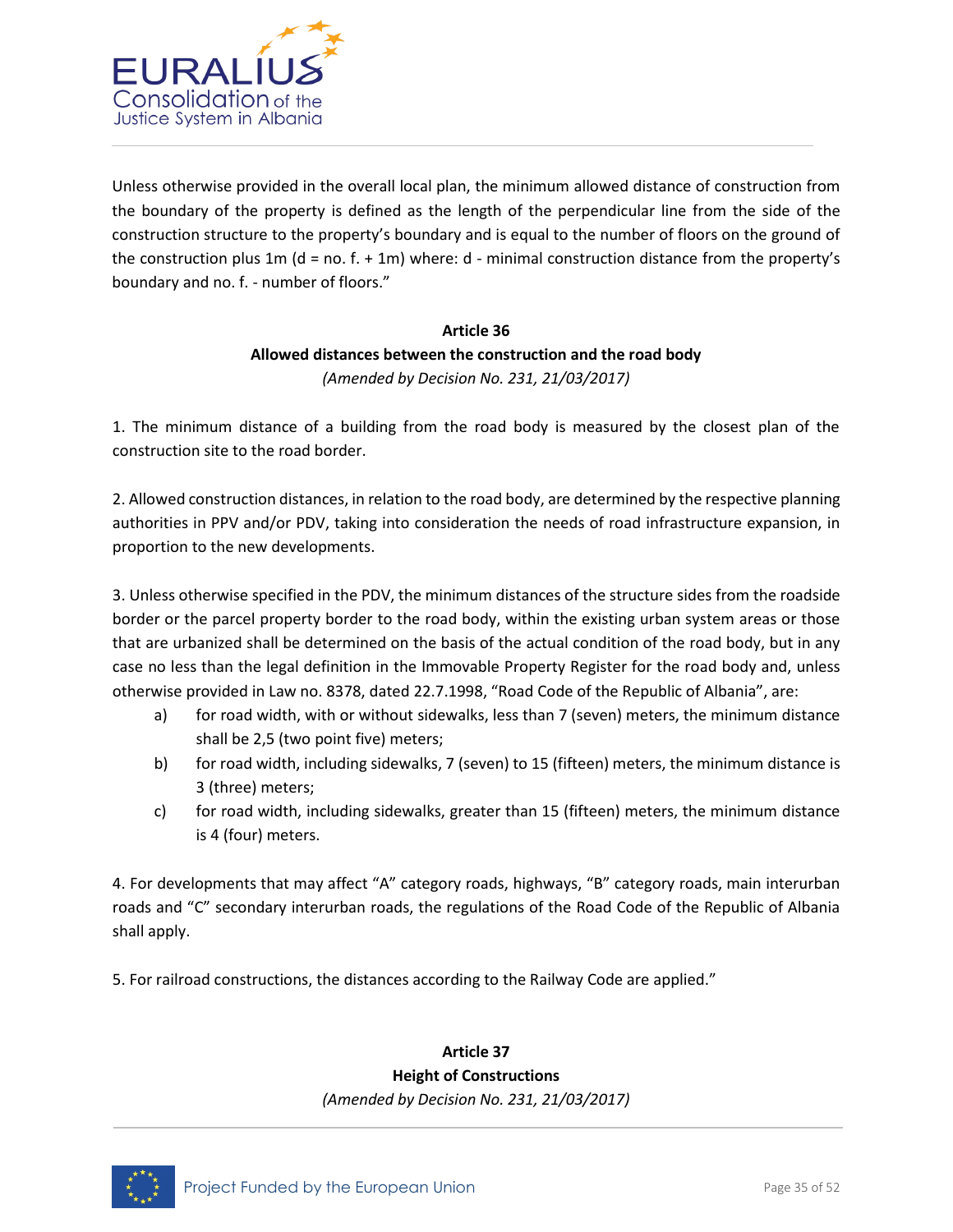

1. For the calculation or evaluation according to the definitions of this Regulation, the height of constructions is always expressed at the same time in the number of floors and meters.

The height of constructions expressed in meters is measured as appropriate:

- a) From the average quota of the perimeter construction pavement to the highest point of the perimeter parapet of the object's flat covering; For industrial objects is, at a minimum, 3.5 (three point five) m;
- b) From the average quota of the perimeter pavement of the object in flat ground, to the top of the outer cover, for inclined covers;
- c) In the case of buildings set in sloping terrains, the height in meters shall be given in particular for both sides of the structure on each side of the steep terrain and in accordance with letters "a" and "b" of this point.
- ç) According to the provisions in sectoral legislation for specific objects.

2. The height of the building on the ground, expressed in floor number, is equal to the sum of the floors on the ground, including the floor or half floor under the roof, in accordance with this Article.

3. For the calculation of the height of construction in meters, unless otherwise stipulated by the construction regulations in force, is used as appropriate:

- a) Floor-to-floor height is 3.00 m.
- b) The underground floor, which may have been also named "Basement", is the construction volume of the object's floor, which is entirely or substantially underground, provided that its upper quota measured in the finished floor of the storey above the underground floor, not be more than 1 meter above the paved sidewalk quota level or outer perimeter of the structure;
- c) Ground floor, when used for service use, the minimum floor height floor is 5.00 m.
- ç) The floor under the roof is a usable living space or human activity, which constitutes the volume of end construction at the upper end of a building and is covered by steep construction covering.
- d) In roof constructions, the roof space is considered as a floor when, its slope allows the use of at least 50% of the total floor area covered. When the space under the roof is at least 30% and less than 50%, this space is estimated to be half the floor.

4. For uses, functions and other activities, the height of the floor is determined by the special legislation in force and by the construction regulation.

5. Maximum allowed height in historic areas and cultural monuments is determined according to the special legislation.

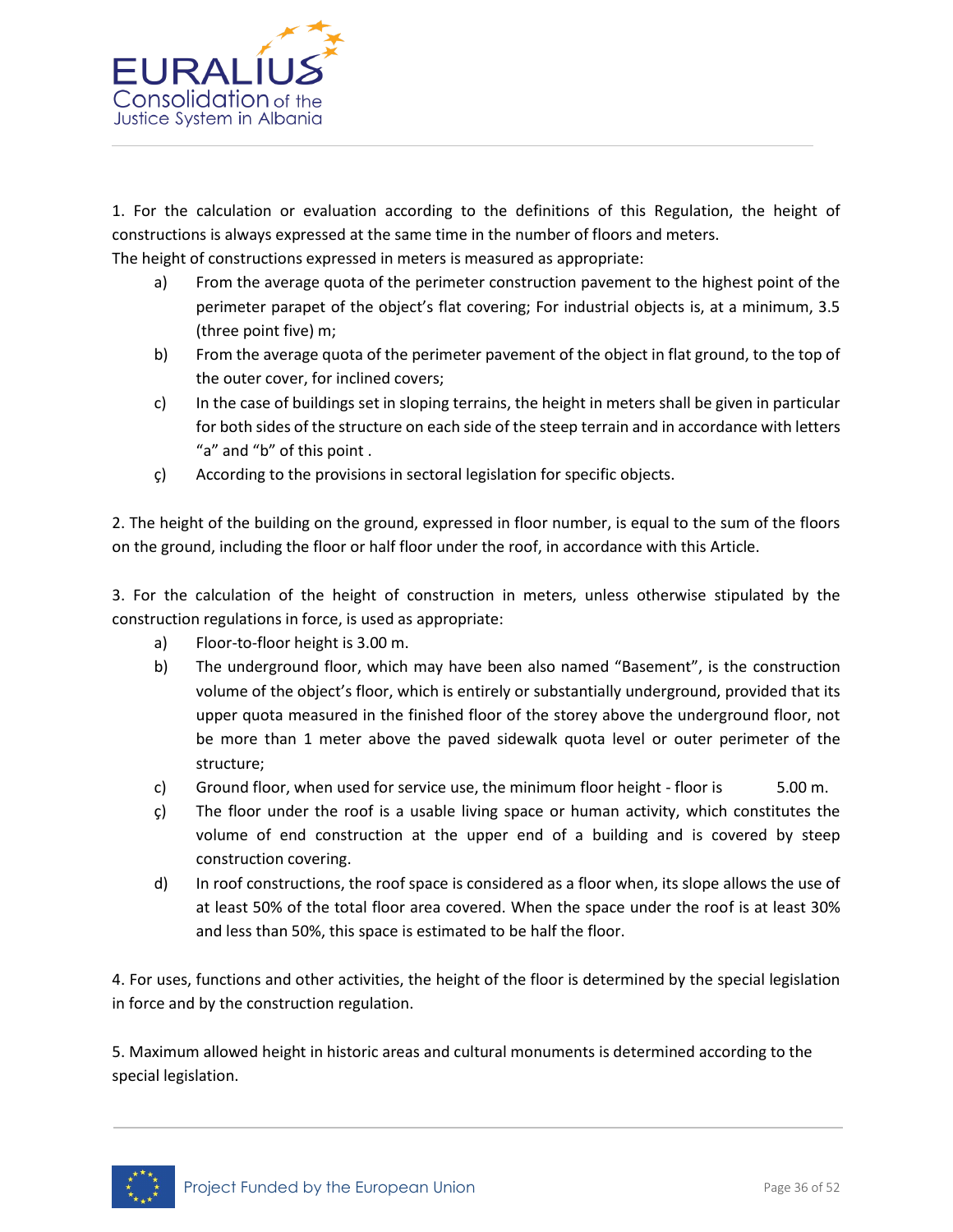

# **Article 38 Intensity of Construction**

1. Intensity (i) is determined by the planning document at the structural unit level.

2. The existing intensity (i) at the structural unit level is equal to the ratio of the total surface area of the floors on the ground for the entire unit with the sum of the surfaces of the parcels built therein. In calculating (i) for the unit, roads and public spaces are not included, except as determined in the sectoral legislation in force.

3. The intensity (i) for each unit without PDV is determined by the planning document and applies to each parcel where construction may be carried out within the respective unit, excluding roads and public space.

4. Intensity (i) for an area is determined in accordance with this regulation, the special law and legislation in force.

5. Intensity (I) as a rule is measured in  $m^2/m^2$ , but for constructions in function of agricultural and industrial-economic activities, (I) can be measured in  $\text{m}^3/\text{m}^2$  according to the special legal acts in force.

### **Article 39 Utilization coefficient of the territory for construction**

1. The utilization coefficient of the territory (Uct) for construction is the ratio of the surface of the construction track to the total area of the building parcel.

2. Uct for construction is measured in percentage (%).

3. Uct for construction is determined by the planning documents per unit and area and applies as such to each parcel where construction may take place.

4. In the case of infrastructure for public services, the Uct for construction is determined independently of other constructions and according to the needs of the function and the special legislation.

### **Article 40**

### **Land utilization coefficients for roads and public spaces**

1. The land utilization coefficient for roads or Ucr is the ratio between the trackway area that the roads will occupy in a unit or area and gross area of the unit/area.

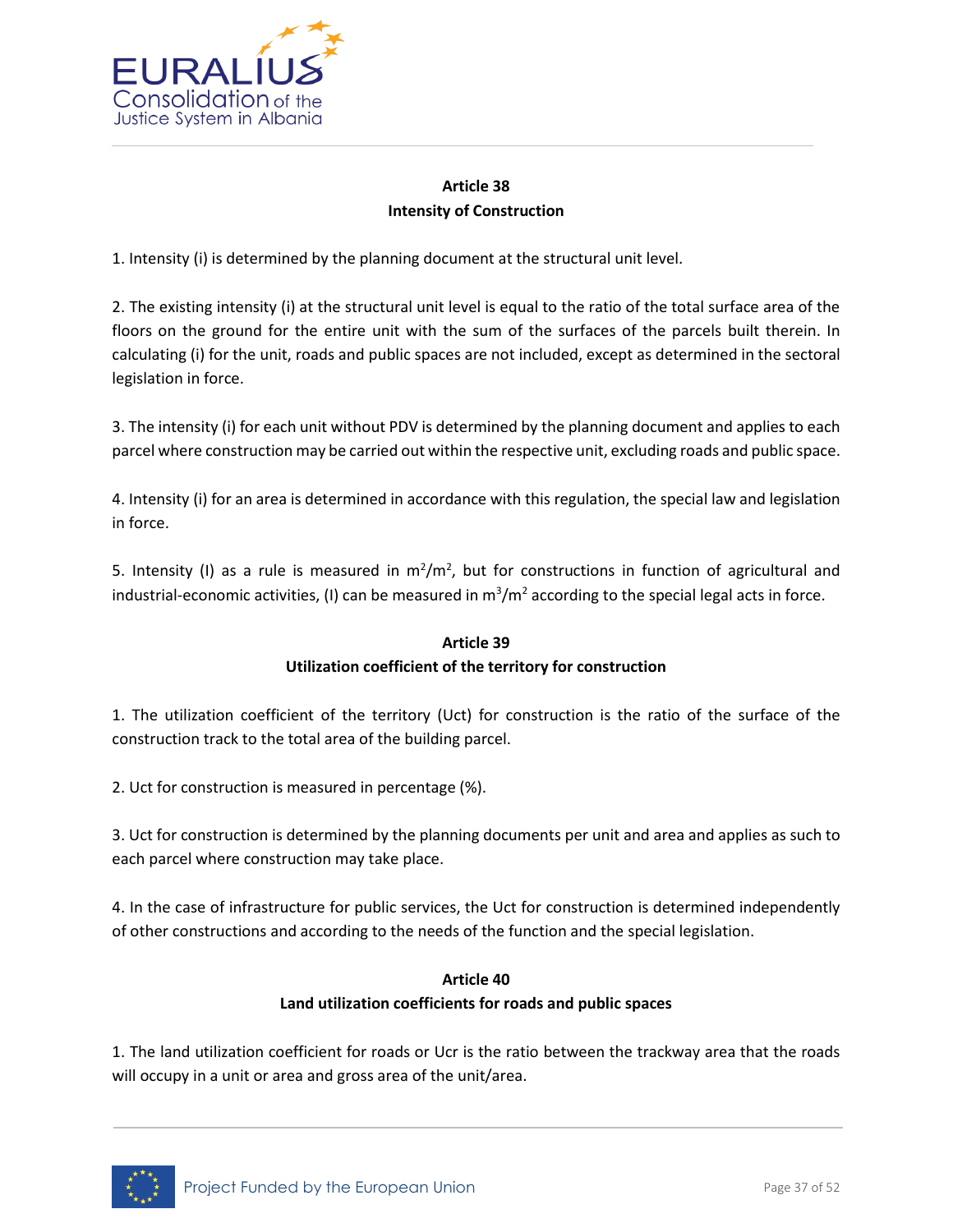

- 2. Ucr is presented in% and is defined in the planning document per unit/area, in accordance with:
	- a) the estimated number of housing units and other constructions;
	- b) the distances allowed under this regulation;
	- c) the need for sun and noise elimination;
	- ç) the space required for the passing of underground and air infrastructure;
	- d) the need to establish the connection of each single object with the road;
	- dh) meeting the conditions for subdivision and merging of parcels under this regulation;
	- e) internal and transit traffic needs;
	- ë) the need for connection of the unit/area with other parts of the city;
	- f) the need for urban transport, pedestrian and bicycle movements.

3. The land utilization coefficient (Luc) for public space is the ratio of the public space area per unit/area with the gross area of the unit/area.

4. Luc is presented in% and is determined per unit/area in the planning document.

5. As a rule, the percentage amount occupied by parcels where constructions may be carried out in a road utilization coefficient and land utilization coefficient area is equal to 1 (one).

### **TITLE V**

### **INSTRUMENTS FOR THE MANAGEMENT OF TERRITORIAL DEVELOPMENT**

### **Article 41 Intensity of construction upon conditions**

1. The construction intensity program upon conditions is drafted by the local planning authority subject to the purpose under point 1 of Article 30 of the law.

2. The Local Planning Authority shall prepare a map of residential areas that may be subject to a conditional construction intensity program as part of the overall local plan when drafting or revising it. Determination of the intensity upon conditions for units/areas is associated with the study of holding capacity, and a detailed plan of implementation and public transparency of the program.

3. For areas under point 2, the local planning authority shall determine the maximum allowed intensity of unconditional construction and the value of the additional construction intensity that may be permitted upon conditions. The maximum value of additional construction intensity that may be permitted under conditions may never exceed the maximum intensity of unconditional construction allowed.

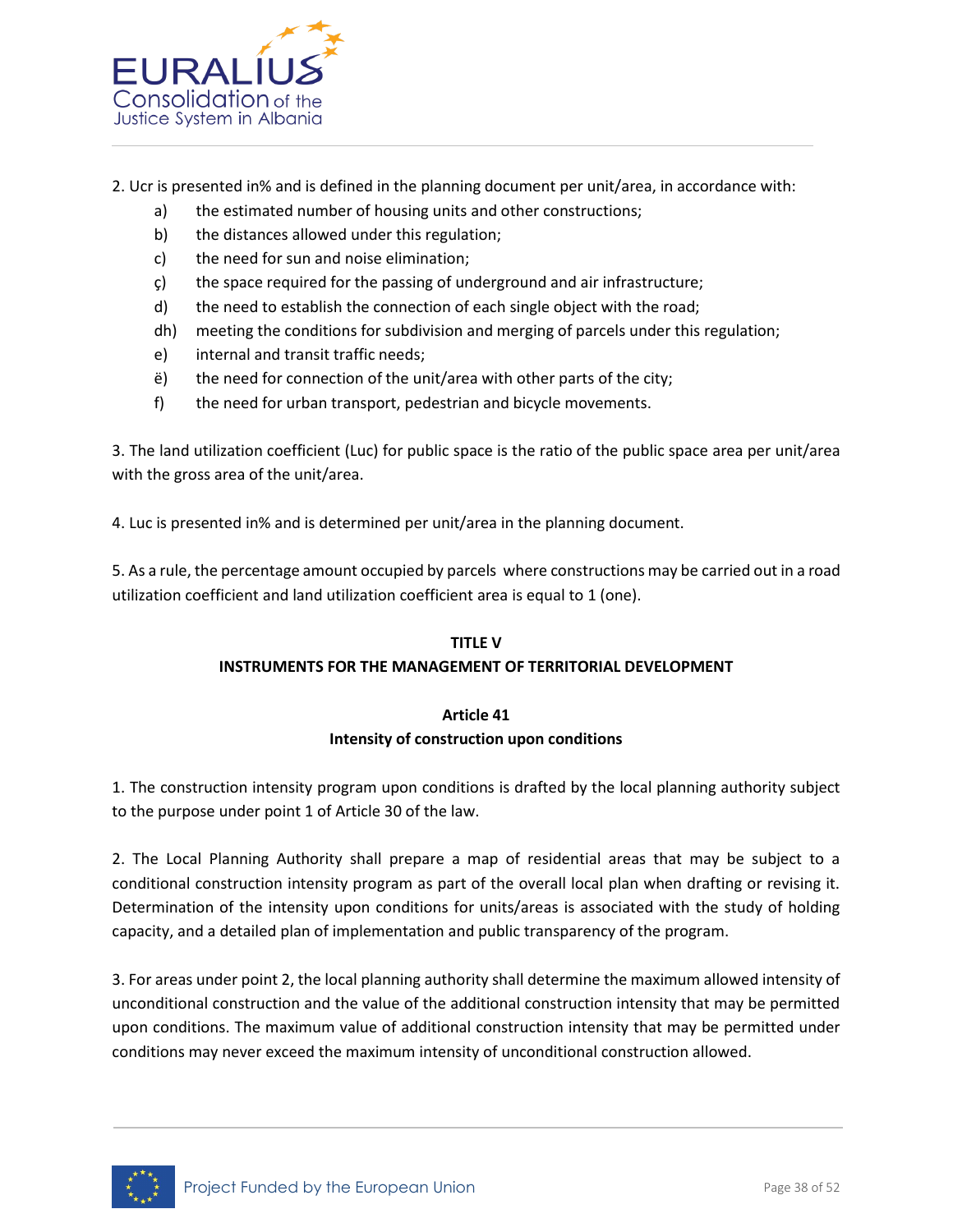

4. Other developmental conditions shall remain unchanged or altered in a proportionate manner with the change in the intensity of construction, without prejudice to planning standards, when the planning authority implements the construction intensity program upon conditions.

5. Developers interested in benefiting from the conditional construction intensity program may compete in order to participate in this program.

6. The Local Planning Authority shall grant the right to implement the additional construction intensity under point 3 of this Article, against the respective value as defined in points 7 and 8 of this Article, through agreements with interested parties, organization of competitions or public auctions.

7. The value of the right to implement the construction intensity under conditions is obtained by the additional construction intensity based on the market value in the area where the new building surface will be built, given by the additional construction intensity.

8. The value, as defined in point 7 of this Article, may be monetary value, land, investment in infrastructure and public services and areas built for social housing or other public purposes.

9. The procedures for the implementation of the construction intensity program under conditions as set out in this Article shall be published in the register and through one or more means of public information.

### **Article 42 Transfer of the right to development**

1. The program on the transfer of the right to development is carried out subject to the purpose under point 1 of Article 31 of the law in the relevant areas when the territorial planning process prohibits or restricts the development thereof.

2. The transfer of the right to development is carried out between landowners found in the units and/or areas subject to transfer, or between natural or legal persons authorized by them and the local planning authority only within the framework of a program undertaken by the local planning authority for this purpose and with the will of the owners.

3. The program for the transfer of the right to development under point 2 of this Article shall be drafted and implemented in accordance with this Regulation and with the general local plan.

# **Article 43 The program on the transfer of the right to development**

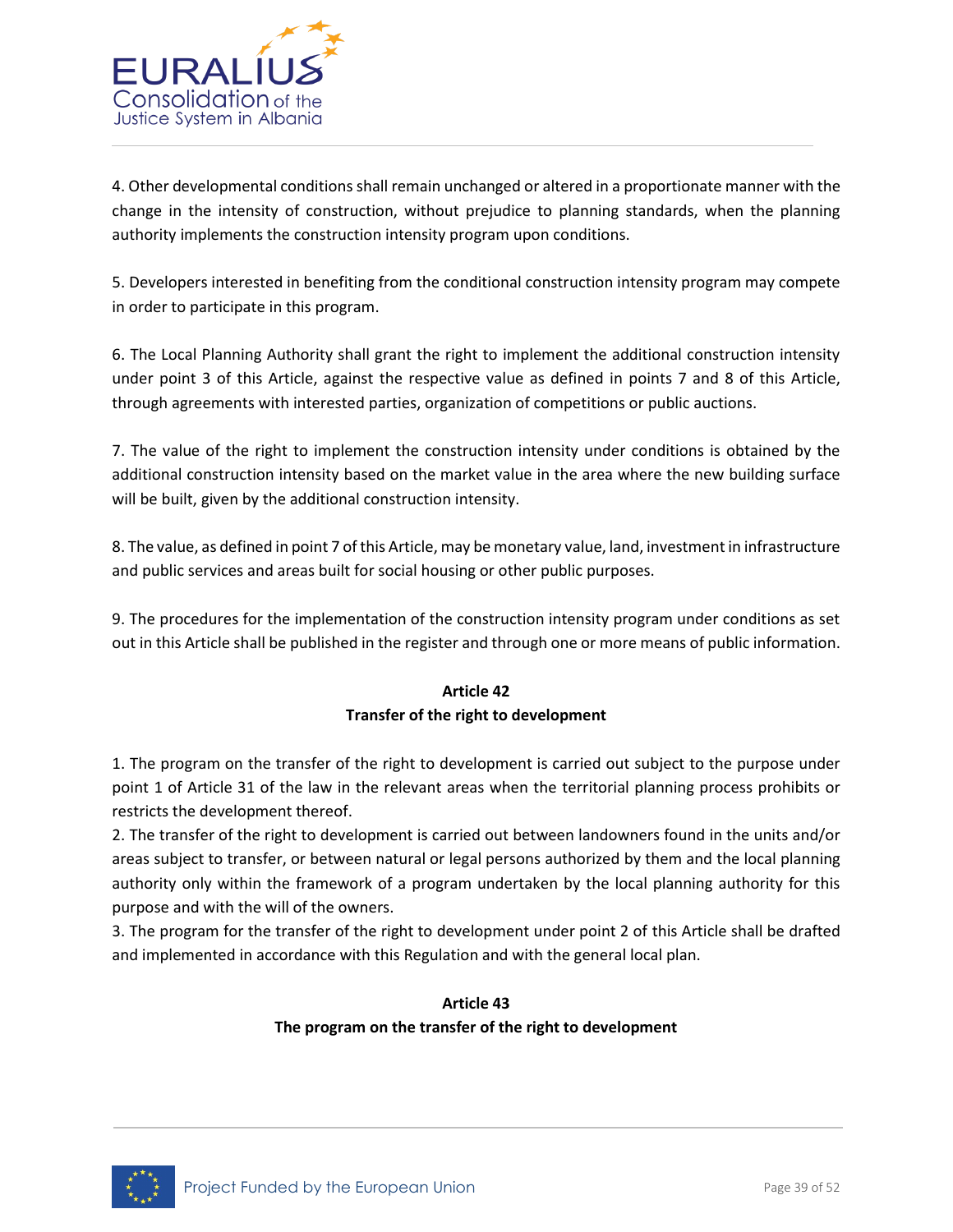

1. The local planning authority decides to allow the implementation of a program for the transfer of the right to development based on a study for the units and/or areas between which the transfer of these rights is made.

2. The study, as defined in point 1 of this Article, is drafted as part of the overall local plan, during the drafting or the following, by reviewing the PPV. Units and/or areas are the subject of a program for transferring the right to development after the adoption of the PPV.

3. The Program for the transfer of the right to development contains:

- a) the purpose of the program in accordance with this decision;
- b) the map of the units/areas where it is transferred from (giver) and the units/areas where this right is transferred to (receiver), including the records of the Immovable Property Register for each property;
- c) conditions and procedures of the transfer process, the identification data of the parties involved in the process, the respective obligations and benefits to the parties, and the formula for calculating the value of the compensation for the right to development that is transferred, including taxes and any other costs, in accordance with this decision and the legislation in force;
- ç) description of the process of public transparency, monitoring the progress of the program, and publication in the Register, in accordance with the law.

### **Article 44**

### **Minimum mandatory conditions for the transfer of the right to development**

1. The transfer of the right to development under this decision is carried out between two or more units of an area and between units of different areas and, in no case, within the same unit.

2. The transfer of the right to development applies only to the intensity of construction and only to the use of "housing".

- 3. Units among which it is allowed the transfer of the right to development are:
	- a) giving areas of the right to development that belong to the category of land use, agriculture, natural and cultural monuments and heritage and where the overall local plan does not allow or maximally limits the development;
	- b) receiving areas of the right to development, which belong to the housing category of land use, and may be some or all of the residential areas according to the general local plan.

4. In the receiving areas, apart from the maximum permitted construction intensity, the overall local plan determines, after studying the retaining capacity and the socio-economic and environmental impact, the additional construction intensity that these areas may benefit as a result of the implementation of the program on the transfer of the right to development.

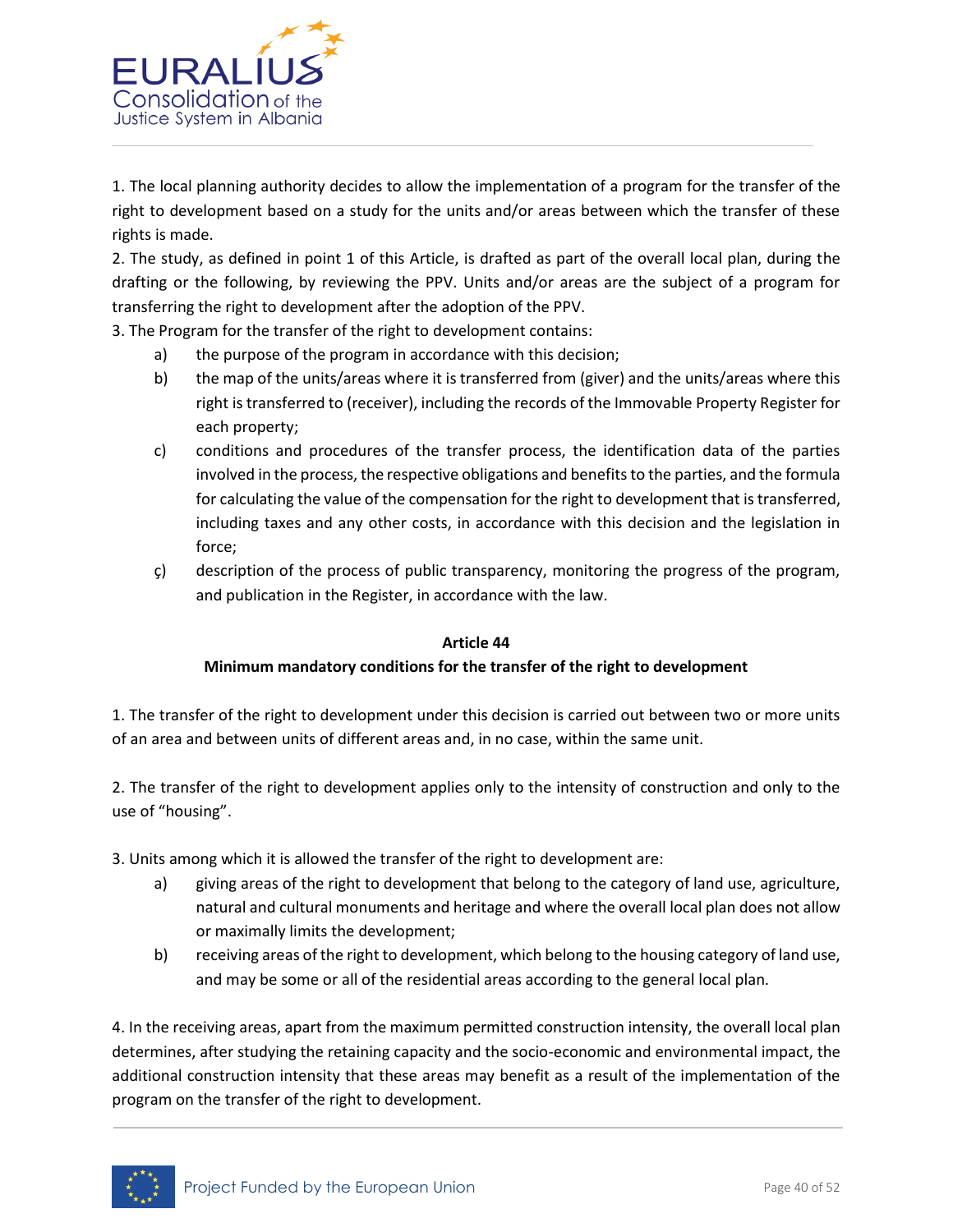

5. The additional intensity under point 4 of this Article may never be greater than the maximum allowed intensity of construction in the area, in the absence of the program on the transfer of the right to development.

6. The total value of the additional area of construction in the receiving areas created by the implementation of the program on the transfer of the right to development may never be greater than the total value of the construction area that is subject to the intensity determined by the overall local plan for giving areas.

7. The compensation value of the construction intensity that is transferred is determined by the formula prepared for this purpose by the local planning authority and re-evaluated for each giving and receiving area. This formula is based on the value of land according to the market price in the giving areas if they were allowed to use the construction intensity set by the plan for the purposes of the program on the transfer of the right to development.

8. The land use categories and the relevant sub-categories provided by the general local plan for the receiving and giving areas do not differ with the implementation of the program on the transfer of the right to development.

9. During the implementation of the program on the transfer of the right to development, the other development conditions in the receiving areas remain unchanged or improve in a proportionate manner with additional development, in accordance with planning standards.

### **Article 45**

# **Transitory Provisions**

*(Amended by Decision No. 672, 29/07/2015) (Amended by Decision No. 231, 21/03/2017)*

- 1. Until the adoption of the General Local Plan for the administrative territories of municipalities:
	- a) the requirements for development/construction permits will be reviewed by the responsible authorities only for proposed developments in local territory areas for which territorial planning documents have been approved, according to the attached map, with the exception of areas of national importance of cultural and historical heritage and the coastal belt, according to decision no. 1, dated 8.10.2013, of the National Territorial Council, in which any new construction will be subject to review by the National Territorial Council.
	- b) for all other areas not covered by letter "a" of this Article, the construction permit requirements shall be reviewed by the responsible authorities only in accordance with the rules and procedures established by the decision of the National Territorial Council.

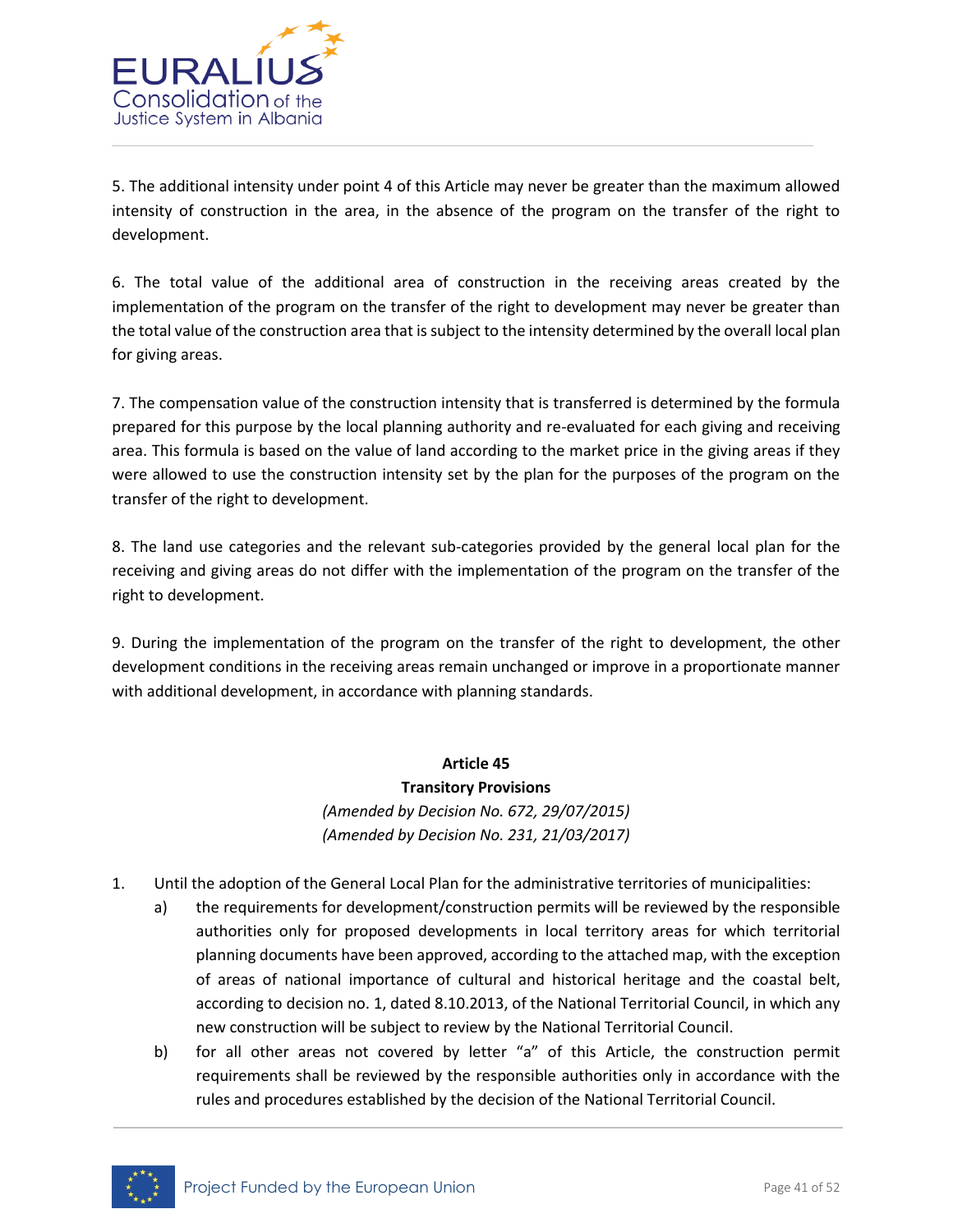

c) for objects over 6 floors, according to letters "a" and "b" of this Article, the construction permit is issued by the National Territorial Council.

2. The detailed local plans and development permits approved before the date of adoption of the Local Government Plans, whose execution term has not terminated, remain in force. Requirements for construction permits, based on planning instruments adopted before the entry into force of the Local General Plans for new administrative territories, will be reviewed in accordance with planning documents and development conditions in force at the time of their approval."

# **Article 45/1 Start of the electronic permit system operation** *(Added by Decision No. 271, dated 06/04/2016)*

1. The electronic permit system shall start the operation throughout the territory of the Republic of Albania, on 20 April 2016.

2. During the period 20 April 2016 to 31 August 2016, the applications for permits under this Regulation may also be filed through their deposit and accompanying documentation at the one-stop service desk. In this case, the obligation of on-line uploading of the application file is the responsibility of this authority and is carried out immediately upon filing the application at the desk and in the presence of the applicant on his/her own. In this case, the applicant submits the application for permit and documents in hard-copy and CD. Upon completion of uploading into the system, the desk submits to the applicant the application's identification number, enabling the tracking of it.

3. As of 1 September 2016, the application, acceptance and review of applications for permits and preliminary declarations under this regulation, and the issuance of permits and institutional interaction, shall be carried out exclusively through the electronic permit system.

4. Requests submitted in writing by 31 August 2016 shall continue to be reviewed by the responsible authorities in writing, in accordance with the rules and procedures provided in the legislation in force at the time of application.

5. Within 10 days of the entry into force of this decision, the one-stop service desk performs the role of the Assistance Center at:

- a) the Municipality, to assist citizens for information related to application through the system;
- b) the ministry responsible for the development of the territory, which will coordinate the work with all responsible institutions to assist the municipalities and other state bodies in the process of using the electronic permit system.

6. The Territorial Development Agency shall take all measures that, by 20 April 2016, all the authorities responsible for the development of the territory shall submit to the National Agency of Information

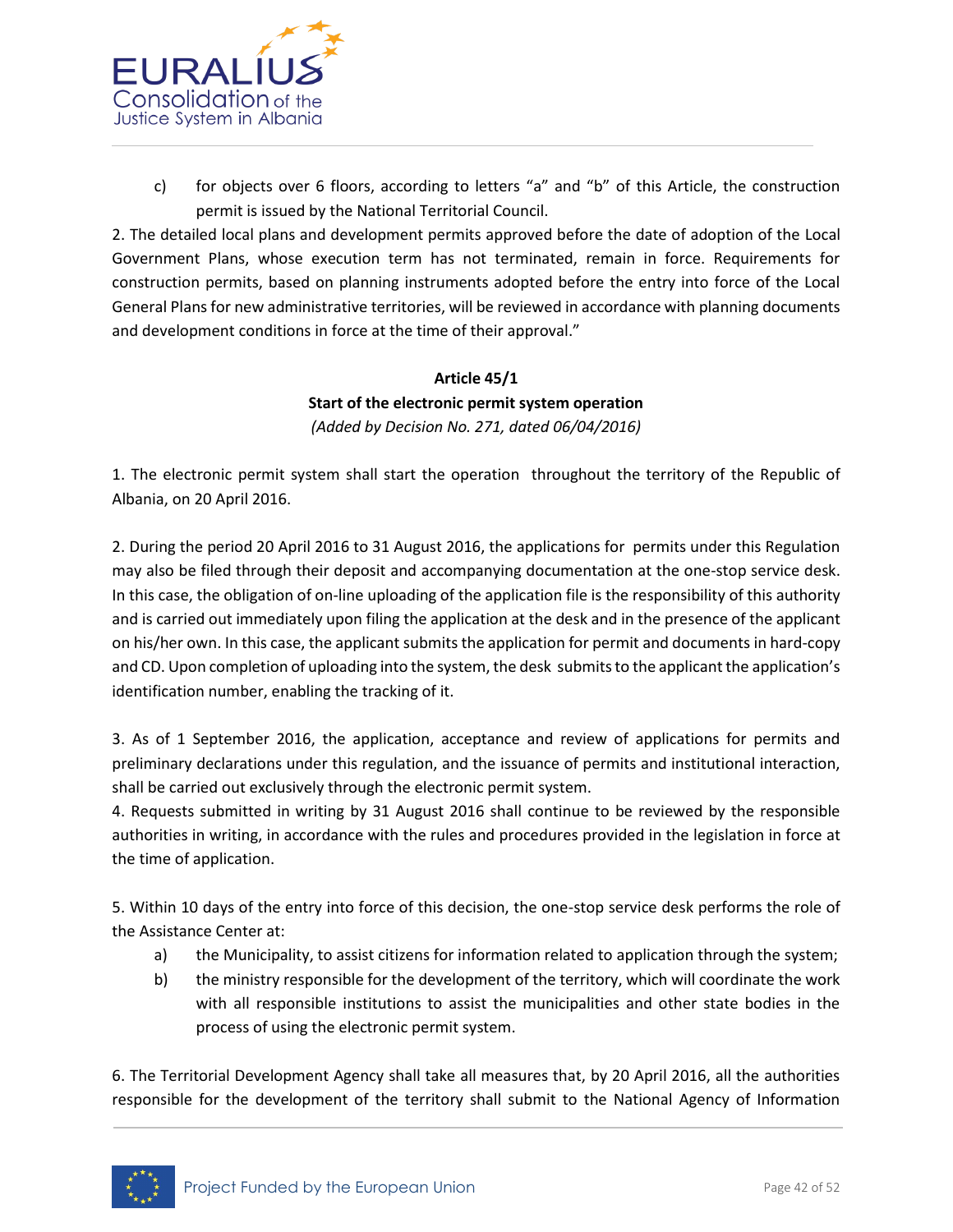

Society the information and the required material for the provision of employees involved in the process of reviewing permit applications, with entry codes for system access, and with electronic signature, in accordance with the legislation in force.

7. The Territorial Development Agency shall take all measures that, by 20 April 2016 and in cooperation with the centers of assistance of the authorities responsible for the development of the territory, to develop the training of administrative personnel, designated as users of the electronic permit system.

8. The electronic signature, qualified for entities, natural and legal persons, licensed in the fields of design, supervision, implementation and testing of construction works, is provided through the public key infrastructure, which is administered by the National Agency of the Information Society. Detailed rules on the use of the system, the application process, the rights and responsibilities of the administering institution and entities using the system are determined by mutual guidance of the Minister of Urban Development and State Minister for Innovation and Public Administration within one month from the date of entry into force of this decision.

II. Annexes A, B and D, attached to the text "Territorial Development Regulation", are repealed on 1 September 2016.

# **Article 45/2 Acts of Conformity by the NTC**

*(Added by Decision No. 355, dated 19/04/2017)*

For each application for construction permits for objects over 9 floors, the local development authorities should in each case take the conformity act from the NTC in advance. The procedure for issuing the conformity act is determined by the decision of the National Territorial Council."

II. The terms anticipated in the regulation are calculated in working days.

This decision shall enter into force after its publication in the Official Journal.

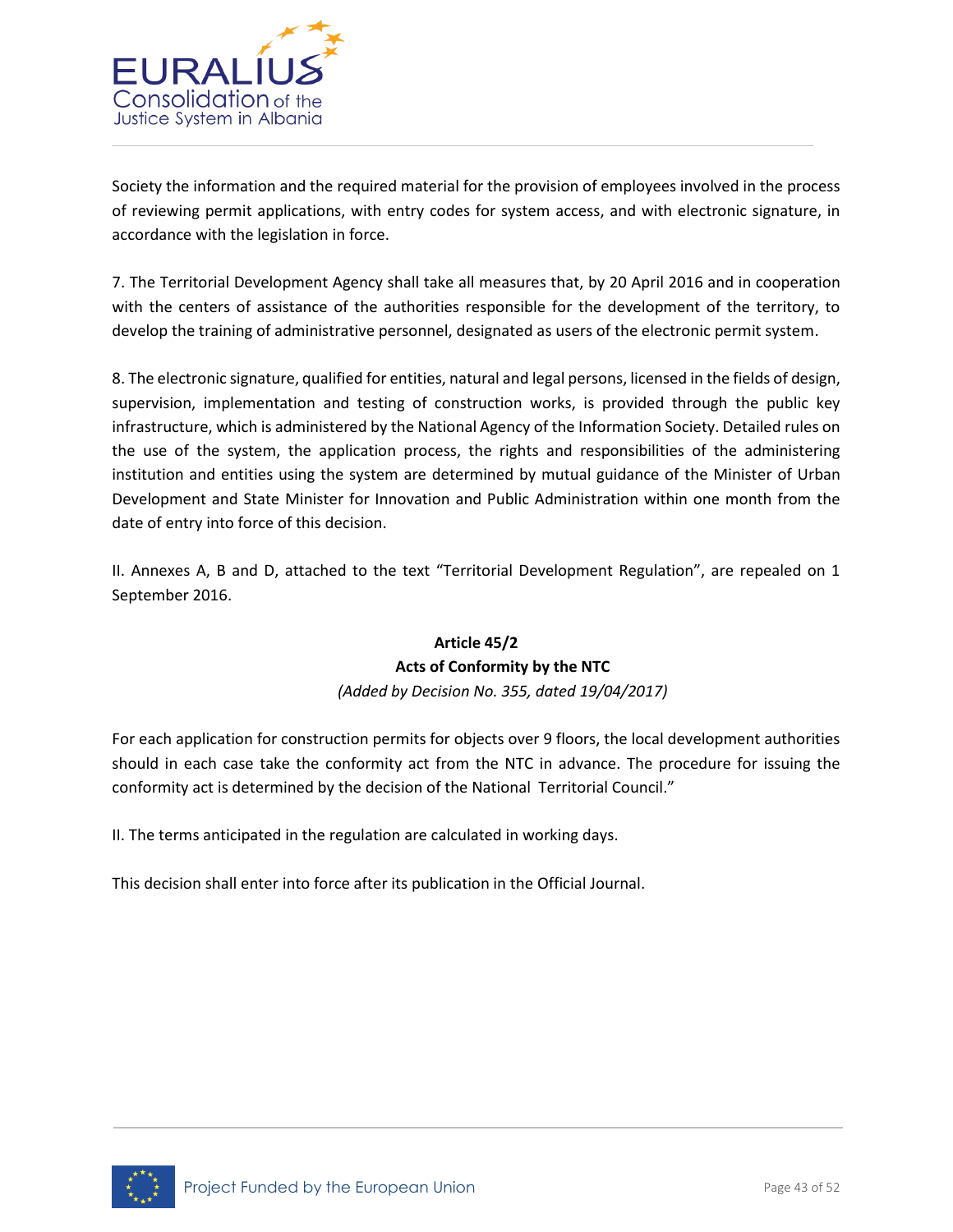

**Annex A**

#### **REPUBLIC OF ALBANIA**

### **Application Form for Development/Construction Permit**

| Local government                                              |                       | <b>Responsible planning authority</b>              | Prot. No. /date       |
|---------------------------------------------------------------|-----------------------|----------------------------------------------------|-----------------------|
| unit/municipality no.                                         |                       | no.                                                |                       |
| Official address of the local<br>government unit/municipality |                       | Official address of the<br>responsible institution | <b>Seal</b>           |
| □ First Deposit                                               | <b>Second Deposit</b> | <b>Third Deposit</b>                               | <b>Other Deposits</b> |

**\_\_\_\_\_\_\_\_\_\_\_\_\_\_\_\_\_\_\_\_\_\_\_\_\_\_\_\_\_\_\_\_\_\_\_\_\_\_\_\_\_\_\_\_\_\_\_\_\_\_\_\_\_\_\_\_\_\_\_\_\_\_\_\_\_\_\_\_\_\_\_\_\_\_\_**

### *Application Form for Development/Construction Permit*

Application for development permit

Application for new construction

Application for temporary construction

Application for performance of reconstruction works

Application for performance of repair works

Application for performance of restauration works

Application for performance of works for extraordinary maintenance

Application for performance of works for demolition

Additional data for wood cutting

Application for performance of works with preliminary declaration

### **SECTION I – GENERAL DATA**

### **I. INFORMATION ON THE DEVELOPER**

| ber<br>$\frac{1}{9}$<br>Φ<br>å |  | Entity's Name                                      |          | NIPT (if applicable)          |  |
|--------------------------------|--|----------------------------------------------------|----------|-------------------------------|--|
|                                |  | Address: Rr. "                                     |          | " Residence No.: postal code: |  |
|                                |  | Tel. #                                             | Mob. $#$ | Email:                        |  |
|                                |  | Project document of the developer's identification |          |                               |  |

**\_\_\_\_\_\_\_\_\_\_\_\_\_\_\_\_\_\_\_\_\_\_\_\_\_\_\_\_\_\_\_\_\_\_\_\_\_\_\_\_\_\_\_\_\_\_\_\_\_\_\_\_\_\_\_\_\_\_\_\_\_\_\_\_\_\_\_\_\_\_\_\_\_\_\_**

Representative of the developer with power of attorney:

Name, surname

Address: Rr. " \_\_\_\_\_\_\_\_\_\_\_\_\_\_\_\_\_" Residence No.: Postal code:

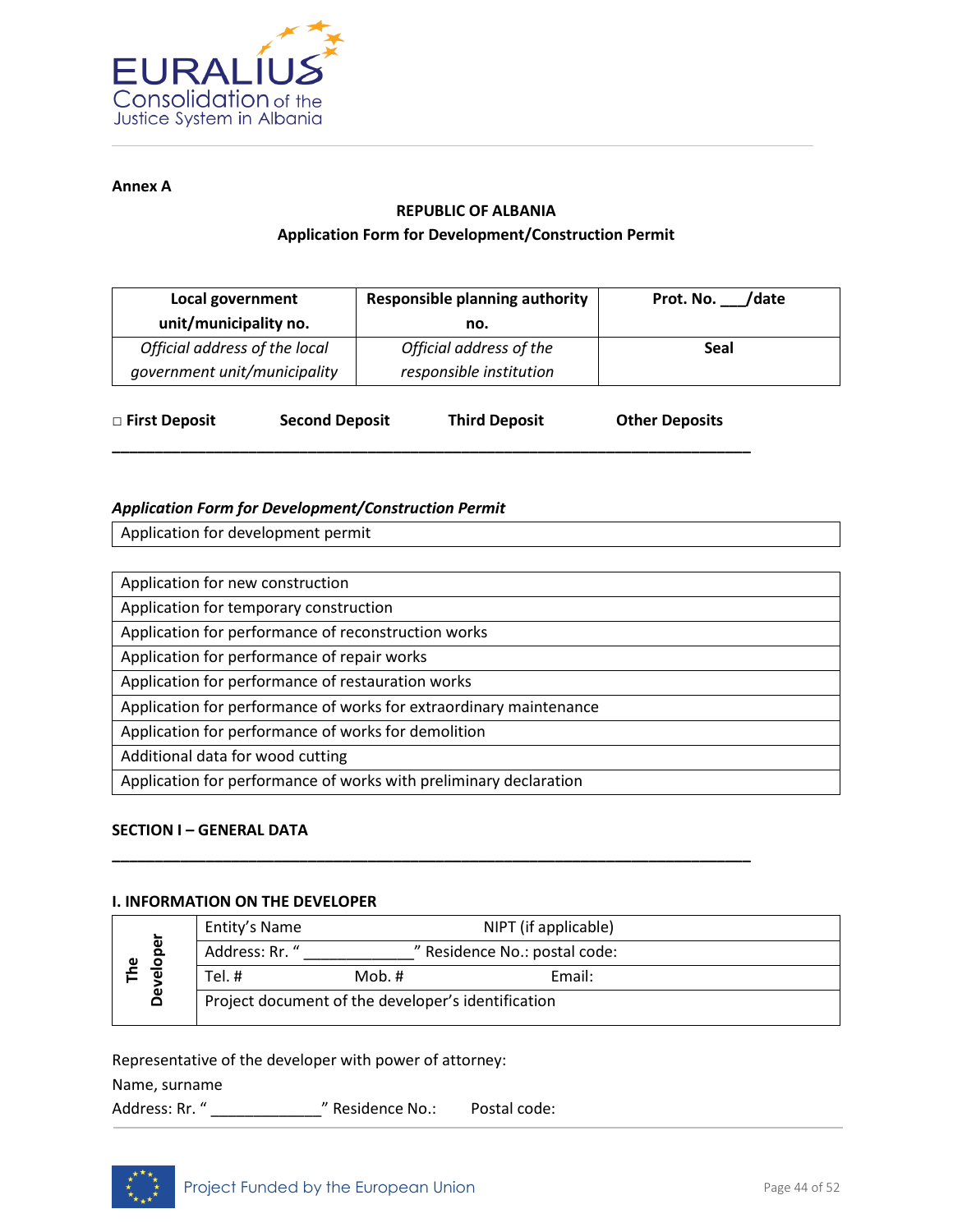

Tel. # Mob. # Email: Representative's identification document No.

### **2. PROJECT'S INFORMATION**

|           | Project's name                                                                        |  |  |
|-----------|---------------------------------------------------------------------------------------|--|--|
|           | Accurate description of the project                                                   |  |  |
|           | Description if the project requires provision with other permits referred to sectoral |  |  |
| Designing | legislation                                                                           |  |  |
|           | The project has been processed/previous application/expired permit/rejected           |  |  |
|           | permit/prot.no. ____                                                                  |  |  |

\_\_\_\_\_\_\_\_\_\_\_\_\_\_\_\_\_\_\_\_\_\_\_\_\_\_\_\_\_\_\_\_\_\_\_\_\_\_\_\_\_\_\_\_\_\_\_\_\_\_\_\_\_\_\_\_\_\_\_\_\_\_\_\_\_\_\_\_\_\_\_\_\_\_\_

### **3. INFORMATION ABOUT THE PARCEL WHERE CONSTRUCTION SHALL BE MADE**

| Cadastral Zone No.<br>Property No./Type<br>Volume:<br>Page:                                           |                   |         |       |  |
|-------------------------------------------------------------------------------------------------------|-------------------|---------|-------|--|
| Address of the property:                                                                              |                   |         |       |  |
| Cadastral Zone No.                                                                                    | Property No./Type | Volume: | Page: |  |
| Address of the property:                                                                              |                   |         |       |  |
| Issuance date of property documents:                                                                  |                   |         |       |  |
| Area in $m^2$ of the parcel/s                                                                         |                   |         |       |  |
| Are there any existing buildings in this property? YES $\Box$ NO $\Box$ If YES, give the function for |                   |         |       |  |
| each.                                                                                                 |                   |         |       |  |
|                                                                                                       |                   |         |       |  |
| If the parcel is included in a planning document.                                                     |                   |         |       |  |
|                                                                                                       |                   |         |       |  |

### **4. INFORMATION ABOUT THE DESIGNER/S**

| ທ     |          | Name, surname, design license/NIPT No. |       |  |
|-------|----------|----------------------------------------|-------|--|
| esign | Address: |                                        |       |  |
|       | Tel.#    | Mob.#                                  | Email |  |

### **5. DATA ON THE PERFORMANCE OF WORKS**

| Duration of works' performance | months in TOTAL. (Give the execution phases |  |
|--------------------------------|---------------------------------------------|--|
| in the schedule of works).     |                                             |  |
| <b>Financing of works</b>      |                                             |  |

**Type of financing of proposed works - PUBLIC □ PRIVATE □ PUBLIC-PRIVATE PARTNERSHIP □**

**\_\_\_\_\_\_\_\_\_\_\_\_\_\_\_\_\_\_\_\_\_\_\_\_\_\_\_\_\_\_\_\_\_\_\_\_\_\_\_\_\_\_\_\_\_\_\_\_\_\_\_\_\_\_\_\_\_\_\_\_\_\_\_\_\_\_\_\_\_\_\_\_\_\_\_\_\_\_** 

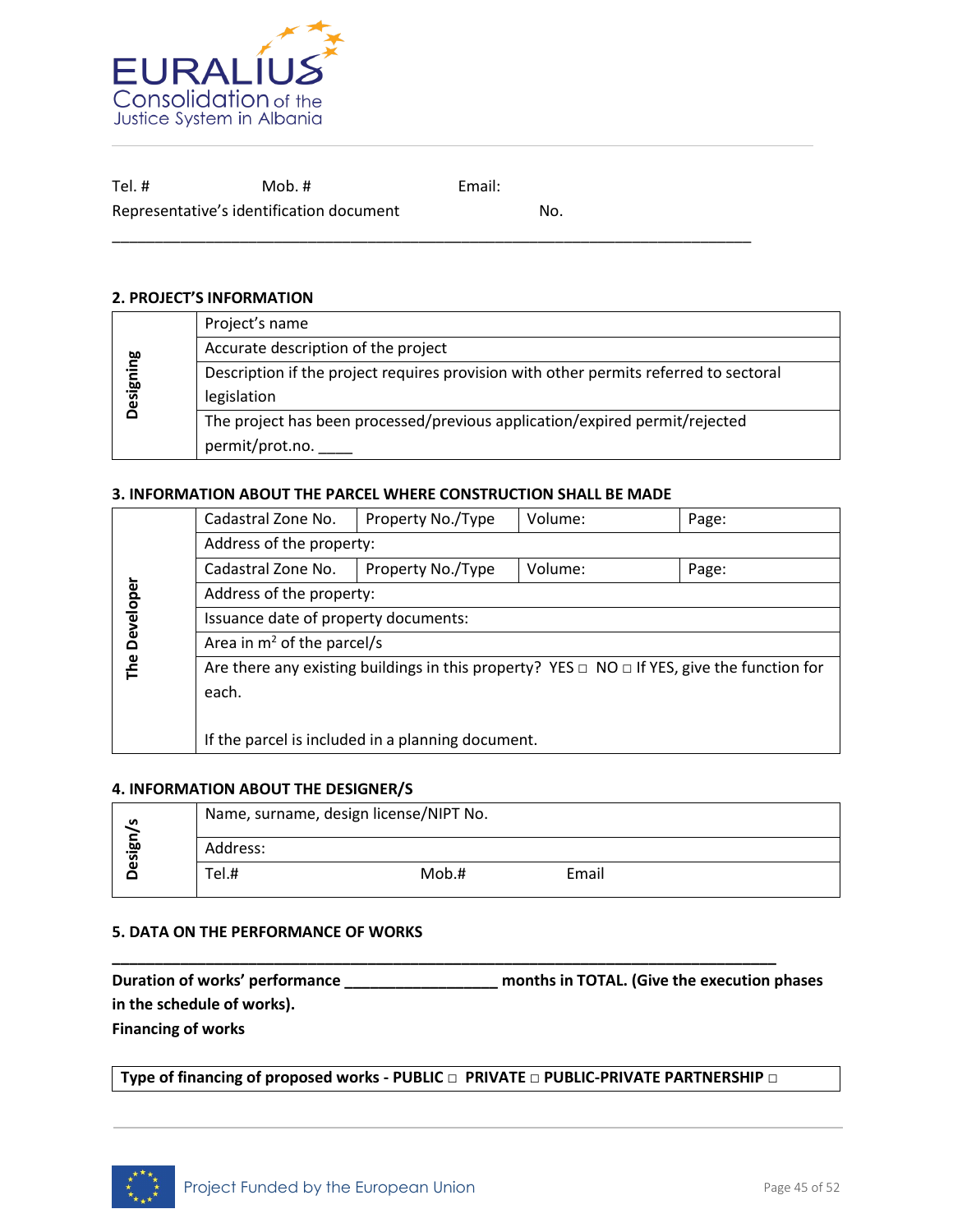

### **TOTAL COST OF works' financing in ALL \_\_\_\_\_\_\_\_\_\_\_\_\_\_\_\_\_\_\_\_\_\_ (ALL) Financing source \_\_\_\_\_\_\_\_\_\_\_\_\_\_\_\_\_\_\_\_\_\_\_\_\_\_\_\_\_\_**

### **6. Documentation containing the application for permit:**

1. Development conditions (Conditions, construction intensity, distance indicators, etc.)

2. Parcel's alignment from the cadastral genplan (IPRO)

3. Construction's alignment on the fragment of the current existing map (by licensed surveyor)

4. Technical architectonic and landscape project, including the elimination of architectonic barriers.

5. Constructive project

6. Project of installations including the hydro sanitary ones

7. Project of electrical installations, heating, ventilation

8. Project of fire protection, energy efficiency, emergency level

Graphic of works and handing over works, according to execution phases

9. Bill of Quantities

10. Declarations of responsibility of licensed designers, as per annex B

11. Required permits for the exercise of the activity, if such are anticipated.

12. Payment receipt of the application fee, which covers all one-stop service processes

13. Copy of payment receipt certifying the settlement of liabilities to professionals that have drafted the projects listed above.

14. Environmental impact assessment report

15. Permits or documents which make the exception from different obligations

*Response declaration by the construction entity for the compliance with technical conditions and security of employees' and people's life, during the period of works' execution.*

• In absence of full deposition of the documents above, the review of request for execution of works cannot be made.

### **7. CONNECTION WITH INFRASTRUCTURE**

**7.1 Connection with road network** 

#### *a) Connection with the road/access*

*Connection with existing road*

*Road passes through the developer's parcel*

*Road passes through a foreign parcel (public property)*

*Road passes through a foreign parcel (private property)*

### *b) Connection with the network of canalizations*

The network of canalizations exists

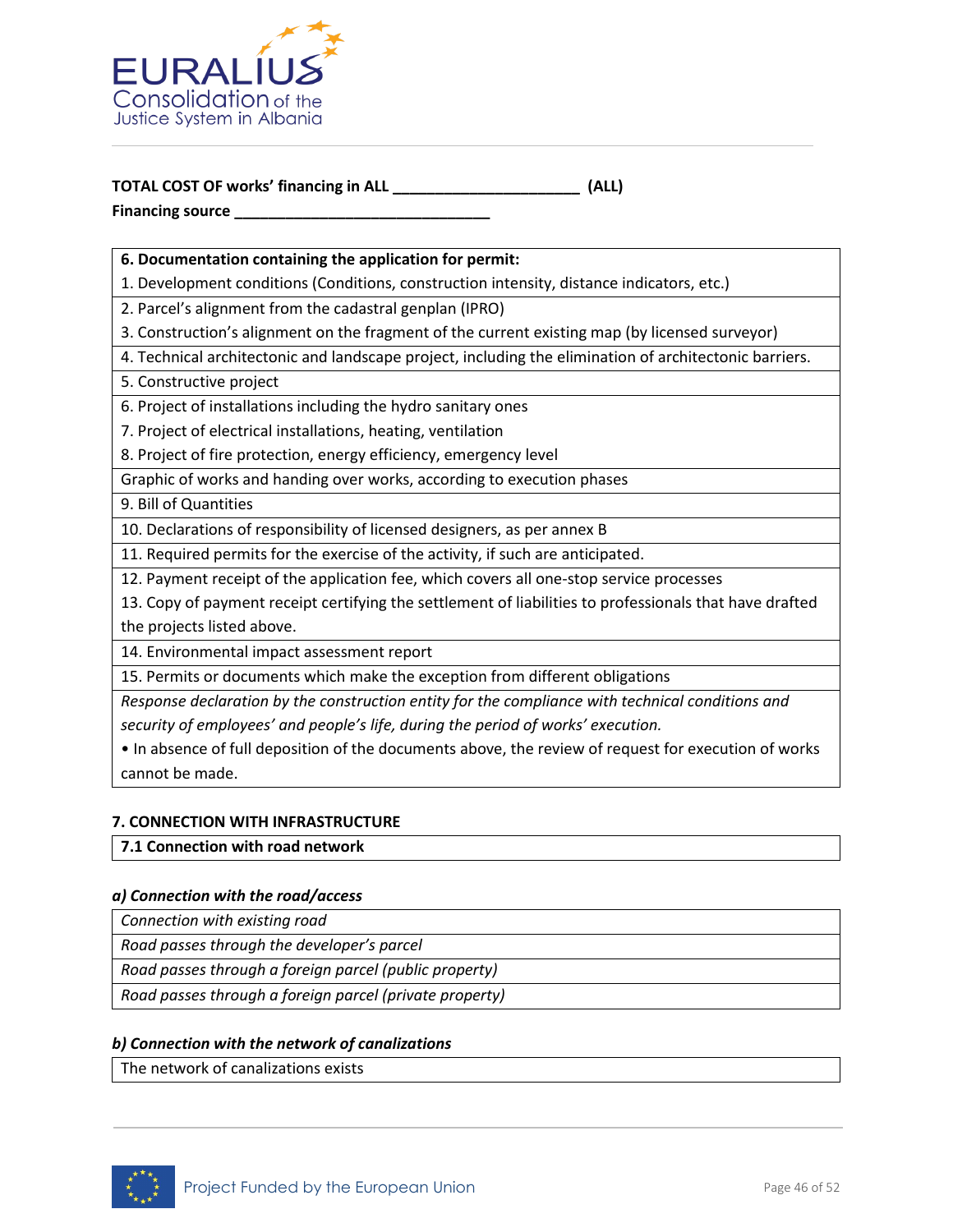

The network of canalizations does not exist, but a request is made to the responsible directorate for the construction of this network (Request and approval to be submitted)

A septic tank is used

Other method (its documenting)

### *c) Connection with the water-supply network*

The electrical network exists

The electrical network does not exist, but a request is made to the responsible directorate for the construction of this network (Request and approval to be submitted)

Own supply (generators or wind mill)

No need for electrical network

### *d) Connection with the telephone network*

The telephone network exists

The telephone network does not exist, but a request is made to the responsible directorate for the

construction of this network (Request and approval to be submitted)

No need for telephone network

### **7.2 Deposit and collection of waste during the execution of works**

Indicate in the plan of structure connection with the infrastructure, the nearest point to deposit and the type.

*If the nearest for waste disposal does not meet the technical conditions for the service and protection of environment, based on the load increase after the realization of the development, the collection spot and the type should be mandatorily stipulated in the project.* 

### **7.3 Public servitudes**

Indicate in the plan of structure connection with the infrastructure, the location of servitudes and the type.

**SIGNATURE Developer or legal representative** 

**\_\_\_\_\_\_\_\_\_\_\_\_\_\_\_\_\_\_\_\_\_\_\_\_\_\_\_** 

**Investor or legal representative** \_\_\_\_\_\_\_\_\_\_\_\_\_\_\_\_\_\_\_\_\_\_\_\_\_\_\_

\_\_\_\_\_\_\_\_\_\_\_\_\_\_\_\_\_\_\_\_\_\_\_\_\_\_\_ \_\_\_\_\_\_\_/ \_\_\_\_\_\_\_/ \_\_\_\_\_\_\_\_

**Signed at** (institution) **Date Signature**

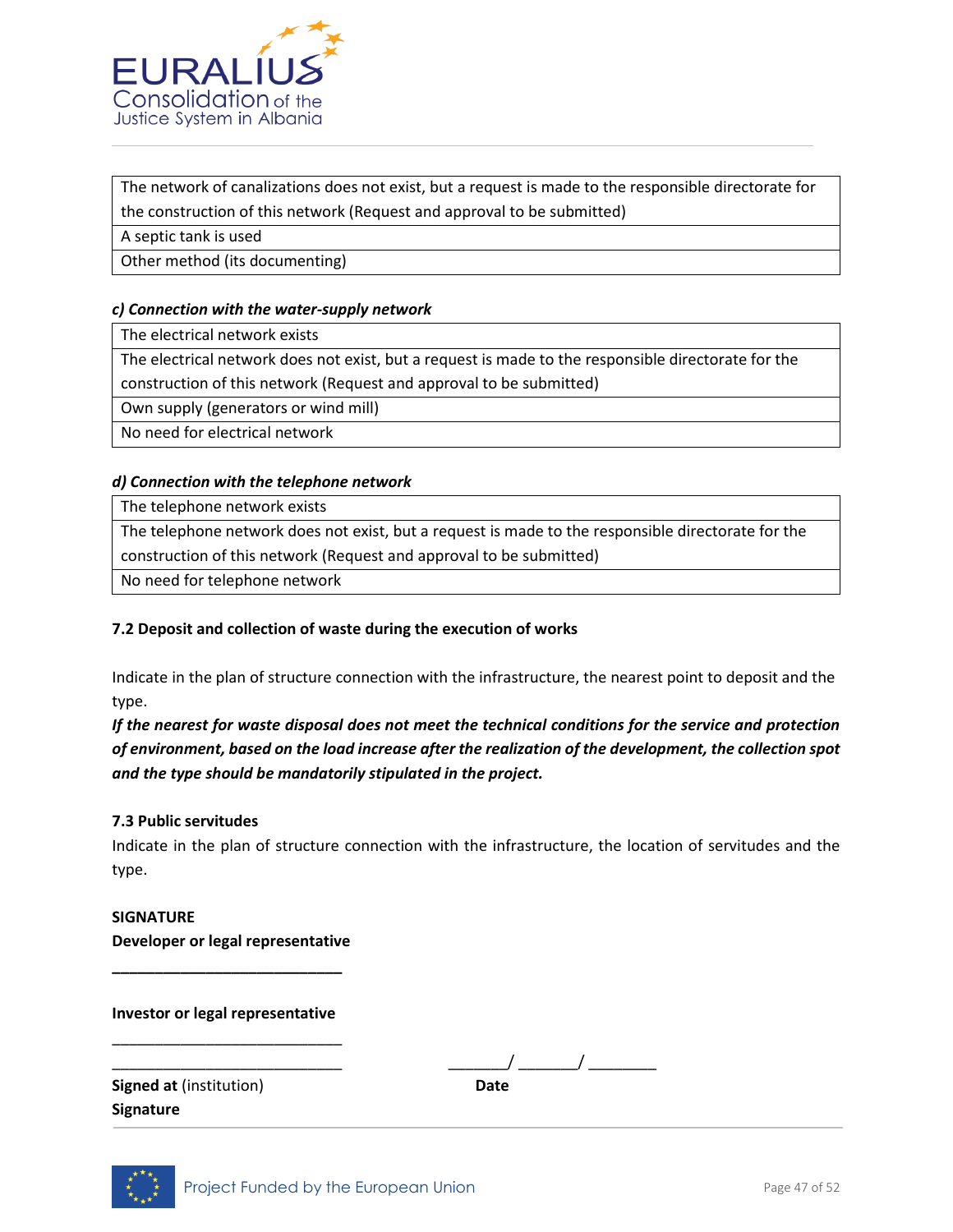

#### **Annex B**

#### **DECLARATION OF PROFESSIONAL RESPONSIBILITY**

#### **THE ARCHITECT**

"I, the undersigned \_\_\_\_\_\_\_\_\_\_\_\_\_\_\_\_\_\_\_\_\_\_\_, with the profession of architect, with professional licence no. \_\_\_\_\_\_\_\_\_\_\_, hereby declare with my free and unconditioned will and under my full responsibility, that I have drafted the architectonic/constructive design for the object "\_\_\_\_\_\_\_\_\_\_\_\_\_\_\_\_", in conformity with all the applicable development planning and control documents and with the legislation governing the construction activity in the Republic of Albania, including antiseismic, security, fire protection and hygiene-sanitary provisions.

Name Surname:

Signature:

Date:

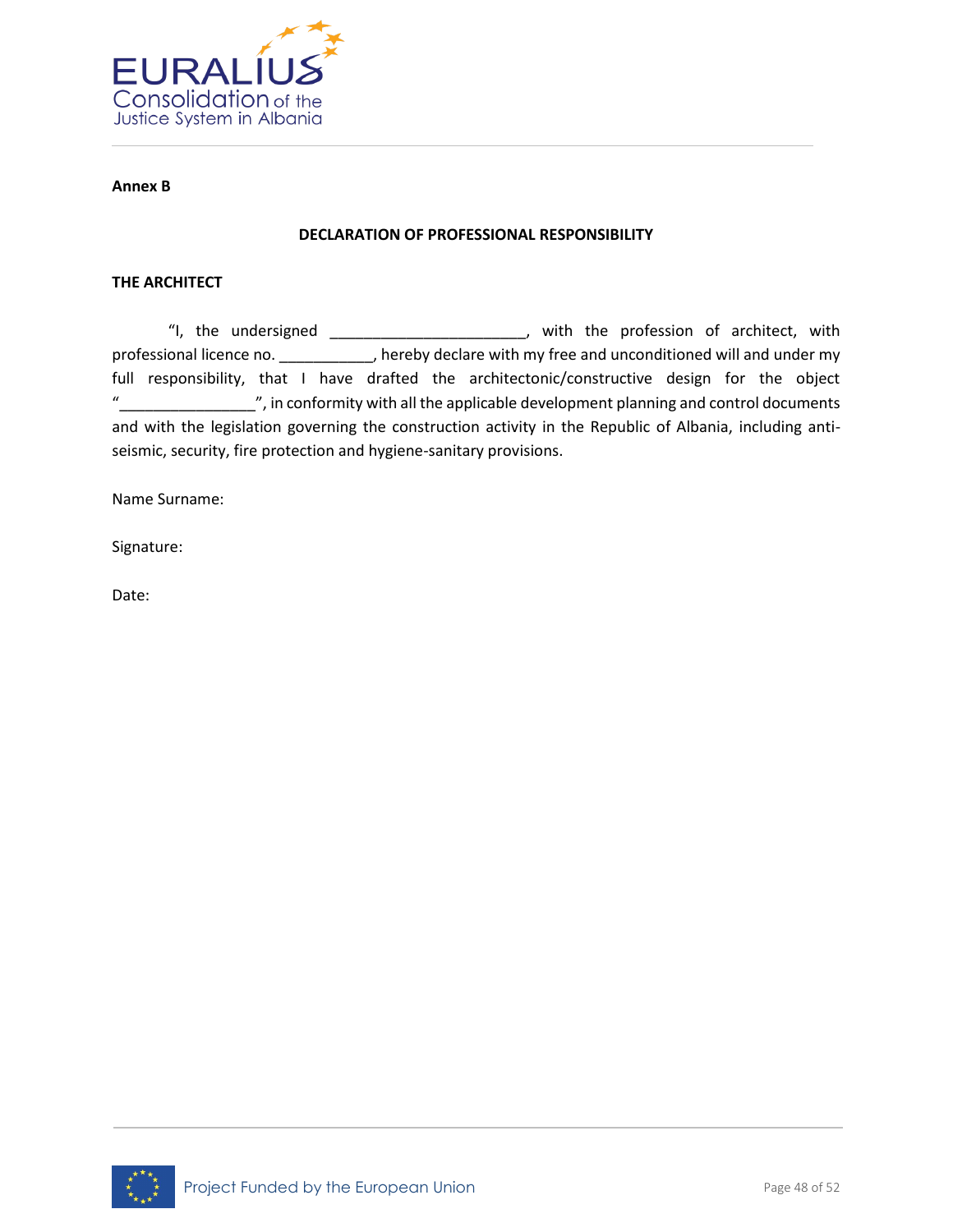

**Annex C**

(Municipality's logo)

**REPUBLIC OF ALBANIA**

**MUNICIPALITY \_\_\_\_\_\_\_\_\_\_\_\_\_\_/KKT (National Territory Council)**

### **PERMIT OF CONSTRUCTION** \_\_\_\_\_\_\_\_\_\_\_\_\_\_\_\_\_\_\_\_\_\_\_\_\_\_\_\_\_\_\_\_\_\_\_\_\_\_\_\_\_\_\_\_\_\_\_\_\_\_\_\_\_\_\_\_\_\_\_\_\_\_\_\_\_\_\_\_\_\_\_\_\_\_\_\_

**IS CONFERRED ON:** 

**THE DEVELOPER \_\_\_\_\_\_\_\_\_\_\_\_\_\_\_\_\_\_\_\_\_\_\_\_\_\_\_\_\_\_\_\_\_\_\_\_\_\_\_\_\_\_\_\_\_\_\_\_\_\_\_\_\_\_\_\_\_\_\_\_ REGISTERED AS AN ENTITY WITH THE FOLLOWING DATA:**

CONSTRUCTION PERMIT FOR WORKS: \_\_\_\_\_\_\_\_\_\_\_\_\_\_

### **ADDRESS FOR THE REALIZATION OF WORKS \_\_\_\_\_\_\_\_\_\_\_\_\_\_\_\_\_\_\_\_\_\_\_\_\_\_\_\_\_\_\_\_**  THE DEADLINE OF THIS PERMIT IS UNTIL THE DATE OF

**\_\_\_\_\_\_\_\_\_\_\_\_\_\_\_\_\_\_\_\_\_\_\_\_\_\_\_\_\_\_\_\_\_\_\_\_\_\_\_\_\_\_\_\_\_\_\_\_\_\_\_\_\_\_\_\_\_\_\_\_\_\_\_\_\_\_\_\_\_\_\_\_\_\_\_** 

**\_\_\_\_\_\_\_\_\_\_\_\_\_\_\_\_\_\_\_\_\_\_\_\_\_\_\_\_\_\_\_\_\_\_\_\_\_\_\_\_\_\_\_\_\_\_\_\_\_\_\_\_\_\_\_\_\_\_\_\_\_\_\_\_\_\_\_\_\_\_\_\_\_\_\_**

The construction permit is given with the following requirements:

1. To comply with the development destination for the construction of the structure and development indicators.

2. To comply with the order of works according to the approved design and schedule of works.

3. The area where construction is carried out, to be fenced and to keep the surrounding environment clean.

4. For any intervention in the network of public infrastructure according to the approved design, to contact the relevant institutions so that no concerns are produced in the public network.

5. To comply with the norms and standards stipulated in the legislation in force for the execution of works and safety at work.

6. During the execution of works, the object shall be controlled by the authorities of development control and the relevant inspectorate in the field of construction.

7. In case of infringement of the legal conditions of this permit, measures shall be taken in conformity with law up to its rejection.

8. The term for the commencements of works is 1 (one) year from the date of issuing this permit.

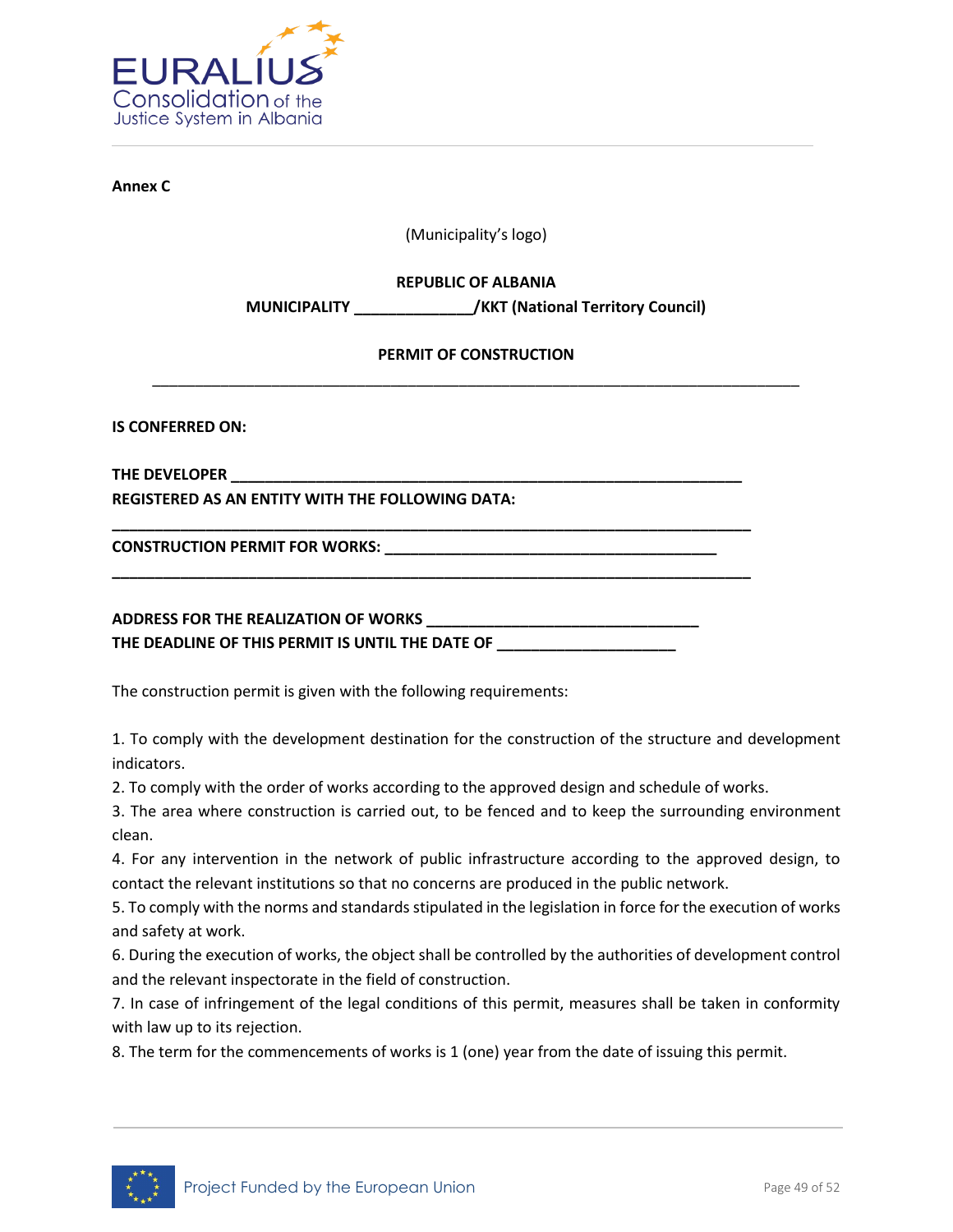

 9. This permit is valid for a period of \_\_\_\_\_\_\_\_\_\_\_\_\_\_\_\_\_ months from the date of its issuance, referring to the schedule of works attached.

The date of permit's approval Mayor/ KKT (National Council of Territory)

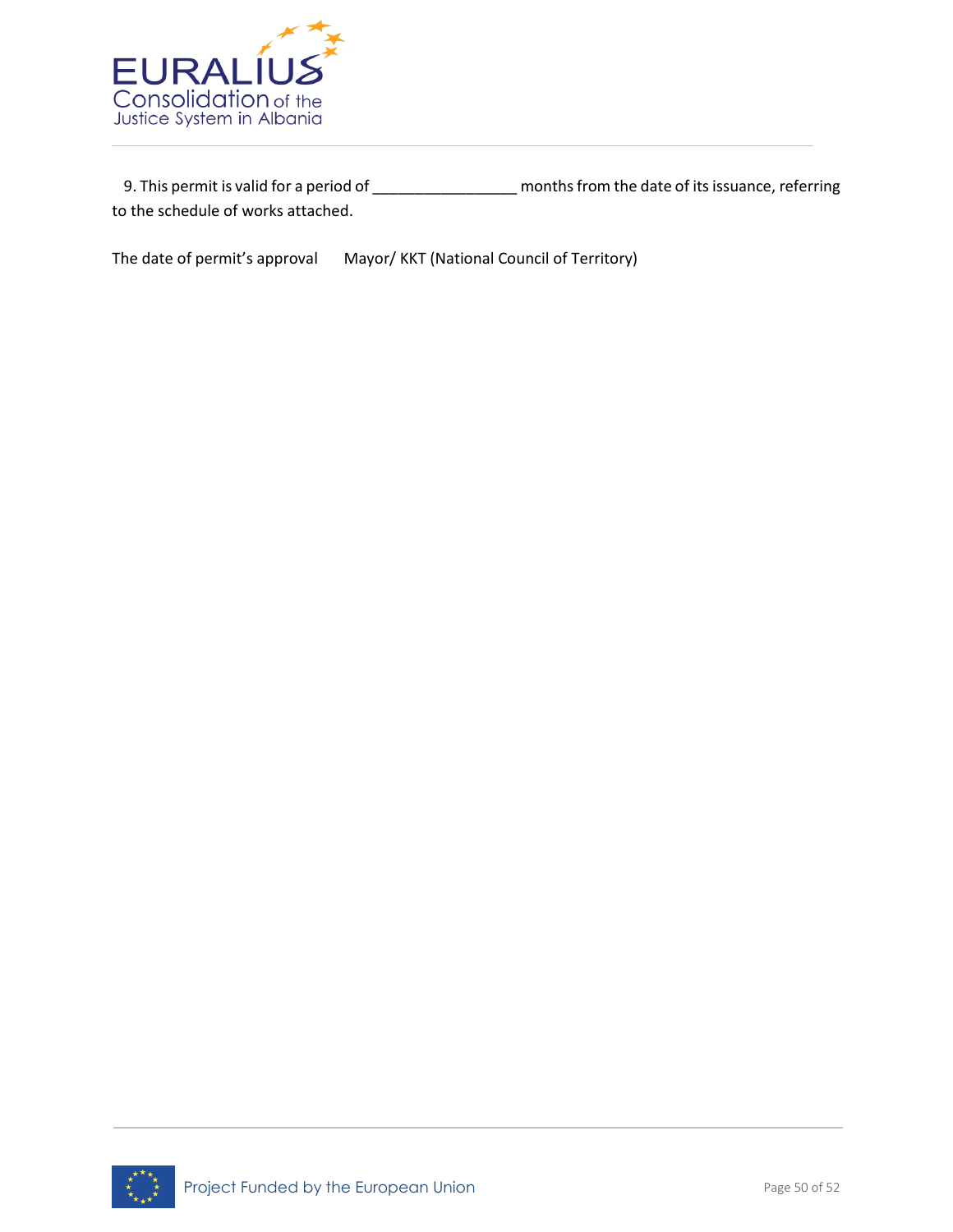

#### **Annex D**

| X              | PRELIMINARY DECLARATION FOR THE EXECUTION OF WORKS<br>Mark the correct one |                                                               |           |  |
|----------------|----------------------------------------------------------------------------|---------------------------------------------------------------|-----------|--|
| $\mathbf{1}$   | Design (according to Article 8 of                                          | File for the supervisory authority                            |           |  |
|                | the development Regulation)                                                | Access and seal of authority                                  |           |  |
| $\overline{2}$ | Parcel                                                                     | Street, house no., commune, neighbourhood                     |           |  |
|                | (Where the object is located)                                              | Ownership certificate or the legal right for the structure in |           |  |
|                |                                                                            | use                                                           |           |  |
|                |                                                                            | Object's alignment                                            |           |  |
|                |                                                                            | Technical design for the realization of works, signed by a    |           |  |
|                |                                                                            | licensed designer                                             |           |  |
|                |                                                                            | File number for the responsible authority/construction        |           |  |
|                |                                                                            | permit/letter according to § xxx                              |           |  |
| 3              | Object (according to the type and                                          |                                                               |           |  |
|                | use)                                                                       |                                                               |           |  |
|                | Types of works                                                             |                                                               |           |  |
| 4              | Commencement of works                                                      | Date                                                          |           |  |
|                |                                                                            | The design starts with:                                       |           |  |
|                |                                                                            | Supervision of the design realization shall be made by the    |           |  |
|                |                                                                            | authorized expert                                             |           |  |
| 5              | Developer                                                                  | Name, surname/Company                                         | Telephone |  |
|                |                                                                            | (legal representative or                                      |           |  |
|                |                                                                            | speaker)                                                      |           |  |
|                |                                                                            | Street, house number, postal                                  | Fax       |  |
|                |                                                                            | code, location                                                |           |  |
|                |                                                                            | By means of this certification,                               | Developer |  |
|                |                                                                            | I hereby indicate the                                         |           |  |
|                |                                                                            | commencement of works                                         |           |  |
|                |                                                                            | according to the date noted                                   |           |  |
|                |                                                                            | above. The works shall start                                  |           |  |
|                |                                                                            | days after the                                                |           |  |
|                |                                                                            | submission of the present                                     |           |  |
|                |                                                                            | declaration. I am aware that a                                |           |  |
|                |                                                                            | deviation from the approved                                   |           |  |
|                |                                                                            | construction plans and from                                   |           |  |
|                |                                                                            | the requirements of the laws                                  |           |  |
|                |                                                                            | in force for public interest                                  |           |  |